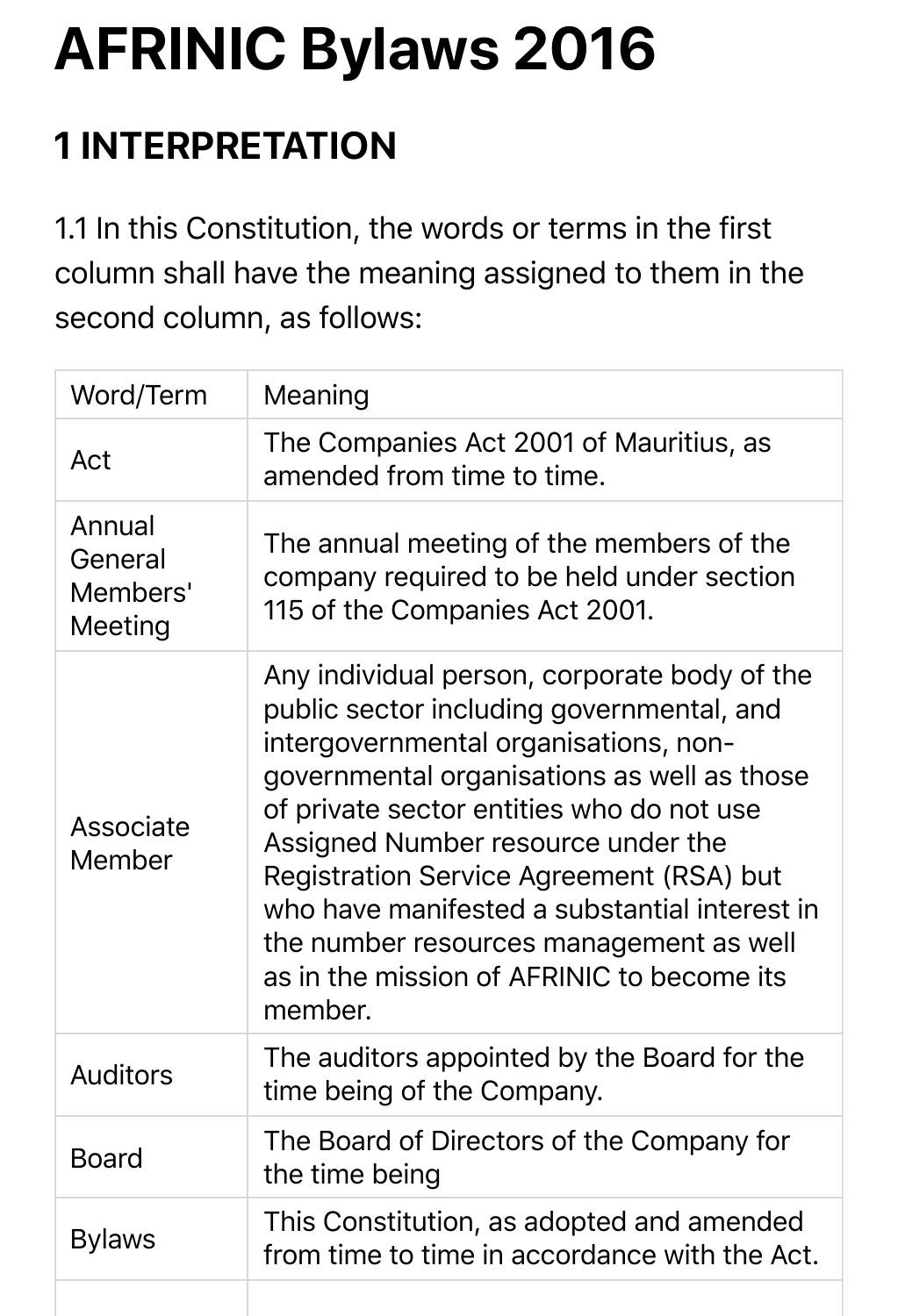| Chief<br>Executive<br><b>Officer</b> | The highest-ranking employee of the<br>Company who shall manage the day-to-day<br>affairs of the Company and who shall report<br>to the Board.                                                                |
|--------------------------------------|---------------------------------------------------------------------------------------------------------------------------------------------------------------------------------------------------------------|
| Company                              | AFRINIC Ltd, a company incorporated in the<br><b>Republic of Mauritius.</b>                                                                                                                                   |
| Community<br>Meeting                 | Community Meetings shall include the Public<br><b>Policy Meetings and the Annual General</b><br>Members' Meeting provided for in terms of<br>Section 115 of the Act or any special meeting<br>of the members. |
| Constitution                         | This constitution, also referred to as the<br>Bylaws, as adopted and amended from time<br>to time in accordance with the Act.                                                                                 |
| Council of<br>elders                 | A non-executive and ad hoc Committee<br>appointed by the Board, comprising of past<br>chairpersons of AFRINIC who are no longer<br>serving on the Board.                                                      |
| <b>Director</b>                      | A person elected to the office of director at<br>an annual Members' meeting and the Chief<br>Executive Officer in an ex-officio capacity as<br>the context indicates.                                         |
| Election<br>Committee                | A committee set up under Article 10 of this<br>Constitution, comprising of such staff of<br>AFRINIC, designated by the Chief Executive<br>Officer.                                                            |
| End-Site                             | Any entity, corporate or individual that<br>receive services (Number Resources<br>assignments) directly from AFRINIC for<br>exclusive use on its own service<br>infrastructure.                               |
| E-voting                             | An election system that allows a voter to<br>record his or her secure and secret ballot<br>electronically from any location.                                                                                  |
|                                      | The co-operative worldwide electronic                                                                                                                                                                         |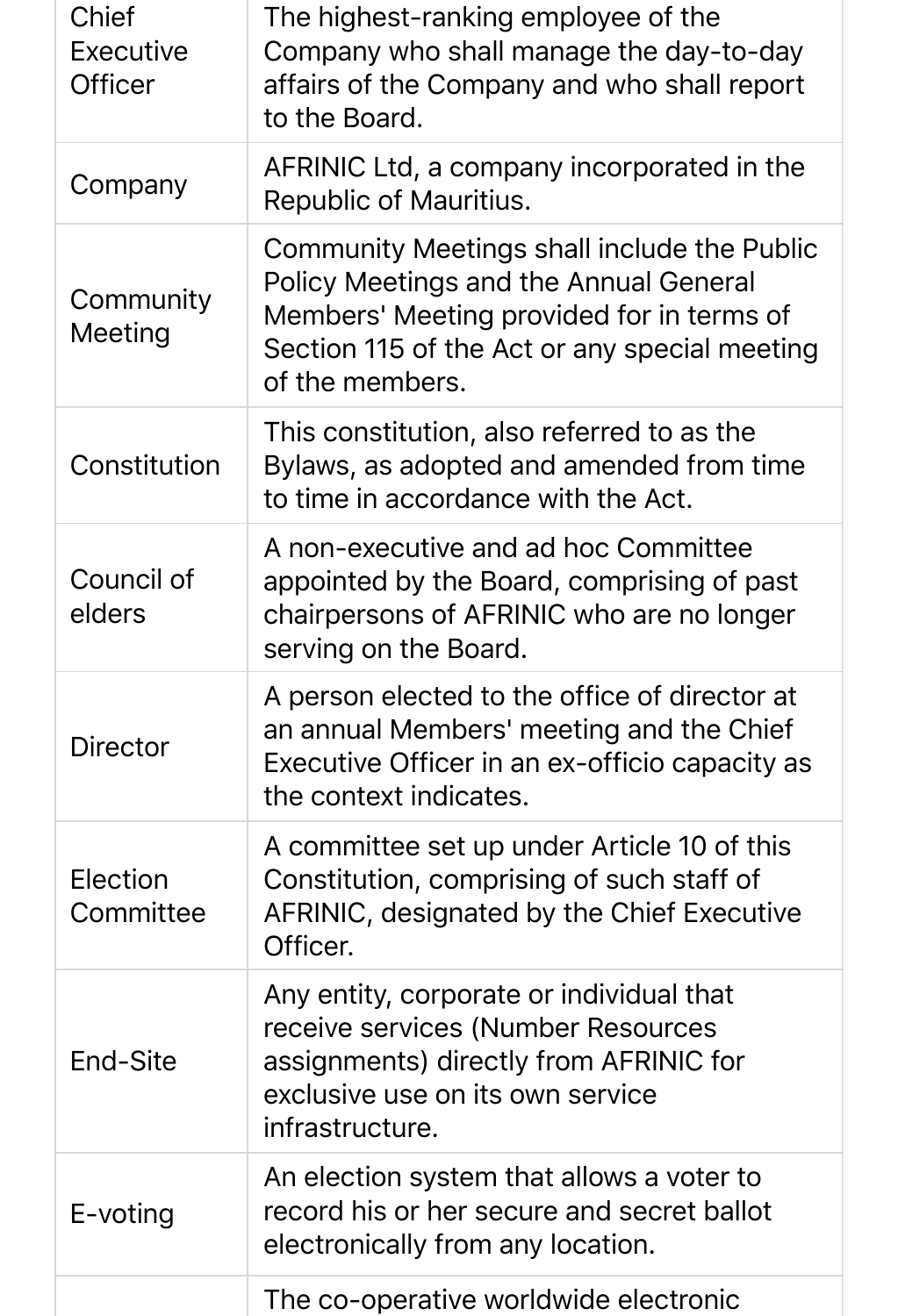| Internet                                   | network of computers and computer<br>networks using TCP/IP protocol and includes<br>further cooperative worldwide electronic<br>networks that incorporate, replace and/or<br>develop out of that network using any<br>technology.                                                                      |
|--------------------------------------------|--------------------------------------------------------------------------------------------------------------------------------------------------------------------------------------------------------------------------------------------------------------------------------------------------------|
| Internet<br>community:                     | Any person or corporate body living or<br>operating in AFRINIC service region and<br>interested in the Internet Number resource<br>Management.                                                                                                                                                         |
| Local<br>Internet<br>Registry<br>(LIR)     | any Network Operator that provides Internet<br>services to distinct end-users and end-sites.                                                                                                                                                                                                           |
| Member                                     | Registered Member, Resource Member and<br><b>Associate Member.</b>                                                                                                                                                                                                                                     |
| <b>Nomination</b><br>Committee<br>(NomCom) | A committee of volunteers from the<br>community appointed by the Board and<br>consisting of at the most three persons who<br>have displayed substantial interest in Number<br>Resources Management and in AFRINIC's<br>mission generally plus one representative of<br>the Board from a non open seat. |
| Ordinary<br><b>Resolution</b>              | A resolution that is approved by a simple<br>majority of the votes of those members<br>entitled to vote and voting on the matter<br>which is the subject of the resolution.                                                                                                                            |
| Person                                     | Any individual, company, body corporate,<br>registered organisation, unincorporated<br>association, governmental organisation and<br>intergovernmental organisations or non-<br>governmental organisation.                                                                                             |
| Policy<br>Development                      | A bottom-up, open and transparent process,<br>approved by the Internet Community wherein<br>all stakeholders may participate in the<br>creation of policies which would ensure that                                                                                                                    |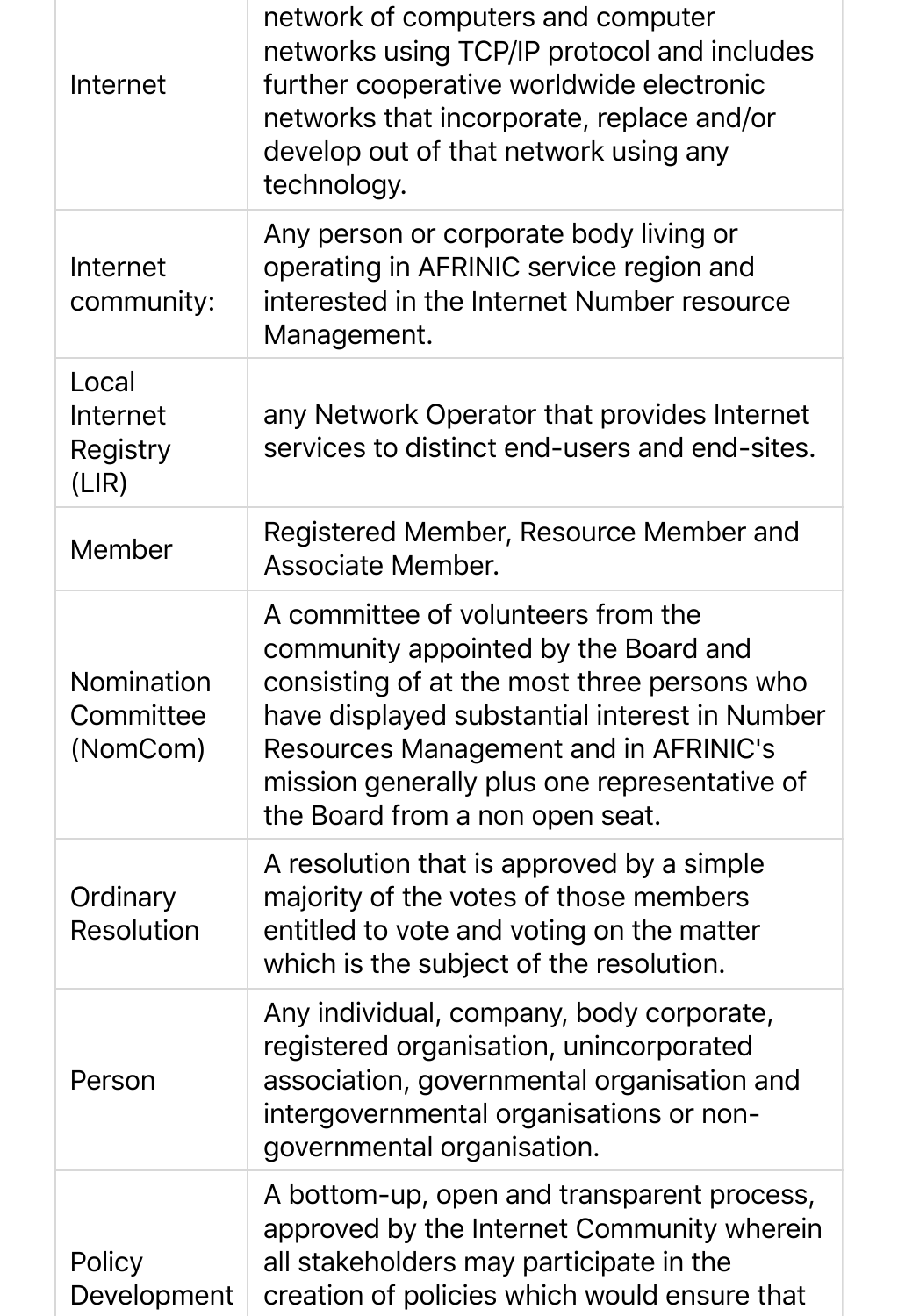| <b>Process</b>                              | the Internet Number Resources are<br>distributed and managed in a responsible and<br>fair manner.                                                                           |
|---------------------------------------------|-----------------------------------------------------------------------------------------------------------------------------------------------------------------------------|
| Registered<br>Member                        | Any Director upon assumption of office and<br>who is a member within the meaning of the<br>Act.                                                                             |
| Registration<br><b>Service</b><br>Agreement | A legally binding agreement between<br>AFRINIC and such legal entities which use or<br>shall use Internet Number Resources<br>managed and administered by AFRINIC.          |
| Resource<br>Member                          | A legal entity or person that meets the<br>requirements for Internet number resources<br>allocations and/or assignment and who signs<br>the Registration Service Agreement. |
| <b>Special</b><br><b>Resolution</b>         | A resolution approved by a majority of 75 per<br>cent of the votes of those members entitled<br>to vote and voting on the question.                                         |

1.2 Words not defined herein shall, in so far as the context permits, have the same meaning as in the Act.

# **2 NAME**

2.1 The name of the Company shall be "AFRINIC". The business name of the Company shall be "African Network Information Centre".

2.2 An application to change the name of the company shall be made by the Board by passing a special resolution to that effect and filing a copy thereof with the Registrar of Companies.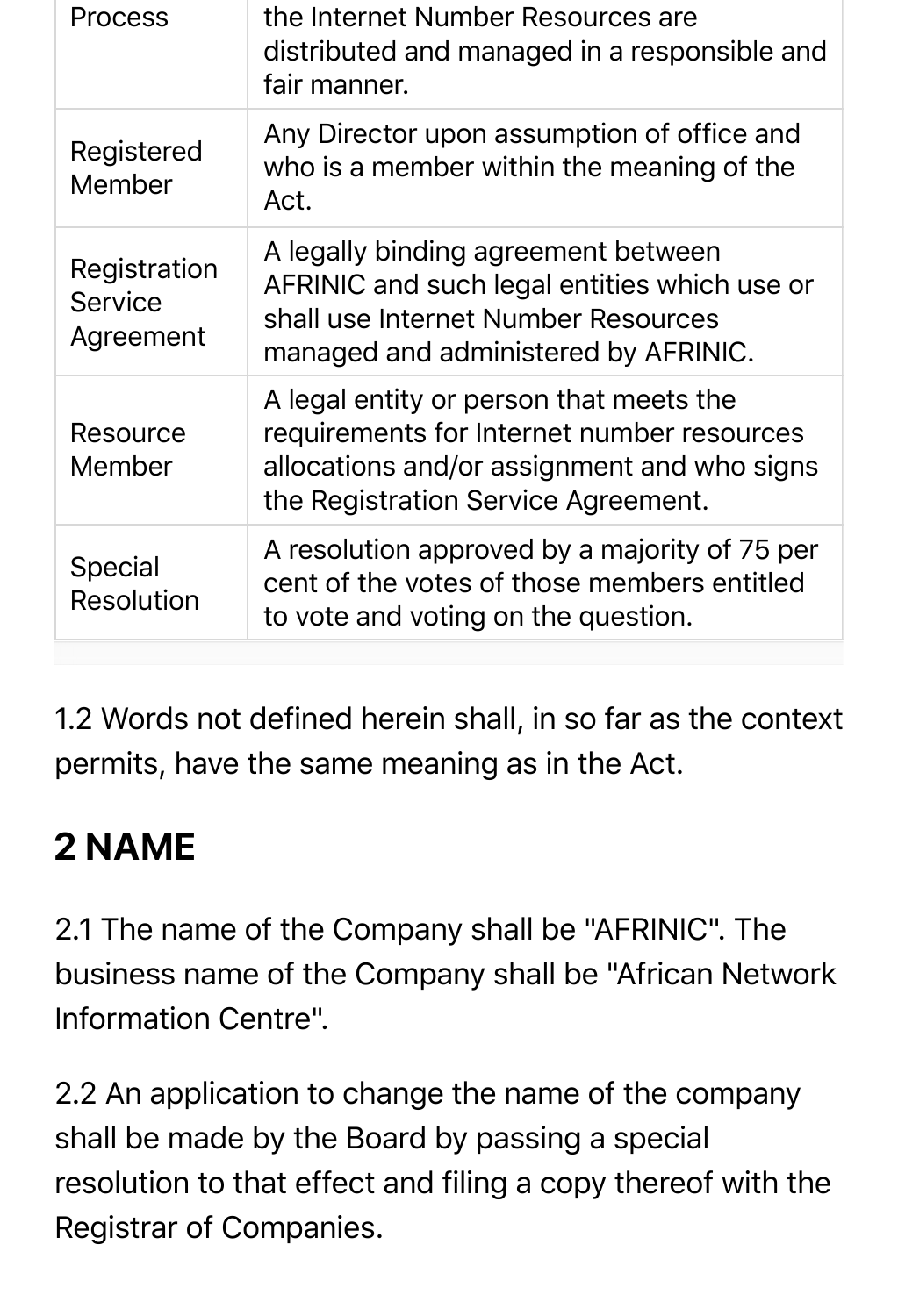### **3 TYPE AND OBJECTS OF COMPANY**

3.1 The Company shall be a private company limited by guarantee.

3.2 The income and the capital of the Company shall be applied solely towards the promotion of the objects of the Company; and no part of the income or capital shall be paid or transferred, directly or indirectly, to the members, whether by way of dividend, capital distribution or bonus or otherwise.

3.3 Article 3.2 shall be without prejudice to the power of the Company to effect the payment of: (i) Reasonable and proper remuneration to any officer, employee or Member of the Company in return for any services provided to the Company; and (ii) Expenses of Directors arising directly out of their tenure of office and approved by the Board.

3.4 The Company shall have, both within and outside the Republic of Mauritius, full capacity to carry and/or undertake any business or activity, including but not limited to the following objects:

(i) to provide the service of allocating and registering Internet resources for the purposes of enabling communications via open system network protocols and to assist in the development and growth of the Internet in the African region;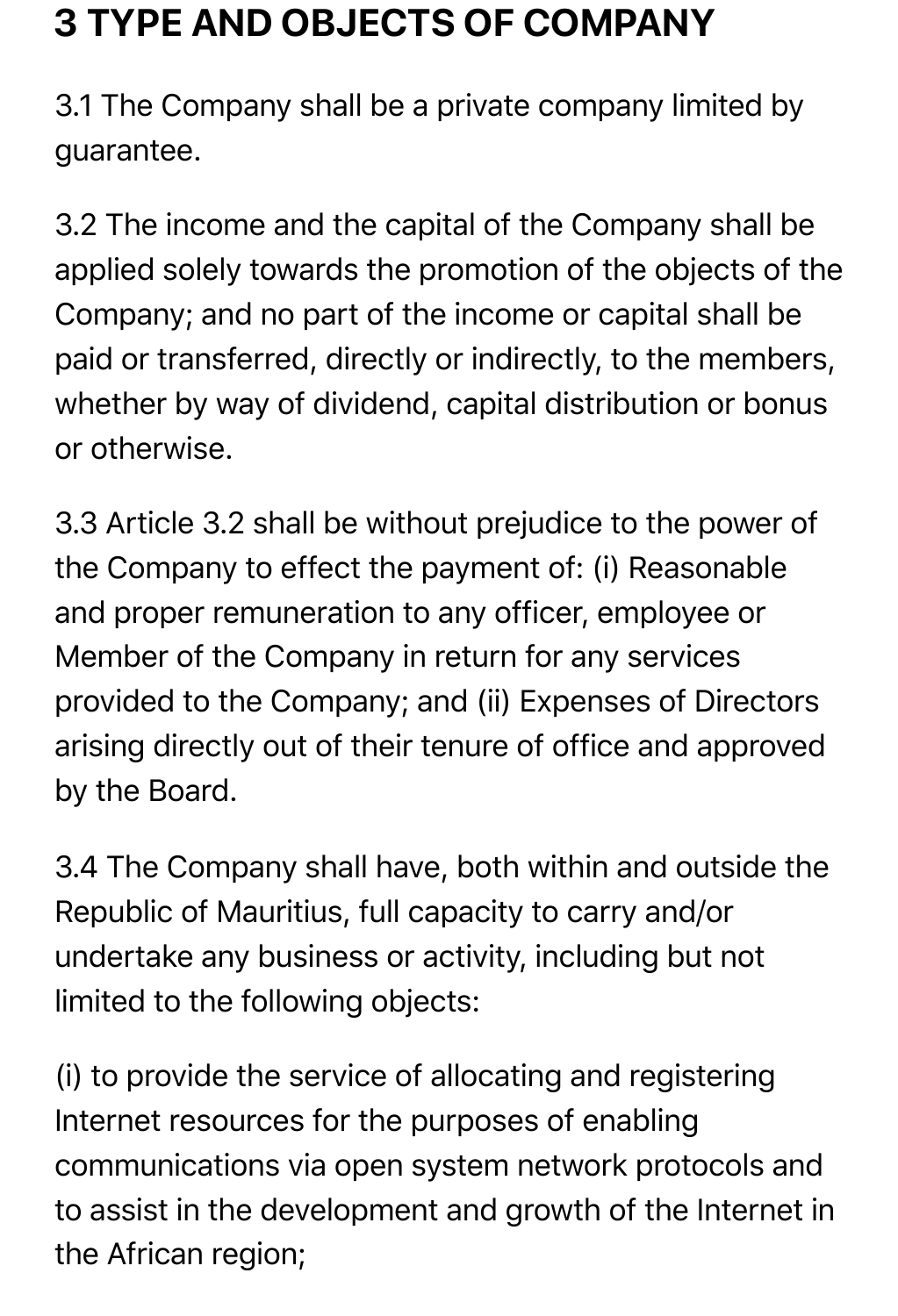(ii) to promote the representation of AFRINIC membership and the Internet community of the African region by ensuring open and transparent communication and consensus-driven decision-making processes;

(iii) to promote responsible management of Internet resources throughout the African region, as well as the responsible development and operation of Internet infrastructures;

(iv) to provide educational opportunities to the public so as to increase understanding within African communities of Internet technical and policy issues;

(v) to propose and take such steps as are necessary to promote the development of public policies in the best interest of members and to seek legislative and regulatory consideration, whether by way of meetings or representations, of issues of general benefit to the members, where and when appropriate;

(vi) to develop and promote technical and business practice standards related to Internet service provision to members;

(vii) to disseminate among its members information on all matters affecting the Company and its members and to provide for and be a central channel of communication for the members of the Company and generally for the furtherance and promotion of their interests;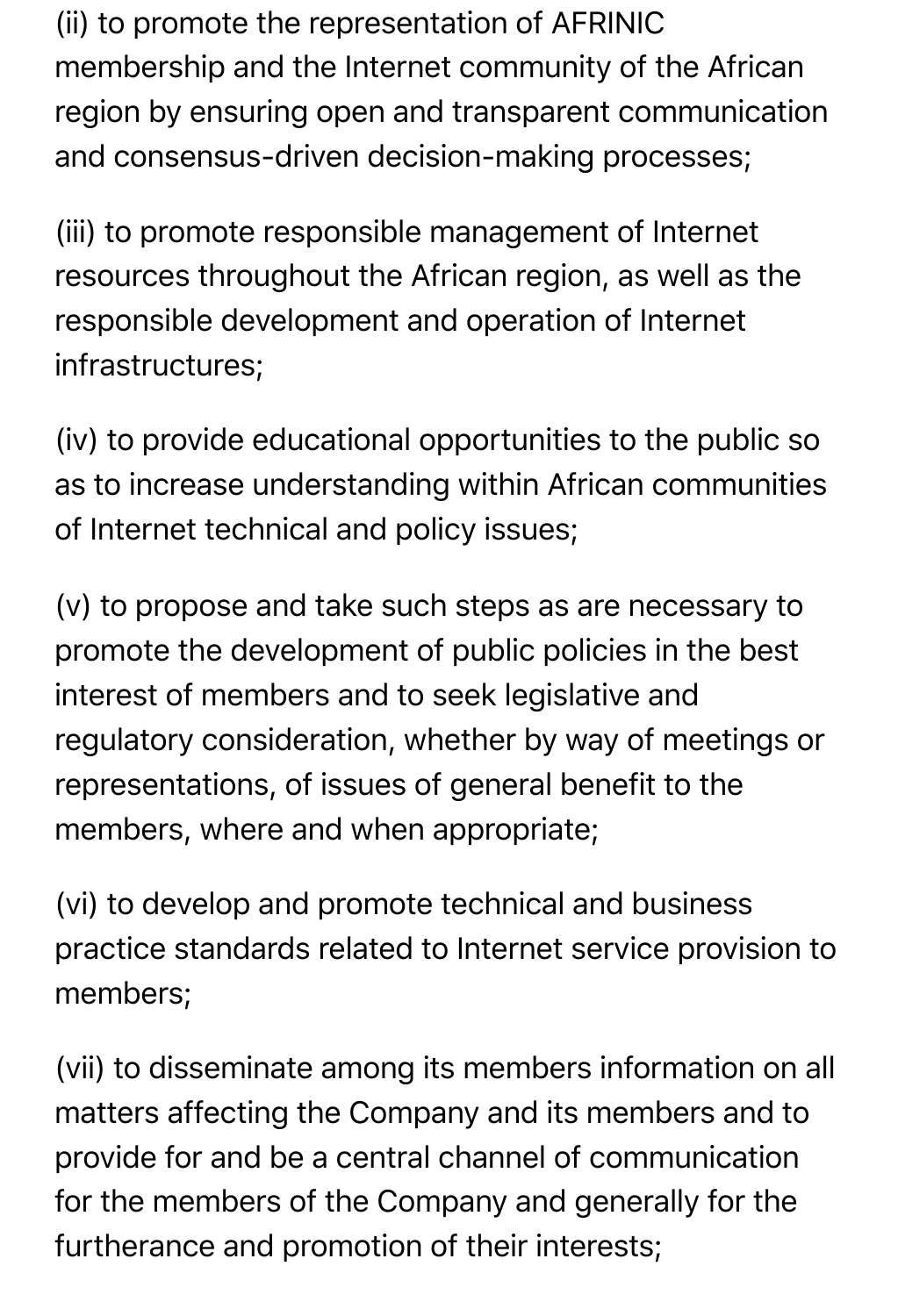(viii) to cultivate and obtain reciprocal relations with kindred institutions; and

(ix) to do all other things incidental or conducive to the attainment of all or any of the objects of the Company.

# *4 FUNDING*

4.1 Funding for the running of the Company shall be realised from the following:

(i) membership fees from members;

(ii) setup fees for bulk registration services;

(iii) setup fees for individual address space assignments;

(iv) maintenance fees for non-contiguous, non ISP address space;

(v) registration fees for individual address space transfers;

(vi) setup fees for autonomous system number ("ASN") assignments;

(vii) grants and/or voluntary donations; and

(viii) such other sources as may be deemed appropriate from time to time by the Board.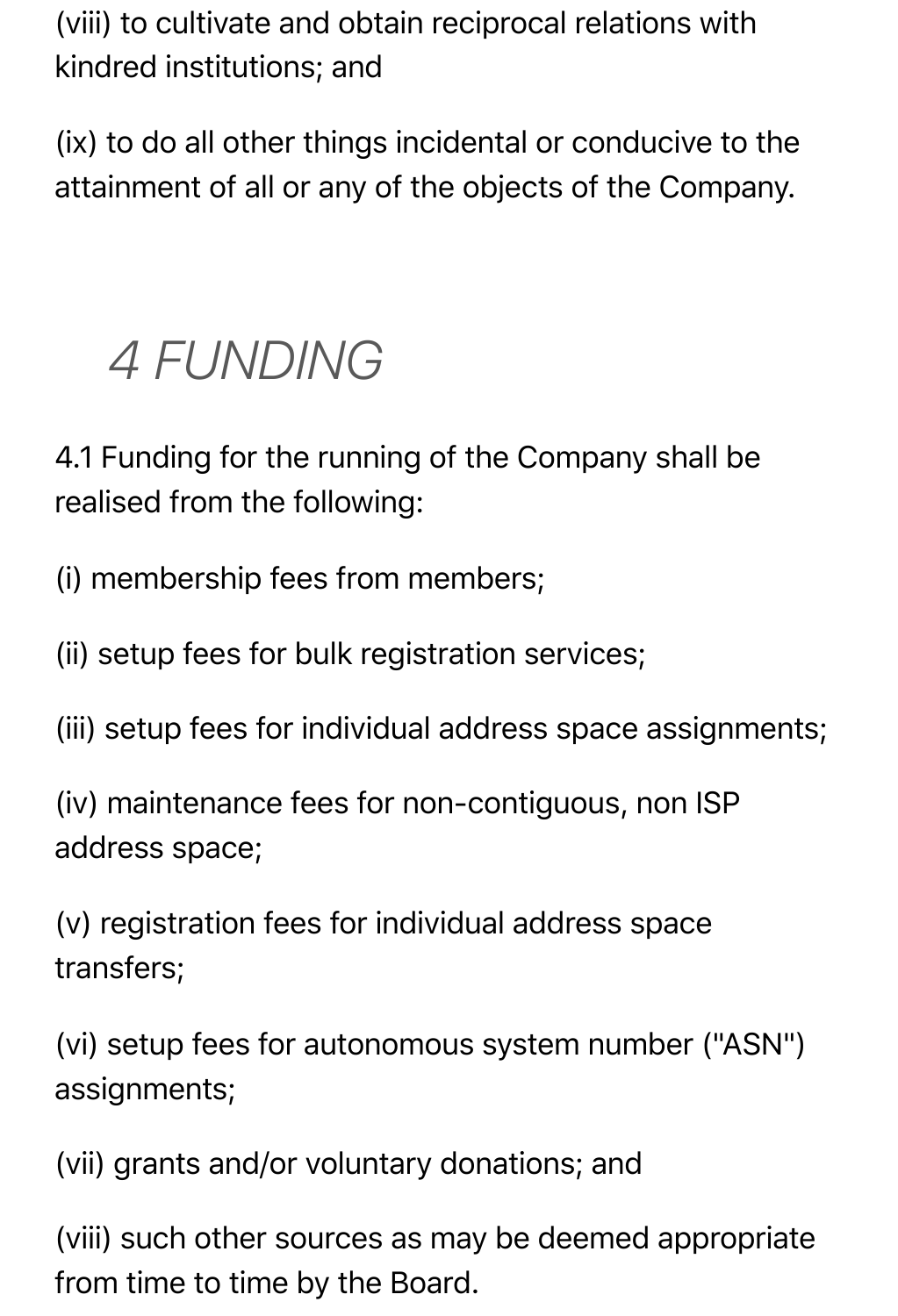4.2 Review of fees:

- 1. The fees mentioned in Article 4.1 above shall be subject to review from time to time by the Board.
- 2. Before finalising any changes in fees, the Board shall consult the Members and the community, and allow at least 60 days for comments.
- 3. After the Board finalises any changes in fees, the new fees shall take effect after a notification period, to Members and the community, of not less than 60 days.

# **5 REGISTERED OFFICE**

5.1 The registered office shall be at 11th Floor, Raffles Tower, Cybercity, Ebène, Mauritius.

5.2 The Board may at any time change the registered office of the Company upon the fulfilment of the formalities prescribed in The Act.

### **6 MEMBERSHIP**

6.1 Membership shall be open to:

(i) any Person who is geographically based within, and providing services in the African region, and who is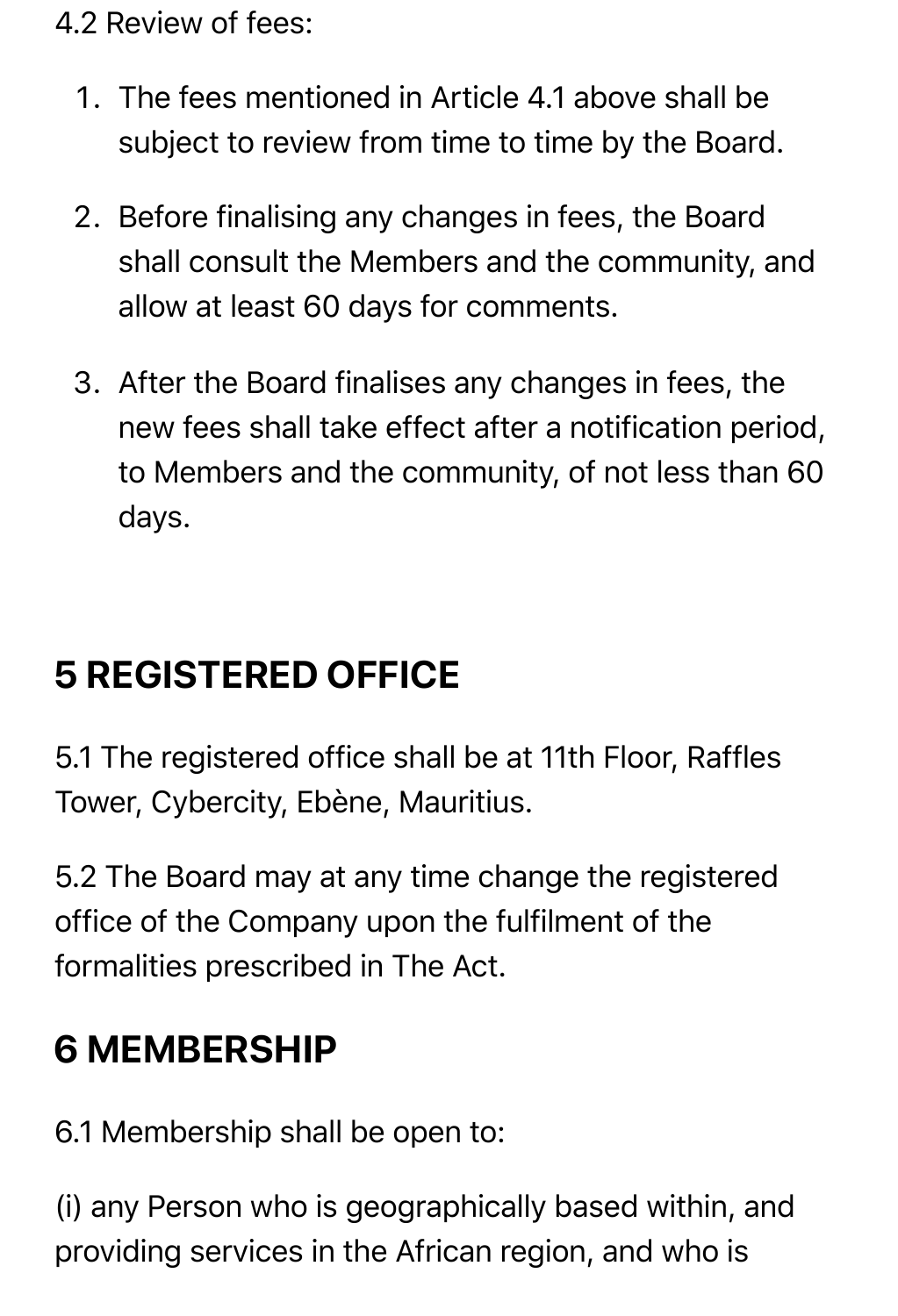engaged in the use of, or business of providing, open system protocol network services; or

(ii) any other Person who is approved by the Board or the members.

6.2 Members shall be Registered Members, Resource Members or Associate Members.

6.3 An individual who shall be elected as Director in accordance with Article 13 below. The Chief Executive Officer shall automatically also be appointed as a Registered Member, provided that the said individual shall sign such forms as may be prescribed by the laws of Mauritius and to contribute Rs. 500 (five hundred Mauritian rupees only) in the event of the Company being wound up according to Article 22.

6.4 Resource Member - A legal entity (local Internet registry or end-site) shall be deemed to be a Resource Member of AFRINIC after it has completed the following formalities cumulatively:

(i) justified its need for the right to use Internet Number Resources to AFRINIC;

(ii) signed AFRINIC's Registration Service Agreement; and

(iii) paid the relevant setup and membership fees related to Internet Number Resources allocated/assigned to it by AFRINIC Registration Service.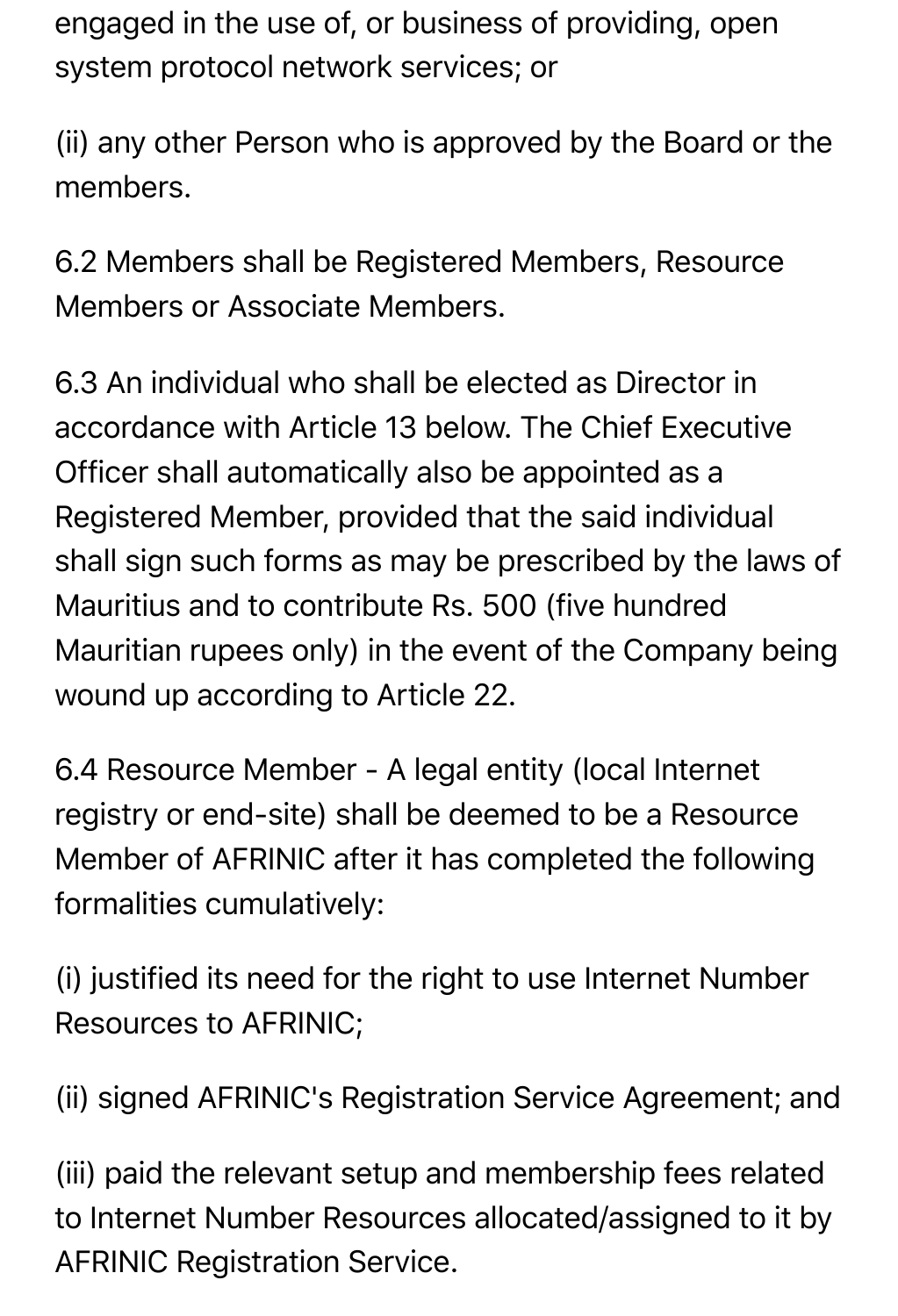### **7 POWERS OF MEMBERS**

7.1 Each Registered and Resource member shall be entitled to receive notice of all member meetings in accordance with Articles 12.4 and 12.11 below, as applicable, and to attend all such Meetings.

7.2 The Members shall be entitled:

(i) by majority vote on the day of each Annual General Members' Meeting, to elect the Directors of the Company in accordance with Article 13.5 below; and

(ii) at each Annual General Members' Meeting, to discuss and comment on the general policies of the Company on such issues and for such a time as shall be reasonably allowed by the chairperson of the Annual General Members' Meeting.

7.3 For the avoidance of doubt, Article 7.2 shall be without prejudice to any contractual rights of Resource Members in any agreement with the Company.

7.4 Associate Members shall be entitled to receive notice of all Annual General Members' Meetings in accordance with Article 12.2 and to attend all such Meetings as Observer.

7.5 Associate Members shall have the right

(i) to receive notice for members' meeting called by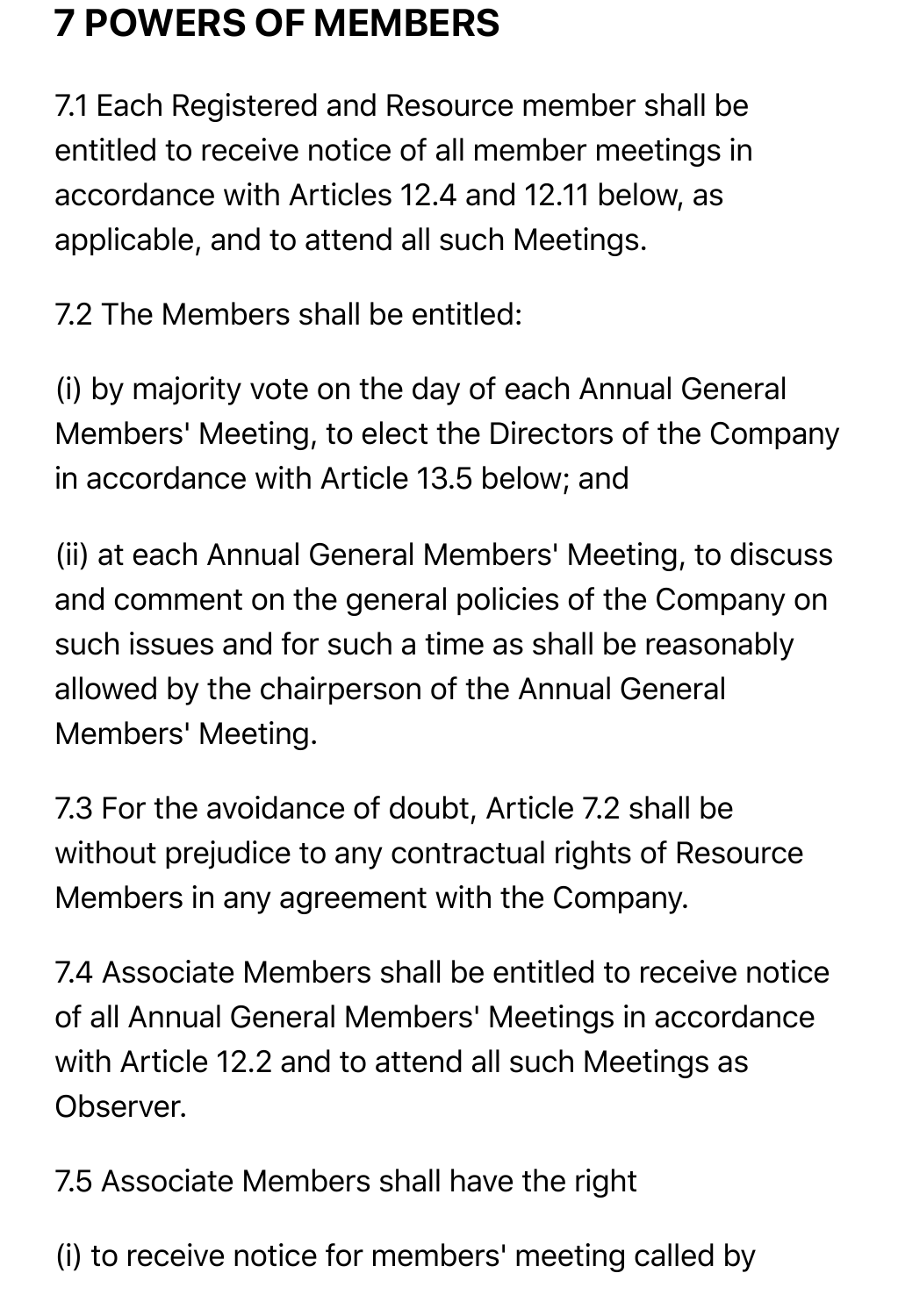AFRINIC;

(ii) to attend as Observer all members' meetings called by AFRINIC;

(iii) to take advantage of services provided by AFRINIC as regards training, consultancy and technical expertise; and

(iv) to attend any meetings convened by AFRINIC if the Associate member(s) is so qualified.

7.6 The Registered Members and Resource Members shall, at Annual General Members' Meetings or by way of written resolutions, in addition to the rights conferred by Articles 7.1 and 7.2, have the right to:

(i) consider and adopt by Ordinary Resolution the financial statements of the Company;

(ii) receive any auditor's report;

(iii) consider the annual report;

(iv) determine, by Ordinary Resolution, the general policies for fulfilling the objects of the Company;

(v) approve, in accordance with Section 130 of the Act, a major transaction;

(vi) consider and approve by Special Resolution, if appropriate, proposals for the revocation, amendment or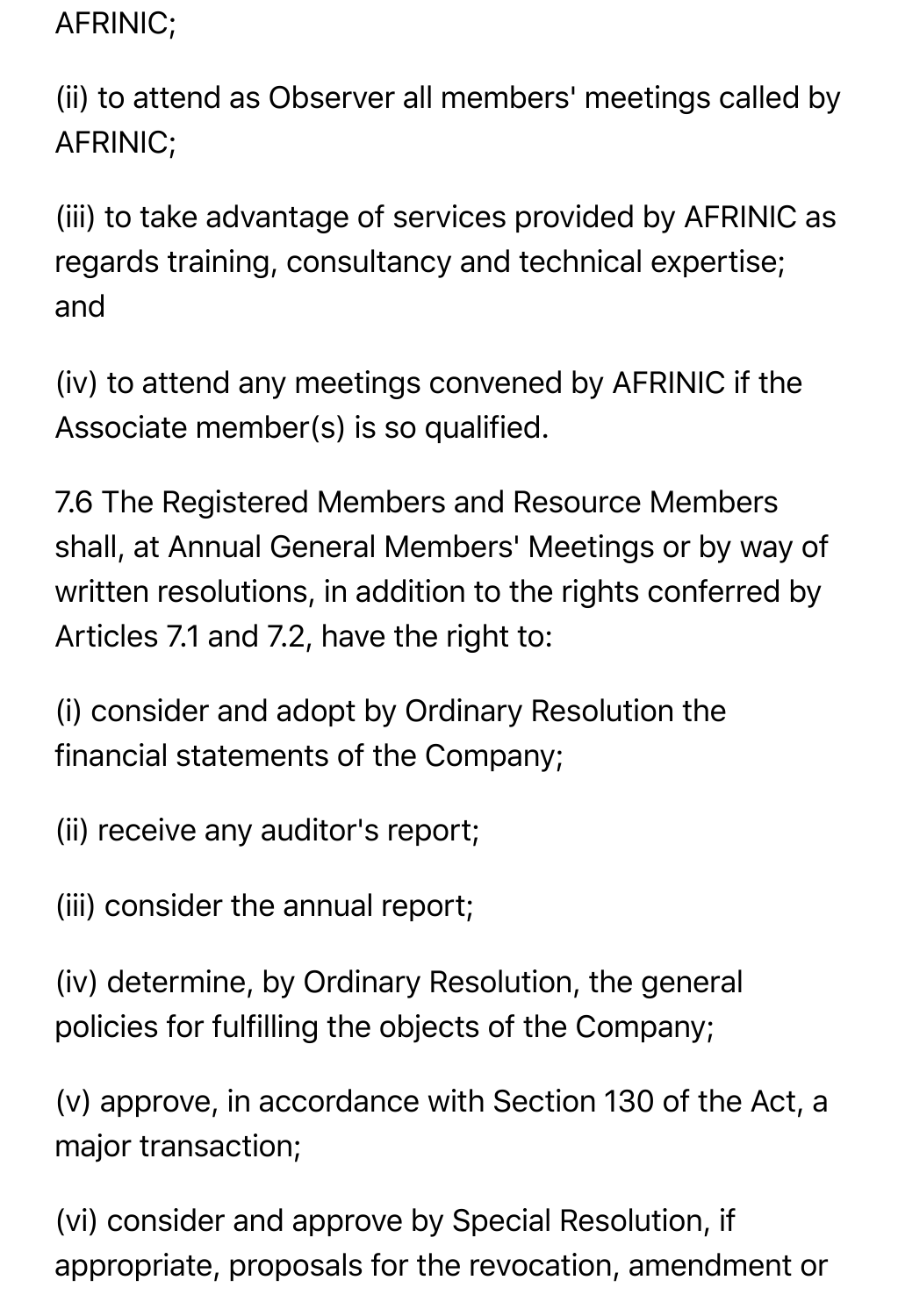replacement of this Constitution;

(vii) appoint by Ordinary Resolution at each Annual General Members' Meeting the auditor of the Company to hold office until the conclusion of the next Annual General Members' Meeting;

(viii) request the Board, by way of a notice signed by not less than five (5) per cent of the Registered Members and Resource Members, to call a Special General Members' Meeting to vote on one or more resolutions; and

(ix) resolve, by Special Resolution, to put the Company into liquidation.

7.7 For the purposes of these Bylaws, it is hereby stated that only Registered Members and Resource Members, acting jointly within the context of an AGMM or SGMM in terms of Article 7.6(vi), shall be entitled to consider and approve by special resolution proposals for the revocation, amendment or replacement of these Bylaws.

# **8 TERMINATION OF MEMBERSHIP**

8.1 The membership of a Registered Member shall terminate upon:

(i) the Registered Member absenting himself from two (2) consecutive Board meetings over a period of 12 months without showing good cause;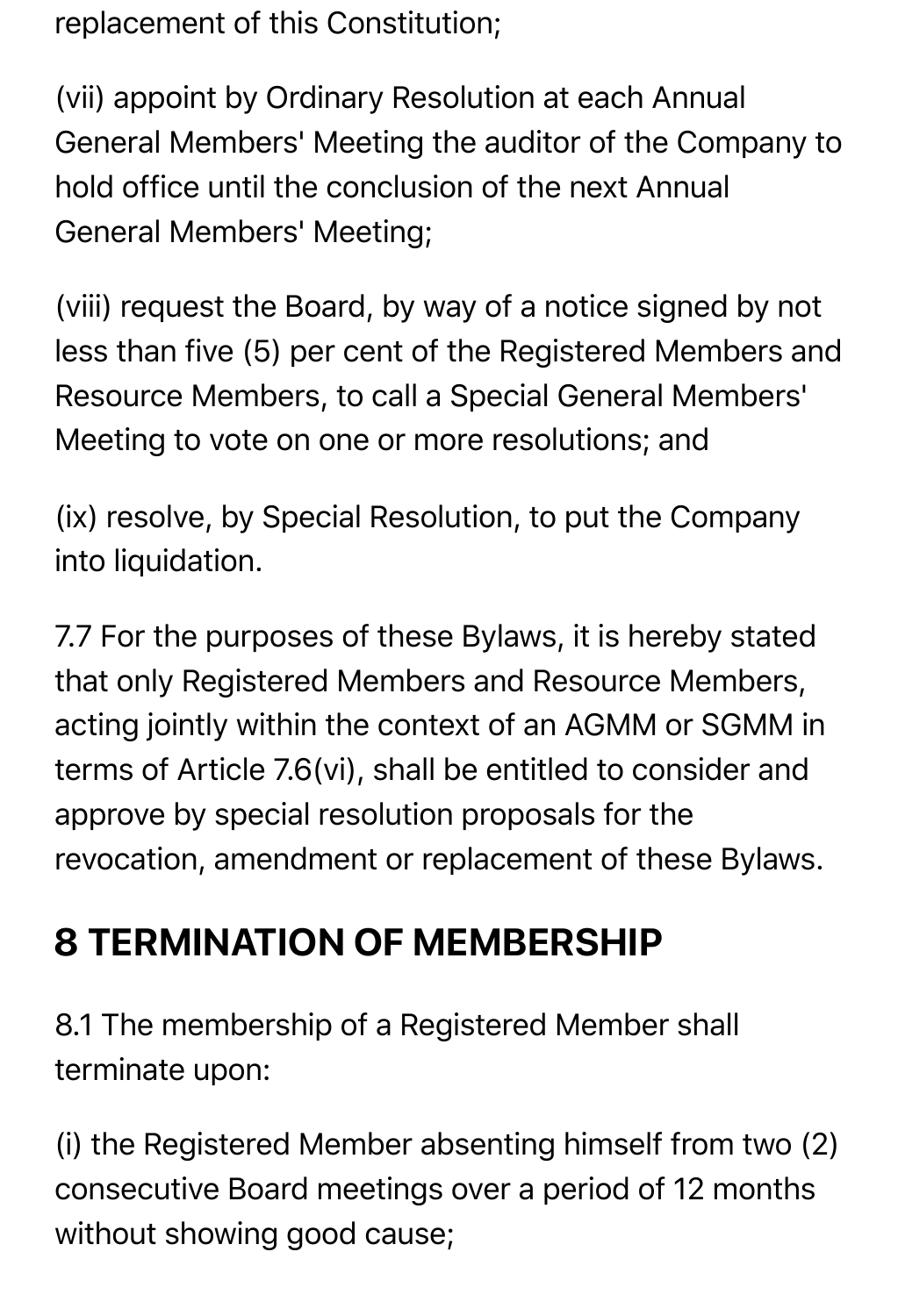(ii) absenting himself from four (4) non-consecutive Board meetings over a period of 12 months without showing good cause;

(iii) the Board, acting reasonably and in good faith, determining by 2/3 affirmative vote of its members that the Registered Member has refused or failed to comply with the provisions of this Constitution or any applicable rule made by the Board;

(iv) his ceasing to be a Director pursuant to Articles 13.1 and 13.10 below.

8.2 The membership of a Resource Member shall terminate upon:

(i) the Resource Member, if not an individual, ceasing to exist pursuant to the laws of its country of incorporation or, being an individual, upon his death;

(ii) the Board, acting reasonably and in good faith, determining that the Resource Member has ceased to satisfy criteria for admission to membership of the Company or ceased to comply with Number Resources Management Policies;

(iii) the Board, acting reasonably and in good faith, determining that the Resource Member has refused or failed to comply with the provisions of this Constitution or any applicable rule made by the Board;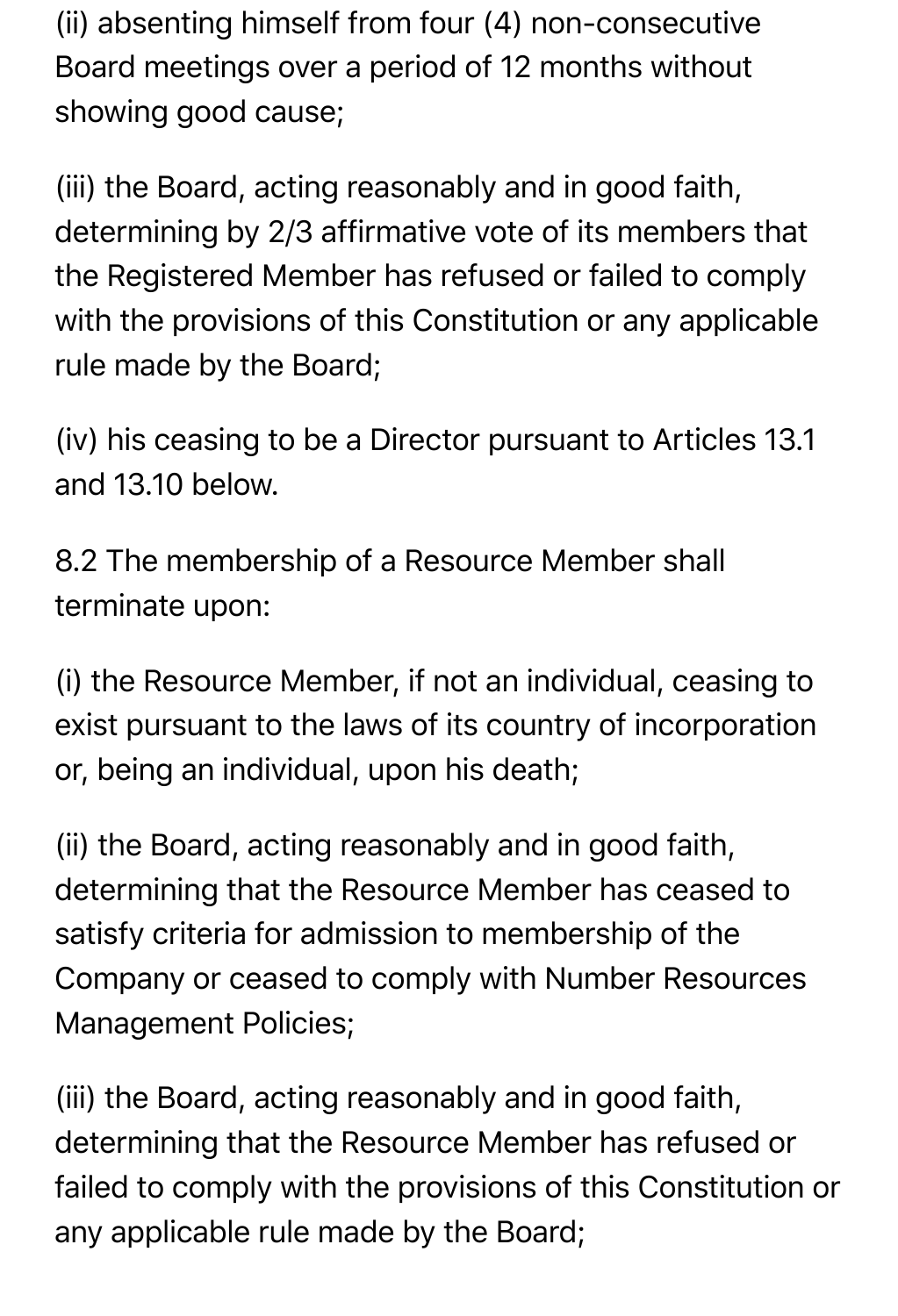(iv) membership fees or any other sum payable by the Resource Member to the Company remaining unpaid for a period of three (3) months after the due date of payment (subject to the Board deciding otherwise); or

(v) such other event or such other grounds as the Board, acting reasonably and in good faith, shall determine from time to time.

8.3 The membership of an Associate Member shall terminate upon:

(i) the Associate Member, if not an individual, ceasing to exist pursuant to the laws of its country of incorporation or, being an individual, upon his death;

(ii) notice to this effect is given to the Board by the Member;

(iii) the Board, acting reasonably and in good faith, determining that the Associate Member has ceased to satisfy criteria for admission to Associate membership of the Company;

(iv) the Board, acting reasonably and in good faith, determining that the Associate Member has refused or failed to comply with the provisions of this Constitution or any applicable rule made by the Board;

(v) membership fees or any other sum payable by the Associate Member to the Company remaining unpaid for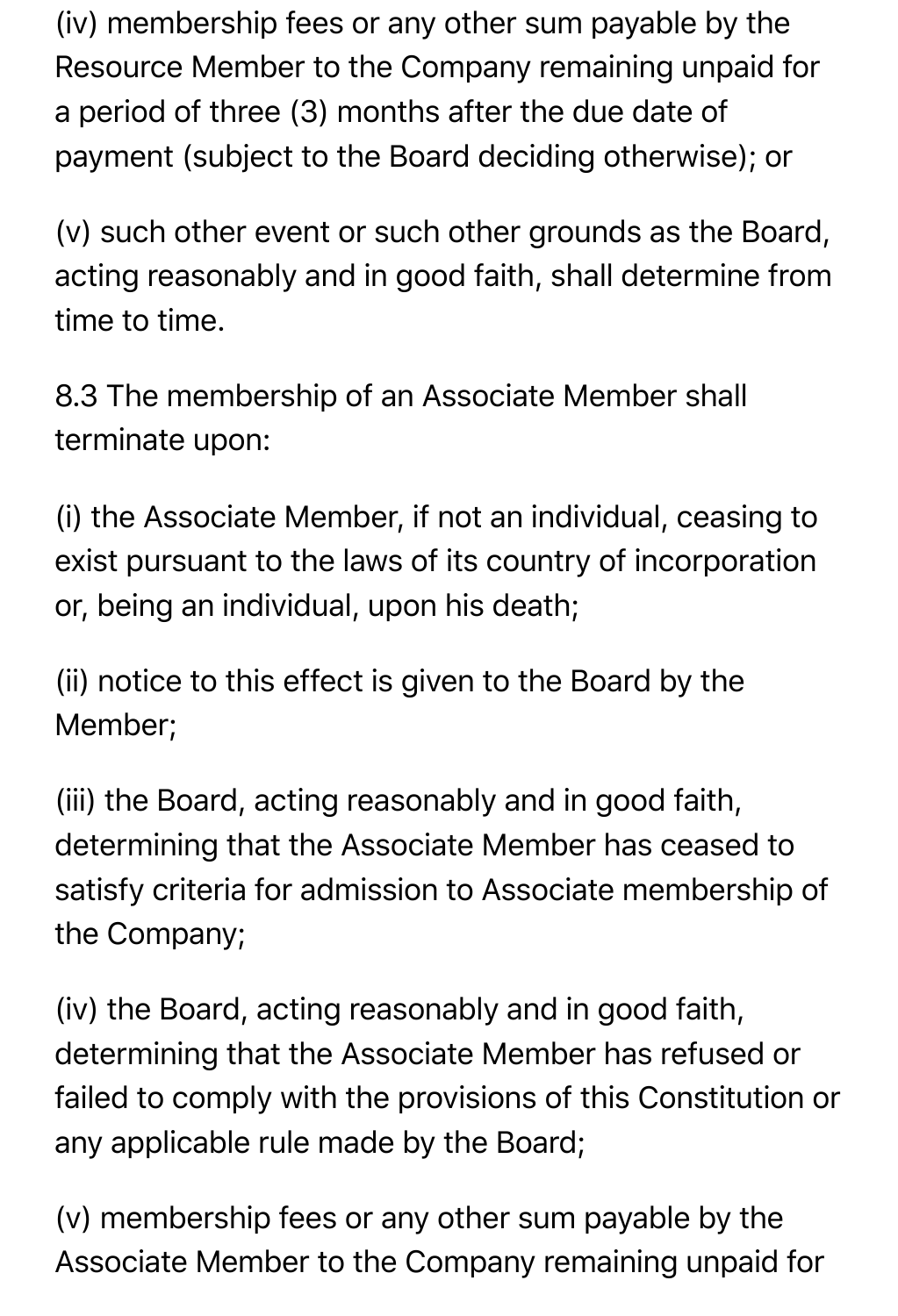a period of three (3) months after the due date of payment (subject to the Board deciding otherwise); or

(vi) such other event or such other grounds as the Board, acting reasonably and in good faith, shall determine from time to time

8.4 Termination shall not relieve a member from any obligation to pay any fees payable to the Company on or before the date of termination and shall not entitle the Resource and Associate Member to any refund of any fees, whether in whole or in part.

8.5 The Resource Member shall, on termination of its membership, return the resources allocated to it by the Company.

# **9 THE NOMINATION COMMITTEE**

There shall be a Nomination Committee (Nom Com), which shall consist of a chairman and three other members as appointed by the Board and composed of qualified and experienced persons. The Board shall make a public call for voluntary nomination from the African Internet Community.

9.1 No person shall be qualified for appointment to the Nom Com if he/she is a candidate for election to the Board or is domiciled in a region whose seat is open for renewal during an election.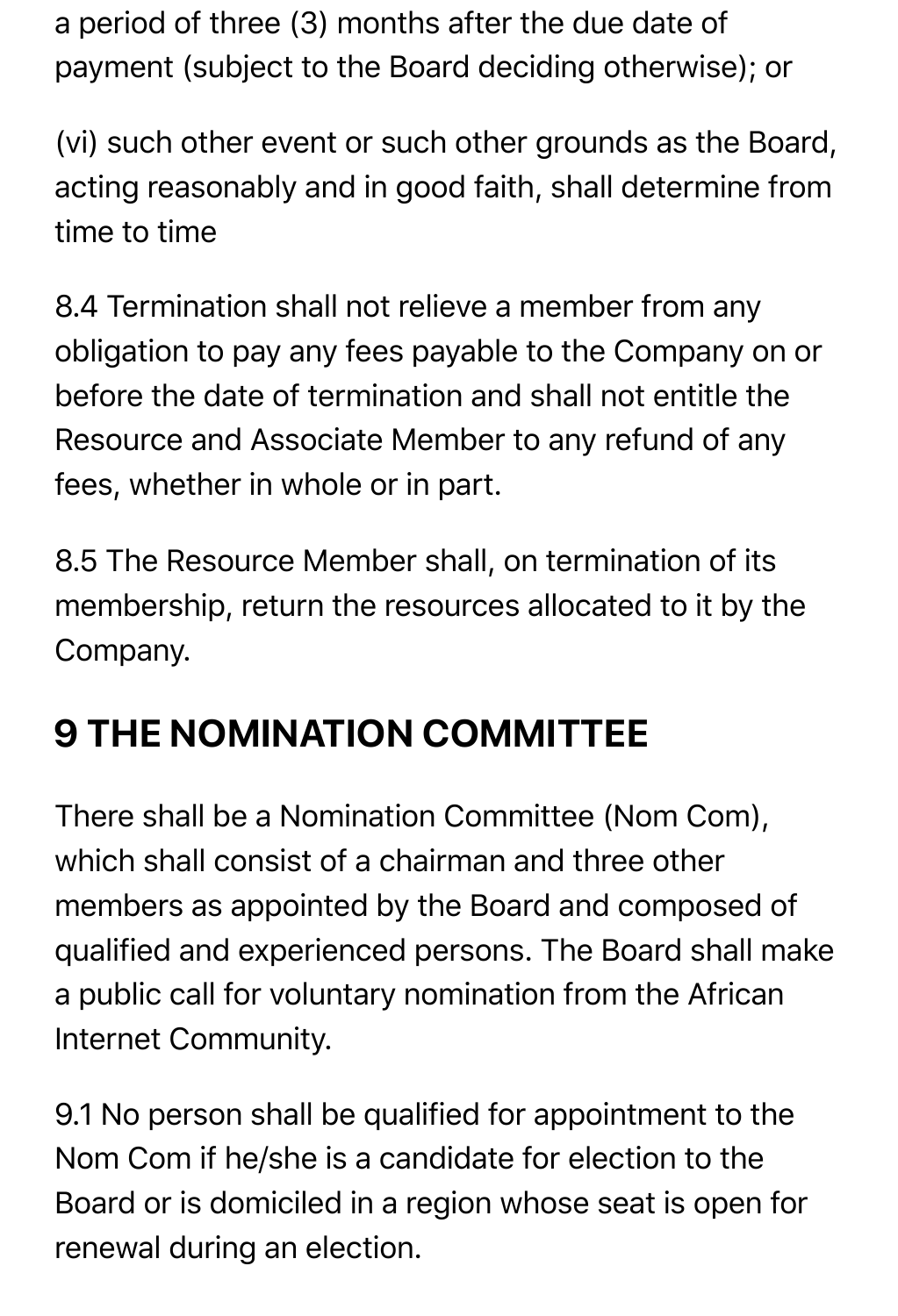9.2 The Nom Com shall report to the Board and operate under such guidelines as may be prescribed by the Board.

9.3 Functions of the Nomination Committee:

(i) The Nom Com shall:

a) use its best effort towards ensuring that a satisfactory number of individuals from the African internet community stand as candidate for the election of the directors of AFRINIC; and

b) have general responsibility for, and shall supervise the conduct of the polls by the election Committee on election day.

(ii) In the discharge of its function under Article 9(i) above, the Nom Com:

a) shall call for candidates for elections held by AFRINIC;

b) prescribe criteria and qualifications for eligibility to stand as candidate for elections held by AFRINIC;

c) may interview candidates prior to finalising the list of candidature; and d) Shall finalise the list of candidates for any election held by AFRINIC.

# **10 ELECTION COMMITTEE**

There shall be an election committee comprising of such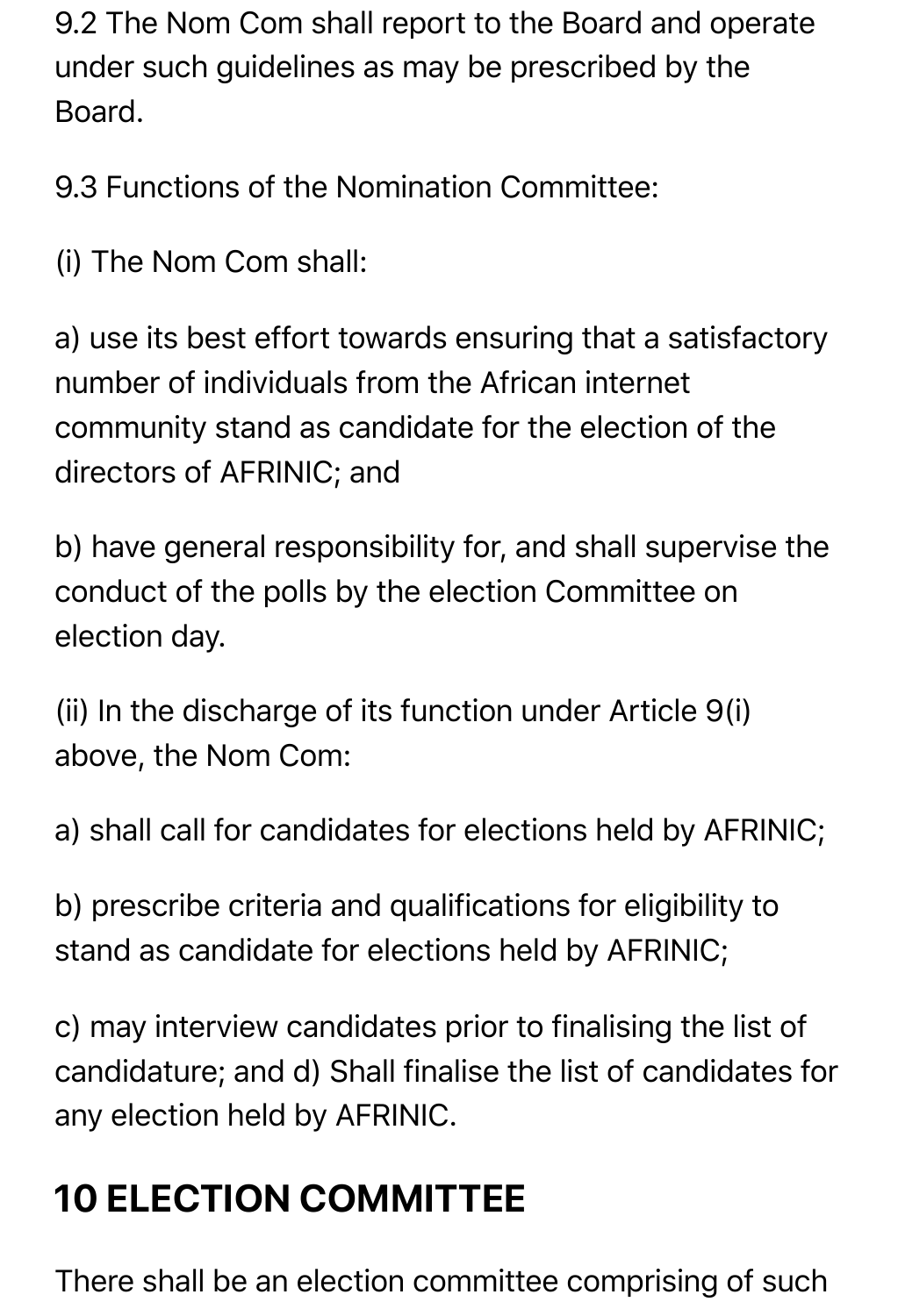staff members of AFRINIC as may be designated by the Chief Executive Officer.

10.1 The Election Committee shall have the following functions:

(i) have general responsibility for, and shall handle all the preelection process for all elections held by AFRINIC;

(ii) have such functions relating to these elections as may be assigned to it by the Chief Executive Officer;

(iii) liaise with the Chairperson of the Nomination Committee, set up under Article 9 of the Constitution, for the holding of polls on election day.

10.2 For the removal of doubt, where during the holding of an AFRINIC election, any issue is raised, which is not expressly provided for in this Constitution, the members present shall collectively and by consensus resolve it. Such resolution shall for the future AFRINIC elections be applied as a precedent and become an integral part of the election guidelines.

### **11 COMMUNITY MEETINGS**

Community Meetings shall include the Public Policy Meetings and the Annual General Members' Meeting provided for in terms of Section 115 of the Act or any special meeting of the members.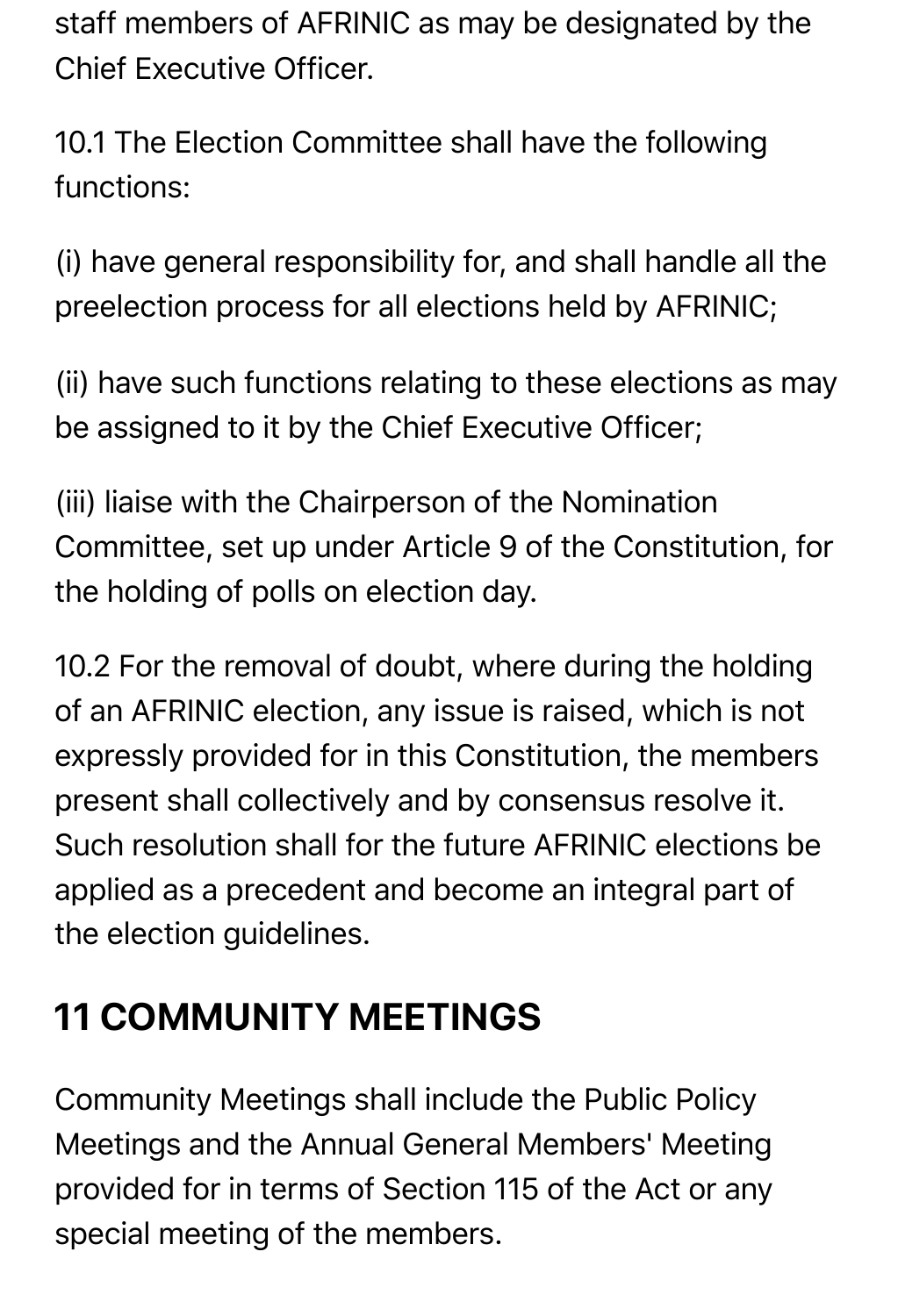11.1 The Board shall call an Annual General Member Meeting in terms of Section 115 of the Act:

(i) not more than once in each year;

(ii) not later than six (6) months after the balance sheet date of the Company; and

(iii) not later than fifteen (15) months after the previous Annual General Member meeting.

11.2 The Board shall call a Public Policy Meeting at least once a year as per requirements defined in the Policy development Process. Public Policy Meeting may be attended by:

(i) members (Registered, Resources and Associate);

(ii) anyone interested in Number resources Management policy.

11.3 For the purpose of subsection 11.2 a Public Policy Meeting means a meeting open to the community wherein proposals for policies for a proper and responsible usage and Management of Internet number resources are discussed and agreed within the framework of the Policy Development Process (PDP) defined by the Regional Internet community and ratified by the Board.

11.4 Notwithstanding, the provisions of Article 11.2 the Board may adopt such policies regarding the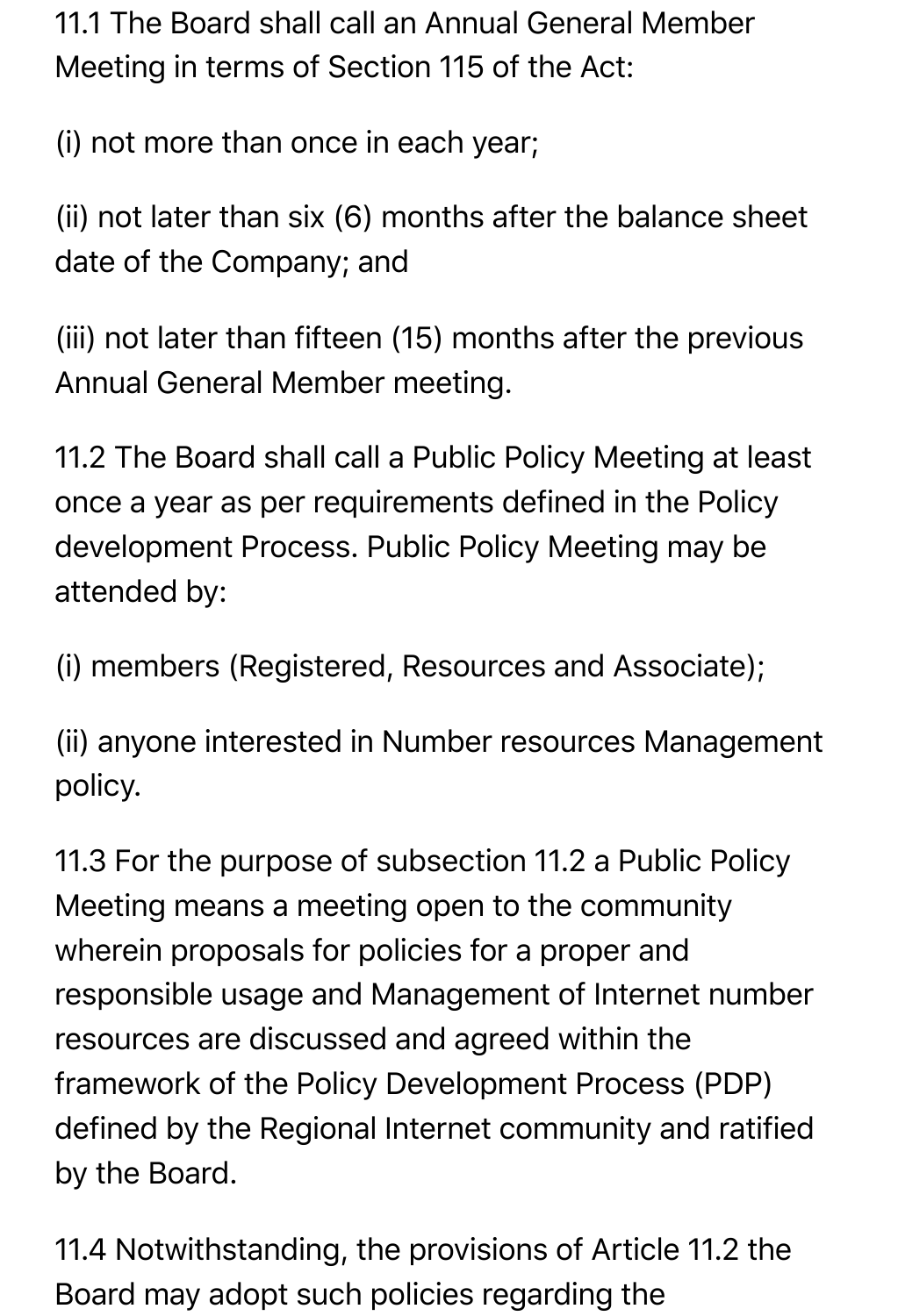management of internet number resources where it considers that the same is necessary and urgent, having regard to the proper and responsible usage of these resources.

11.5 Endorsement of policy adopted by the Board:

- 1. Any policy adopted by the Board under the provisions of Article11.4 shall be submitted to the community for endorsement at the next public policy meeting.
- 2. In the event that such a policy submitted by the Board is not endorsed, the said policy shall not be enforced or implemented following its nonendorsement; however, any action taken in terms of the policy prior to such nonendorsement shall remain valid.
- 11.6 A Special General Member Meeting:
- (i) may be called at any time by the Board;

(ii) shall be called by the Board on the written request of members in accordance with Article 7.6(viii) above.

11.7 A resolution in writing approved by not less than 75 per cent of members entitled to vote on such a resolution is as valid as if it had been passed at an Annual General Member Meeting.

# **12 PROCEEDINGS AT ANNUAL GENERAL**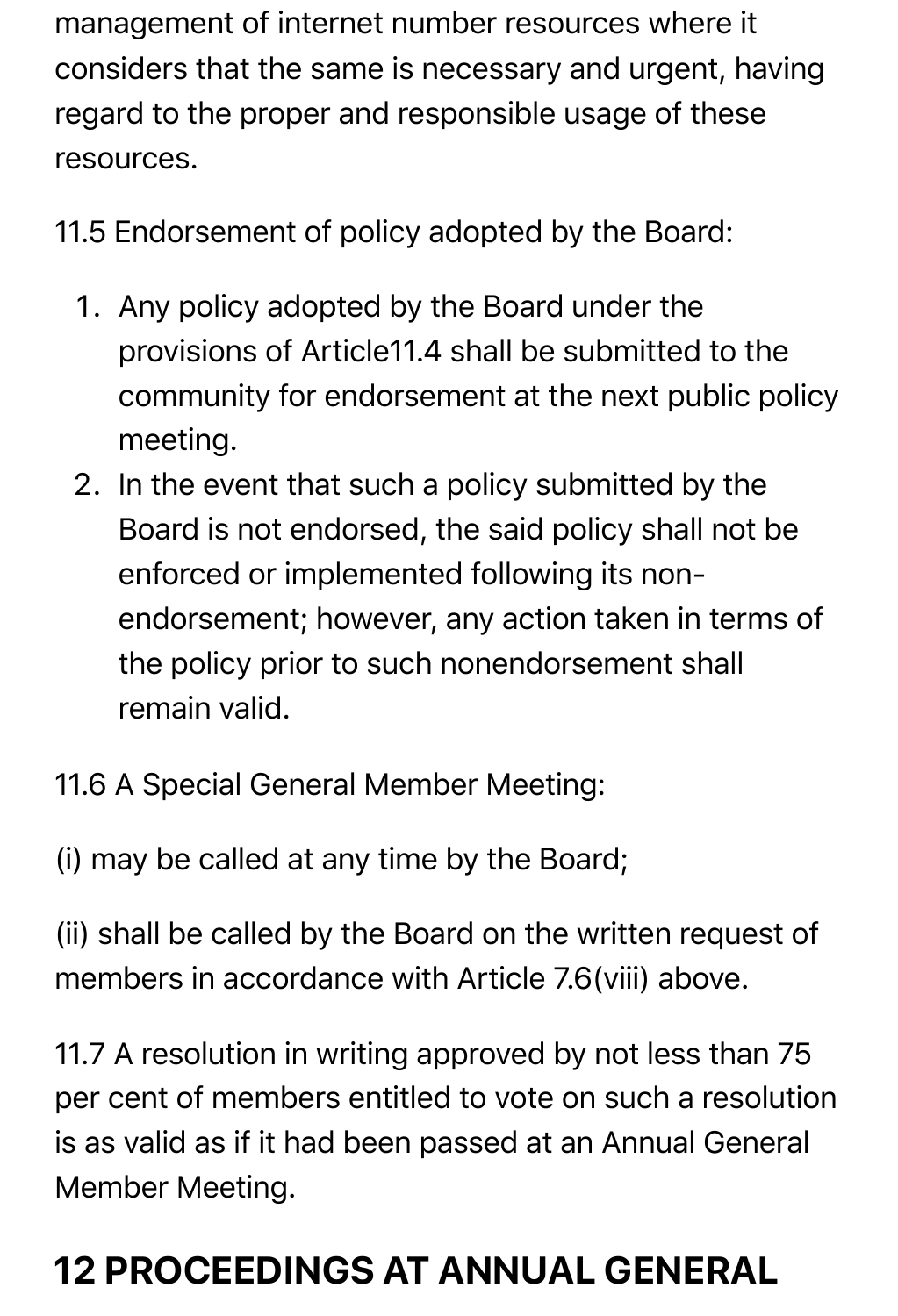### **MEMBERS' MEETINGS**

12.1 Chairperson:

(i) Where the Directors have elected a chairperson of the Board, and the Chairperson of the Board is present at an Annual General Member Meeting called in terms of Article 11.1, he/she shall chair the Annual General Member Meeting.

(ii) If, at any Annual General Members' Meeting called in terms of Article 11.1, the Chairperson of the Board is not present within 15 minutes of the time appointed for the commencement of the Annual General Members' Meeting, the Vice-Chairperson will chair the meeting.

(iii) Where no Chairperson of the Board has been elected or if, at any Annual General Member Meeting called in terms of Article 11.1, the chairperson and the Vice-Chairperson of the Board are not present within 15 minutes of the time appointed for the commencement of the Annual General Member Meeting, the Directors present shall elect one of their member to be the Chairperson of the Annual General Members' Meeting.

(iv) The ruling of the Chairperson of the Annual General Members' Meeting called under Article 11.1 on matters relating to the order of business and the procedure and conduct of the Annual General Members' Meeting shall, subject to this Constitution, be final and binding and no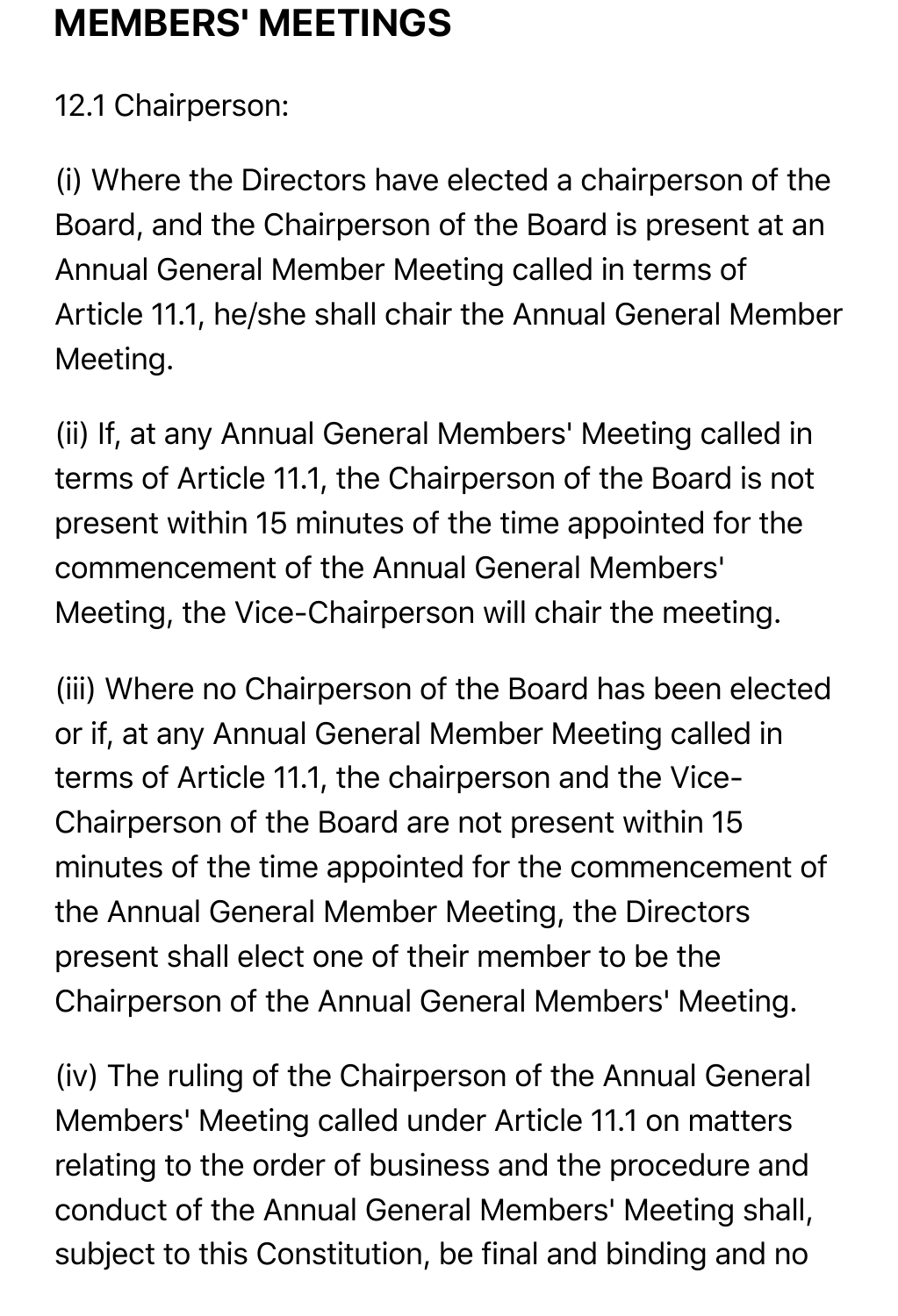motion of dissent from the ruling of the Chairperson may be entertained.

12.2 Notice of Annual General Members' Meetings

(i) Written notice of the time, date and place of a Annual General Members' Meeting called under Article 11.1, shall be sent to every Member and to every Director, the secretary and the auditor of the Company not less than 14 days before the Annual General Members' Meeting. The notice may be delivered by post, fax, electronic mail or such other method as the Board shall reasonably determine from time to time;

(ii) The notice to be sent pursuant to Article 11 shall state:

a) the names of the Directors who will retire on the date of that Annual General Members' Meeting and the region represented by each such Director;

b) the names of the persons who have been proposed to be elected as Directors and the region which is proposed to be represented by each such Person;

c) any policy issues which the Board considers should be discussed at the Annual General Members' Meeting;

d) the nature of the business to be transacted at the Annual General Members' Meeting in sufficient detail to enable a Member to form a reasoned judgment in relation to it; and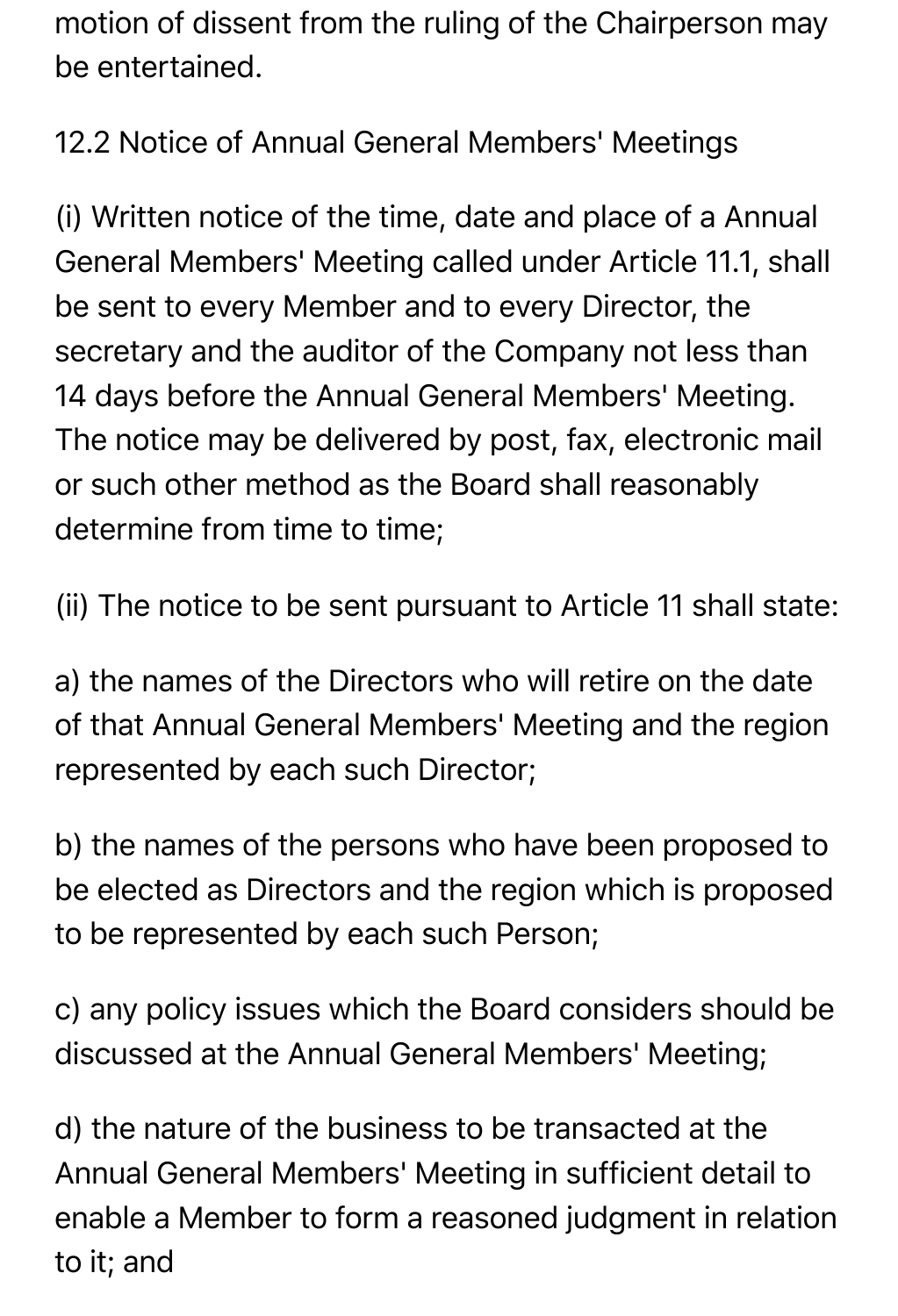e) the text of any Special Resolution to be submitted to the Annual General Member Meeting.

12.3 Any irregularity in a notice of an Annual General Member Meeting shall be waived where all the members entitled to attend and vote at the Annual General Members' Meeting attend the said Meeting without protest as to the irregularity, or where all members agree to the waiver.

12.4 Any accidental omission to give notice of an Annual General Members' Meeting called under Article 11.1 to, or the failure to receive notice of an Annual General Members' Meeting called under Article 11.1 by a Member or any other Person entitled to receive notice shall not invalidate the proceedings at that Meeting.

12.5 The chairperson may, or where directed by the Annual General Members' Meeting, adjourn the Meeting from time to time and from place to place, but no business shall be transacted at any adjourned Annual General Member Meeting called under Article 11.1 other than the business left unfinished at the Annual General Members' Meeting from which the adjournment took place.

12.6 When an Annual General Members' Meeting is adjourned for 30 days or more, notice of the adjourned General Meeting shall be given as in the case of an original Meeting. Save as aforesaid, it shall not be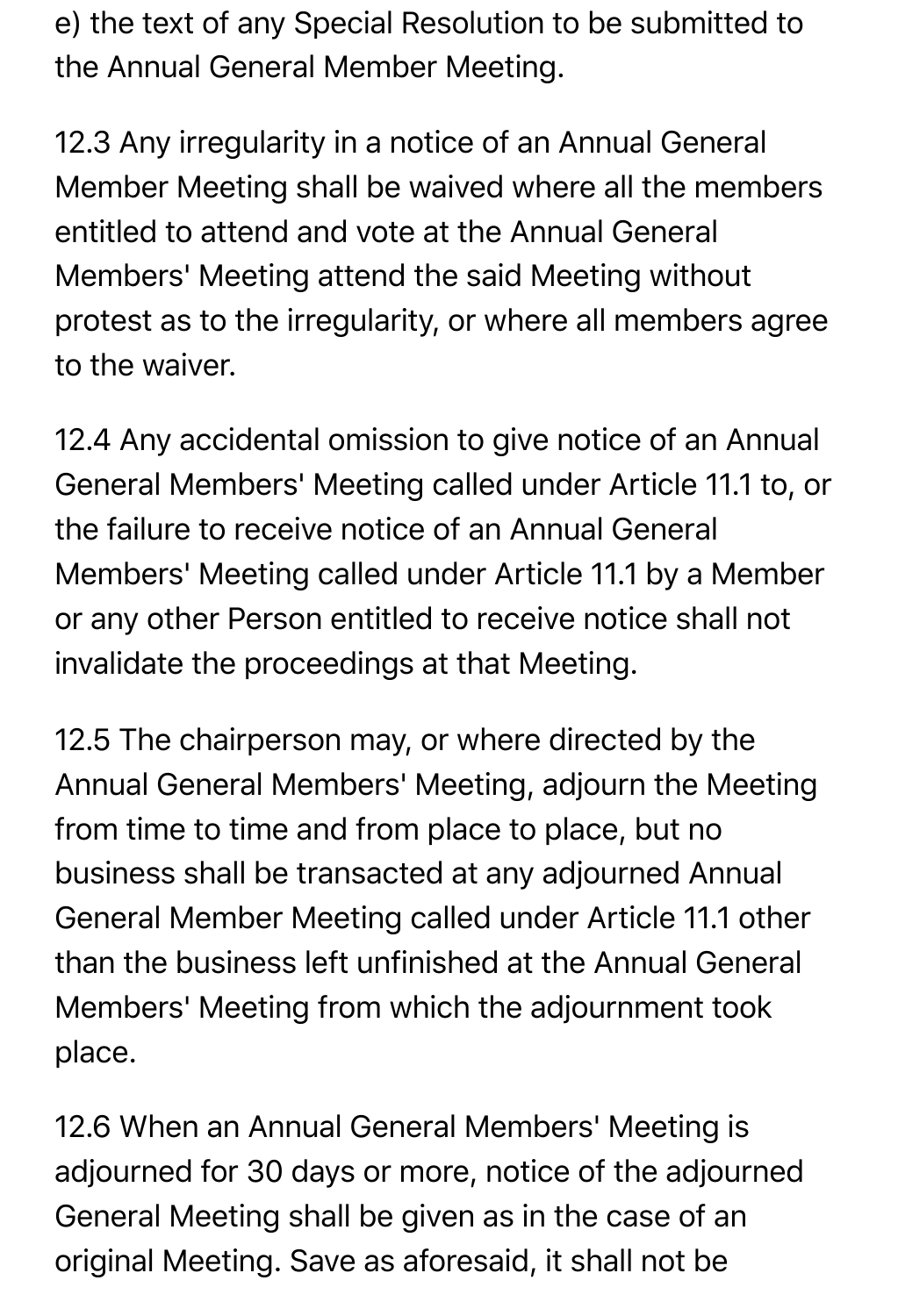necessary to give any notice of an adjournment or the business to be transacted at the adjourned Annual General Member Meeting to Associate members

12.7 Associate members may attend the Annual General Members' Meetings in an Observer capacity.

12.8 Methods of holding Annual General Members' Meetings (called under Article 11.1 of the present Constitution):

(i) An Annual General Members' Meeting called under Article 11.1 may be held either

a) by the members, including a number of members who constitute a quorum, being assembled together at the place, date, and time appointed for the Meeting; or

b) by means of audio, or audio and visual, communication by which all members participating and constituting a quorum can simultaneously hear each other throughout the Meeting.

12.9 Votes to be exercised on the date of the Annual General Members' Meeting with respect to the election of Directors may be exercised in person, by proxy, by evoting or by such other method of communication as may be decided from time to time by the Board.

#### 12.10 Quorum.

(i) Where a quorum is not present, no business shall be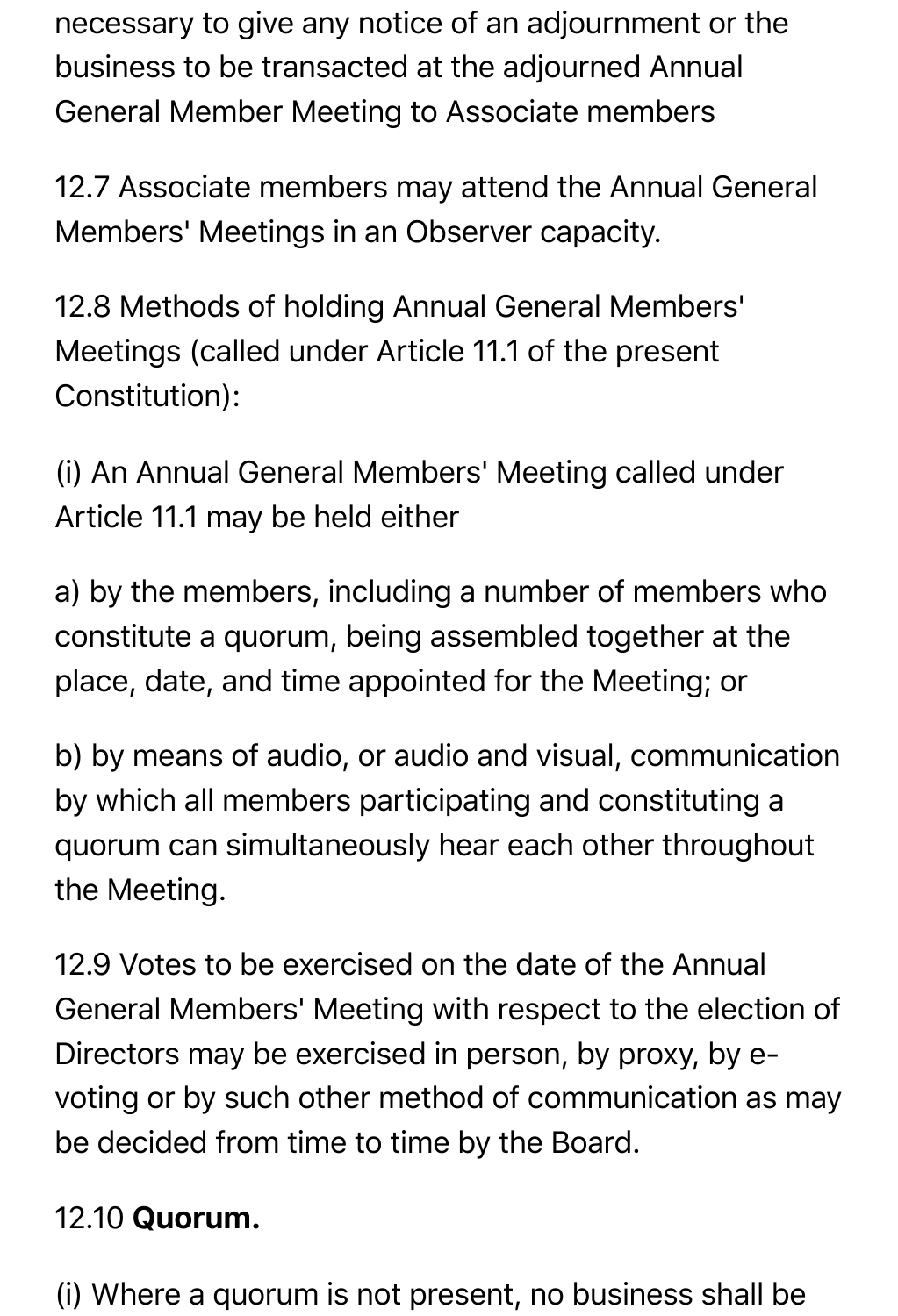transacted at an Annual General Members' Meeting called under Article 11.1 of this Constitution.

(ii) The quorum for an Annual General Member meeting shall be composed of minimum of ten (10) members in person comprising:

a) Four (4) Directors elected to represent a region;

b) One (1) Director elected on a non-regional criterion; and

c) Five (5) Resource Members.

(iii) Where a quorum is not present within 30 minutes after the time appointed for the Annual General Members' Meeting:

a) in the case of a Annual General Member Meeting called under section 118(1)(b) of the Act, the Meeting shall be disbanded;

b) in the case of an Annual Member Meeting called under Article 11.1 of this Constitution, the Meeting shall be adjourned to the same day in the following week at the same time and place, or to such other date, time and place as the Directors may appoint; and

c) at the adjourned Annual General Members' Meeting, the quorum shall be ten (10) members present, subject to Article 12.10(ii) in person or by proxy.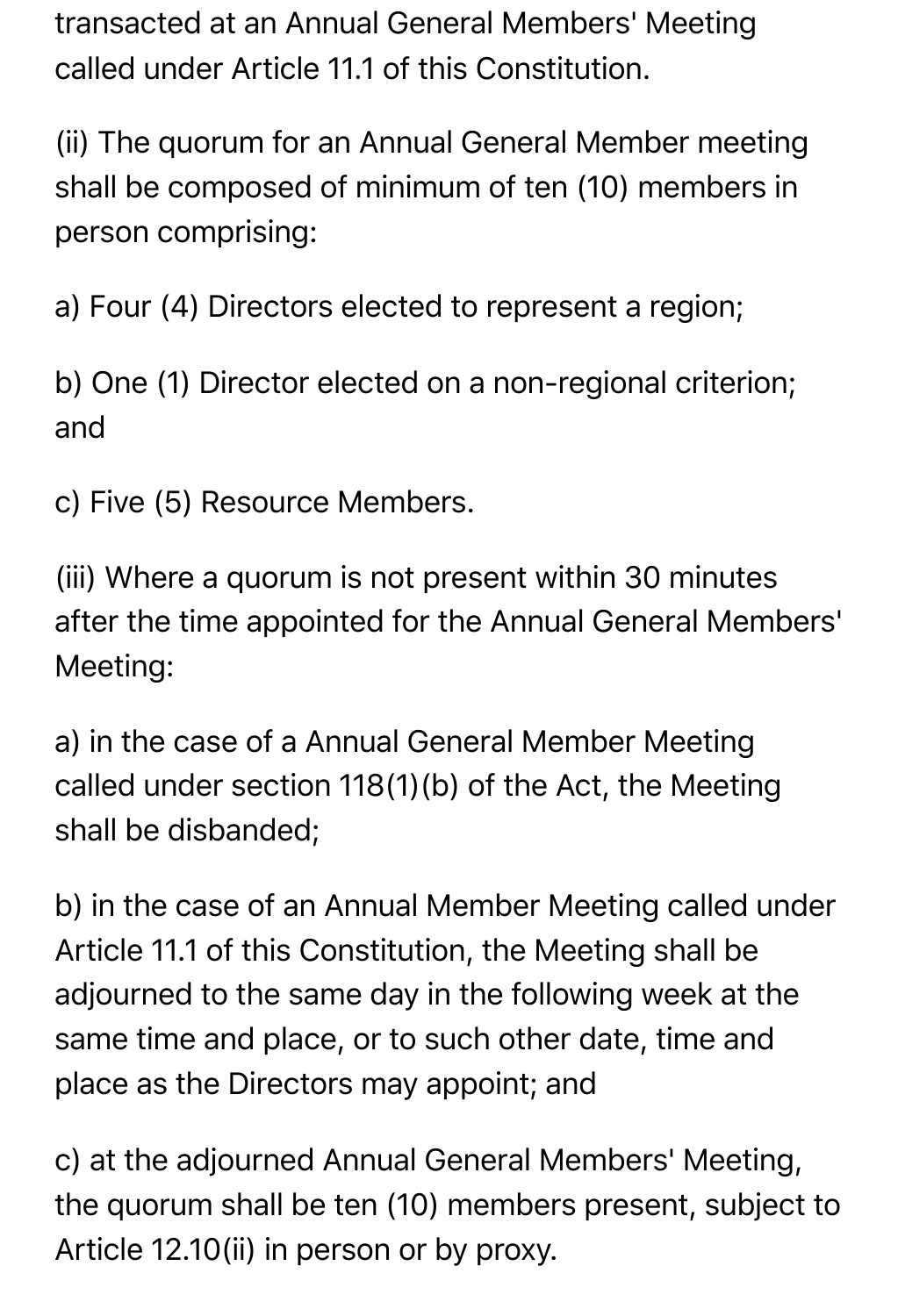#### 12.11 Voting

(i) Where an Annual General Members' Meeting is held under Article 11.6(i) above, unless a poll is demanded, voting at the Meeting shall be by whichever of the following methods as determined by the chairperson of the Meeting:

a) voting by voice;

- b) voting by show of hands;
- c) voting by paper ballot;
- d) voting by electronic system (e-voting)

(ii) Where an Annual General Members' Meeting is held under Article 11.6

(ii) above, unless a poll is demanded, voting at the Meeting shall be by the members signifying individually their assent or dissent by voice.

(iii) A declaration by the chairperson of the Meeting that a resolution is carried by the requisite majority shall be conclusive evidence of that fact unless a poll is demanded

(iv) At an Annual General Members' Meeting called under Article 11.1, a poll may be demanded by any Registered Member or any Resource Member or the chairperson of the Meeting.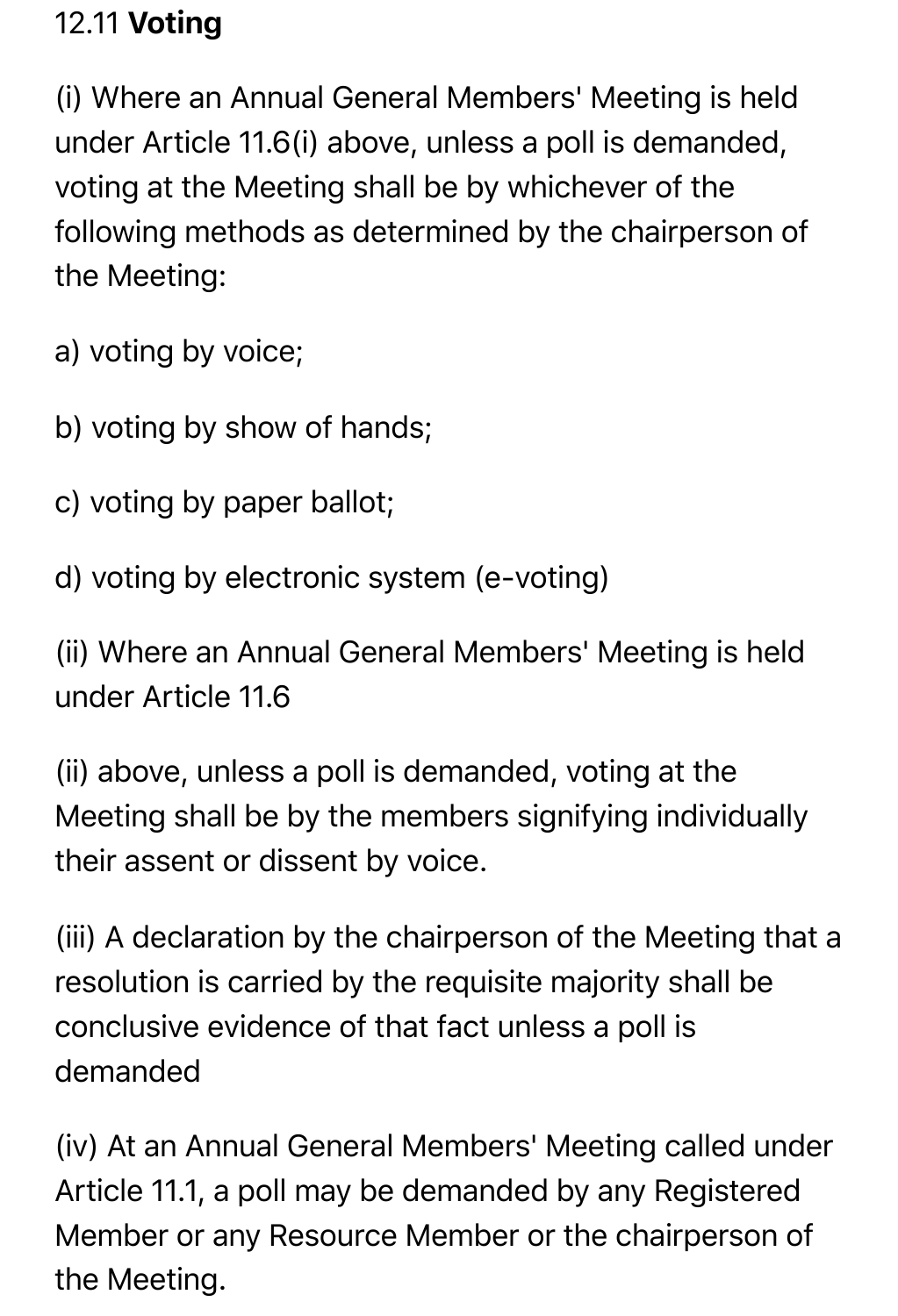(v) A poll may be demanded either before or after the vote is taken on a resolution.

(vi) Where a poll is taken, each Member shall have one vote on a resolution on which that Member is entitled to vote.

(vii) The chairperson of an Annual General Member Meeting called under Article 11.1 shall be entitled to a casting vote.

(viii) The instrument appointing a proxy to vote at an Annual General Member Meeting called under Article 11.1 of this Constitution shall confer authority to demand or join in demanding a poll and a demand by a Person as proxy for a Registered Member or Resource Member shall have the same effect as a demand by the Registered Member or Resource Member.

(ix) The demand for a poll may be withdrawn.

(x) Where a poll is duly demanded, it shall, subject to Article 11.7 above, be taken in such manner as the chairperson directs and the result of the poll shall be deemed to be the resolution of the General Meeting at which the poll is demanded.

(xi) A poll demanded on the election of a chairperson or on a question of adjournment, shall be taken immediately, on any other question, shall be taken at such time and place as the meeting directs and any business other than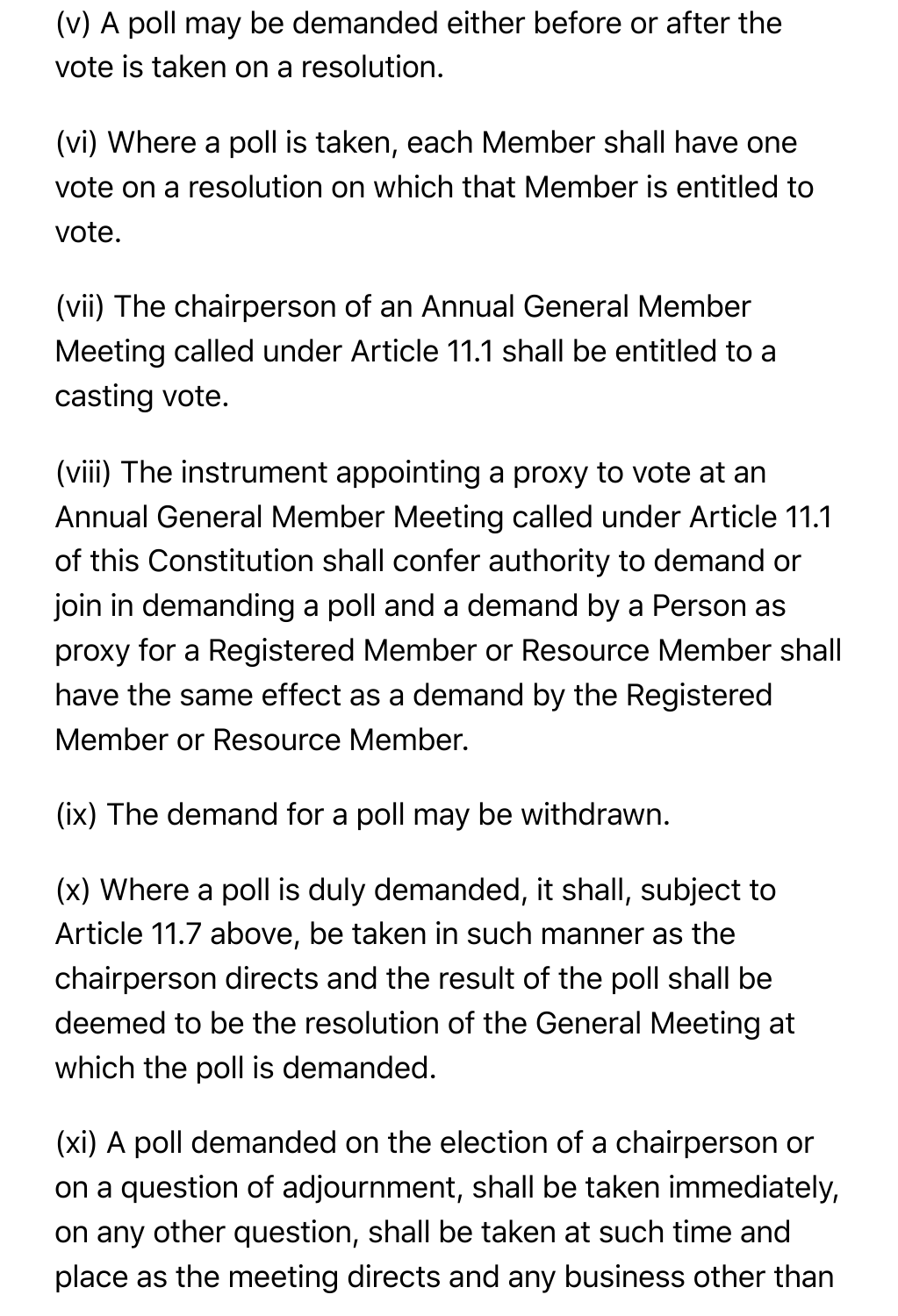that on which a poll is demanded may be proceeded with pending the taking of the poll.

(xii) A registered member or a Resource member may exercise his right to vote at a General Meeting by casting a postal vote in accordance with the Fifth Schedule to the Act.

#### 12.12 Proxies

(i) A Member may exercise the right to vote either by evoting, by being present in person or by proxy;

(ii) A proxy for a Member may attend and be heard at an Annual General Members' Meeting as if the proxy were the Member;

(iii) A proxy shall be appointed by notice in writing signed by the Member and the notice shall state whether the appointment is for a particular Annual General Members' Meeting or a specified term;

(iv) No proxy shall be effective in relation to an Annual General Members' Meeting called under Article 11.1 of this Constitution unless a copy of the notice of appointment is produced before the start of the Meeting. Any power of attorney or other authority under which the proxy is signed or a notarial certified copy shall also be produced;

(v) A proxy form shall be sent with each notice sent to a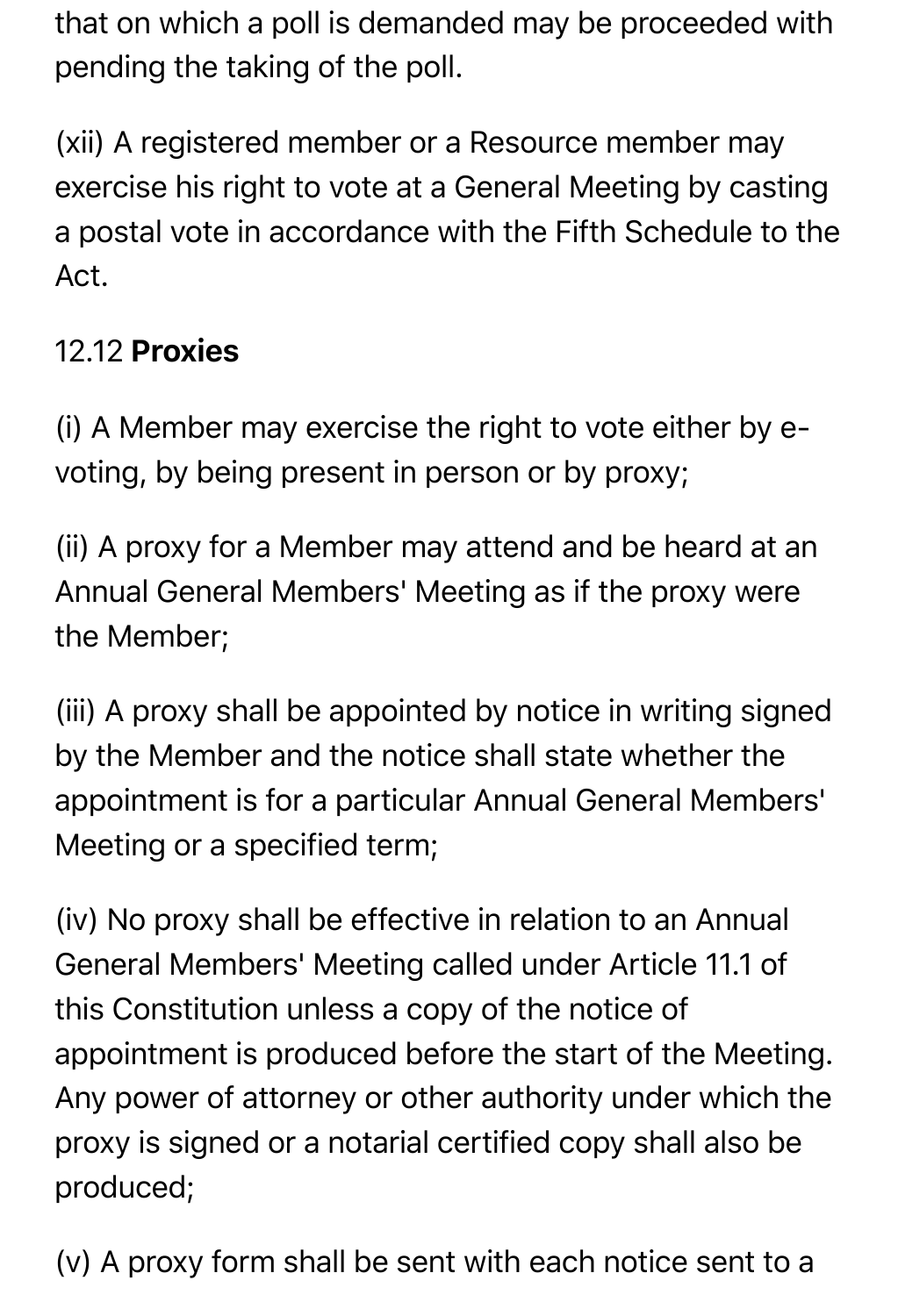Member;

(vi) The instrument appointing a proxy shall be in writing under the hand of the appointer or of his agent duly authorised in writing or in the case of a corporation under the hand of an officer or of an agent duly authorised or in the event of the introduction of the e-voting system, such electronically generated proxy document approved by the Board;

(vii) The instrument of appointing a proxy shall be in such form as may be determined by the Board from time to time or, in default of such determination, in the following form

I/we ................................. of .................. being members of the above named company hereby appoint ....... him/her, ........………….......... of ...........................…….. as my/our proxy to vote for me/us at the meeting of the company  $\dagger$ and at any adjournment of the meeting.

Signed this ................. day of .............

(viii) No member entitled to vote during an election held by the Company shall carry more than five (5) proxies during the said election; and

(ix) No Candidate to the election of Director of the Company shall act as proxy for any member during such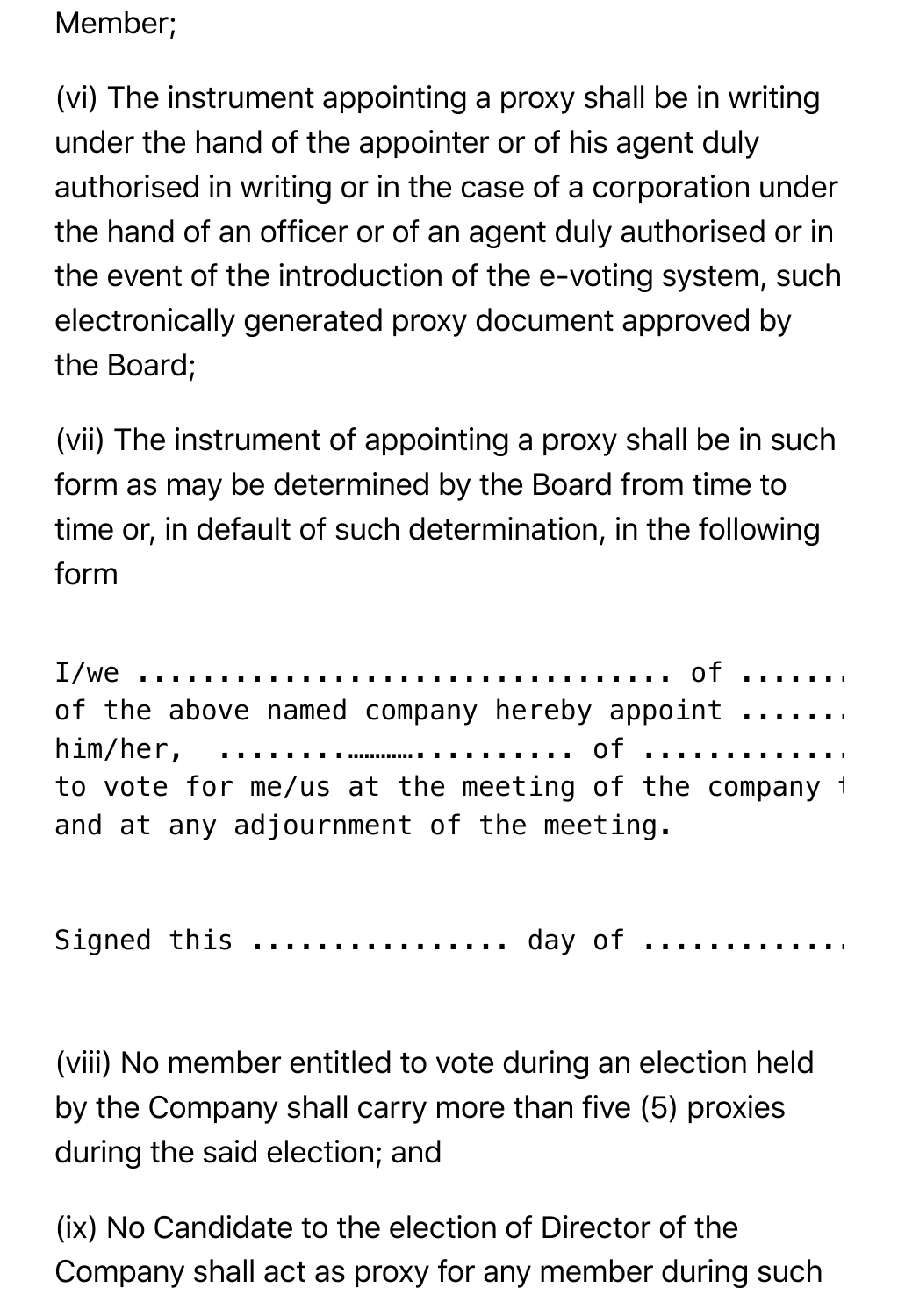an election.

#### 12.13 Minutes

(i) The Board shall ensure that minutes are kept for all proceedings at all Annual General Members' Meetings.

(ii) Minutes that have been approved by chairperson of the Annual General Members' Meeting and verified by the Board are prima facie evidence of the proceedings.

(iii) Minutes of Annual General Members' meeting as well as Board meetings shall be kept in such accessible electronic formats as the members may decide, subject to such reasonable restrictions which the Company may impose with the approval of the Members' meeting.

#### 12.14 Member proposals

(i) Each Member may nominate one individual who shall be eligible to be elected as a Director. Such nominations must be received by the Nomination Committee not less than three (3) weeks and not more than eight (8) weeks prior to an Annual General Members' Meeting called under Article 11.1 of this Constitution at which Directors will be elected.

Such nominations shall, subject to the Election Guidelines document, be approved by the Board, and, inter alia, contain the full name and address of the nominated person as well as a short description of the person,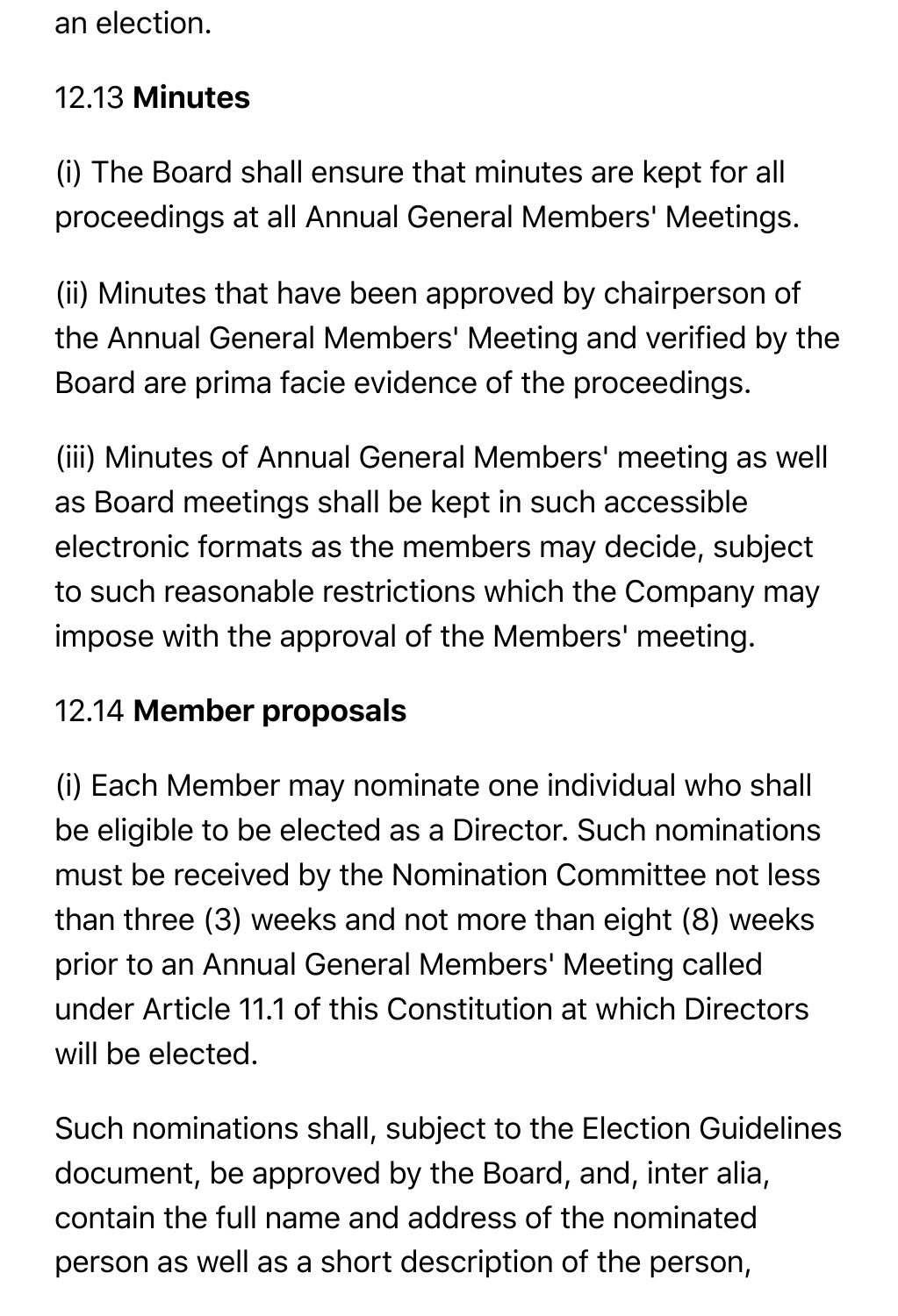including the person's professional background, age, nationality, residential address and the region, which the person is proposed to represent.

(ii) A Member may give written notice to the Board of a matter which the Member proposes to raise for discussion or resolution at the next Annual General Member Meeting called under Article 11.1 of this Constitution at which the Member is entitled to vote

(iii) Where the notice is received by the Board not less than 28 days before the last day on which notice of the relevant Annual General Members' Meeting is required to be given by the Board, the Board shall, at the expense of the Company, give notice of the Member's proposal and the text of any proposed resolution to all members entitled to receive notice of the Meeting.

(iv) Where the notice is received by the Board not less than seven (7) days and not more than 28 days before the last day on which notice of the relevant Annual General Member Meeting is required to be given by the Board, the Board shall, at the expense of the Member, give notice of the Member's proposal and the text of any proposed resolution to all members entitled to receive notice of the said Meeting.

(v) Where the notice is received by the Board less than 7 days before the last day on which notice of the relevant Annual General Members' Meeting is required to be given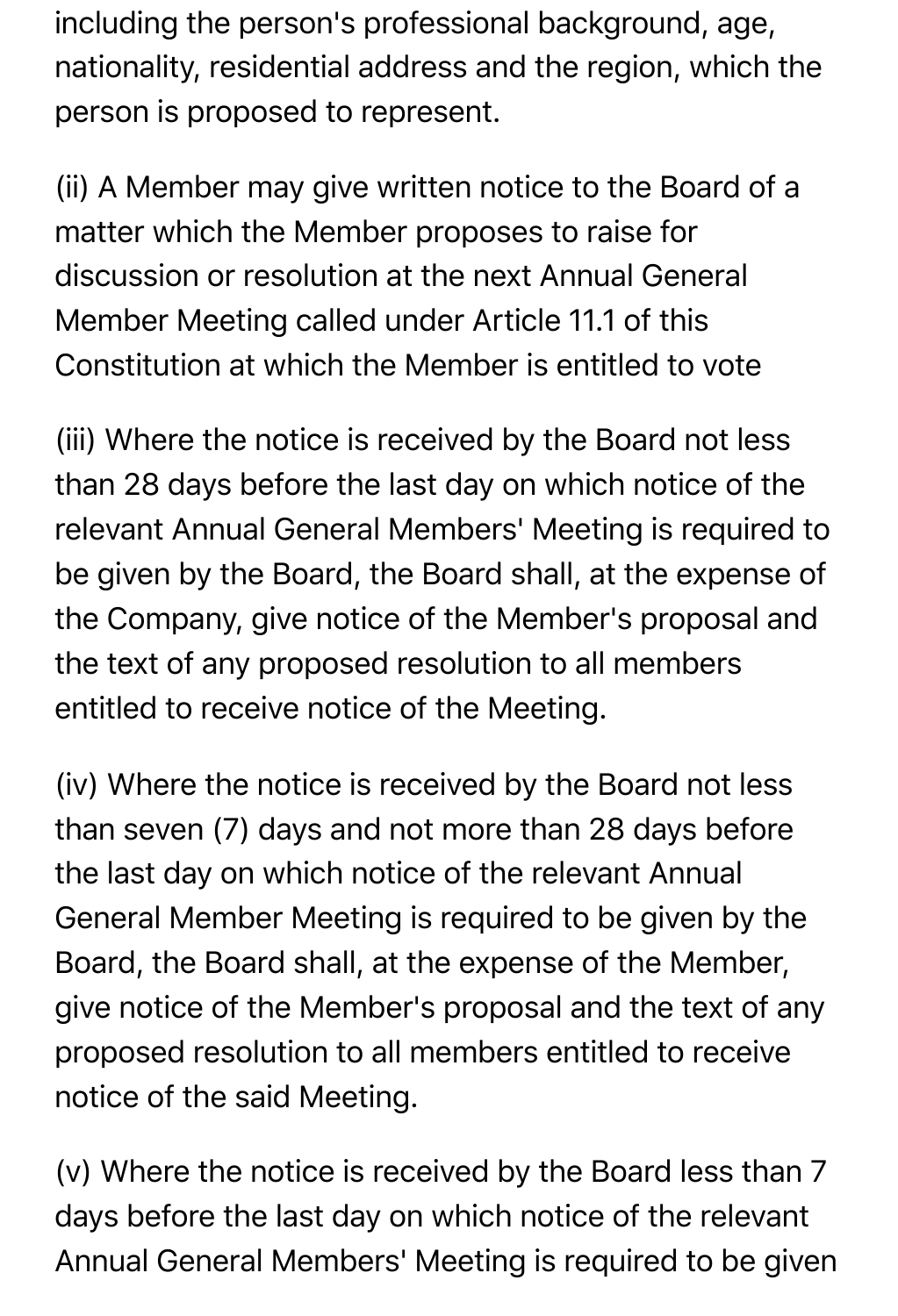by the Board, the Board may, where practicable, and at the expense of the Member, give notice of the Member's proposal and the text of any proposed resolution to all members entitled to receive notice of the said Meeting.

(vi) Where the Directors intend that members may vote on the proposal by proxy, they shall give the proposing Member the right to include in or with the notice given by the Board a statement of not more than 1,000 words prepared by the proposing Member in support of the proposal, together with the name and address of the proposing Member.

(vii) The Board shall not be required to include in or with the notice given by the Board a statement prepared by a Member which the Directors consider to be defamatory, frivolous, or vexatious.

(viii) Where the costs of giving notice of the Member's proposal and the text of any proposed resolution are required to be met by the proposing Member, the proposing Member shall, on giving notice to the Board, deposit with the Company or tender to the Company a sum sufficient to meet those costs.

(ix) Notwithstanding the other provisions of this Article, where a proposal is made by a Resource Member, the Board shall have discretion as to whether notice of such proposal should be given to members. Corporations may act by representative.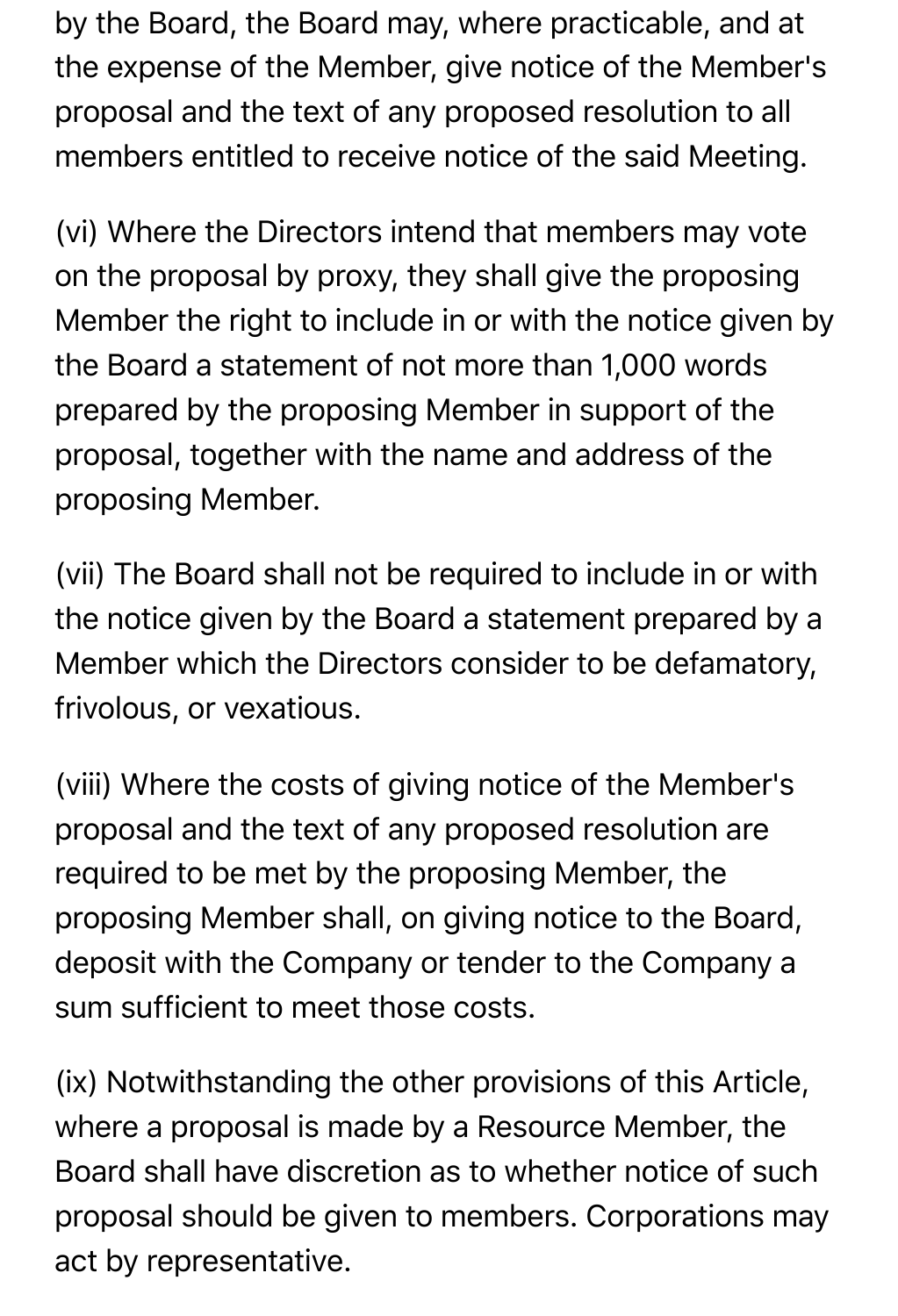(x) A corporate body, which is a Member, may appoint a representative to attend an Annual General Members' Meeting on its behalf in the same manner as that in which it could appoint a proxy.

12.15 Other proceedings

(i) Unless otherwise expressly provided in this Constitution or otherwise mandatory as per the provisions of the Act, an Annual General Member Meeting called under Article 11.1 of this Constitution may regulate its own procedure.

# **13 APPOINTMENT OF DIRECTORS**

13.1 Subject to the provisions of Article 11 of the present Constitution, the Board shall call a meeting of members to appoint the Directors of the company where vacancies occur as a result of:

(i) the expiry of the term of office of any Director;

(ii) The removal of any Director in terms of Article 14 of this Constitution; and

(iii) The disqualification of any Director in terms of Article 13.10 of this Constitution.

13.2 The election of the Directors of the company shall be carried out in line with the Election process approved by the Board.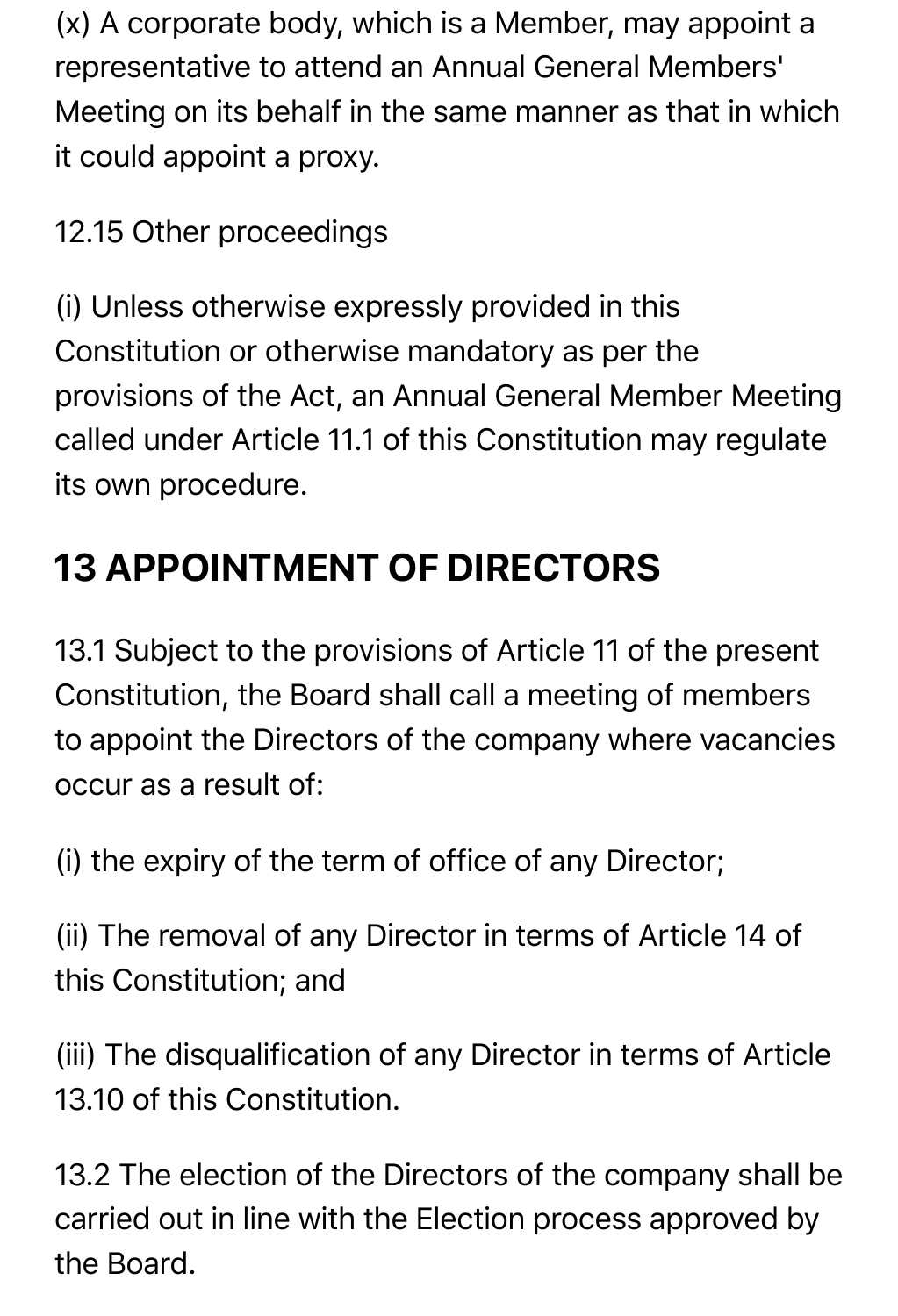13.3 Written notice of the time, date and place of the meeting of members shall be sent to every member and to every Director, the secretary and the auditor of the Company not less than 14 days before the meeting. The notice may be delivered by post, fax, electronic mail or such other method as the Board shall reasonably determine from time to time.

13.4 The Board shall comprise of nine (9) Directors appointed as follows:

- 1. Six Directors elected by the Annual General Member Meeting called under Article 11.1 of this Constitution, upon the recommendation of the NomCom, acting in compliance with the election guidelines, to represent each of the sub-regions listed in Article 13.5 (Seats 1 to 6);
- 2. Two Directors elected by the Annual General Member Meeting called under Article 11.1 of this Constitution, upon the recommendation of the NomCom, acting in compliance with the election guidelines, based on their competencies and not their regional representation (Seats 7 and 8); and
- 3. The Chief Executive Officer. (Seat 9)

13.5 Each of the following six sub-regions of Africa shall be represented by one Director as indicated below:

- (i) Northern Africa (seat 1);
- (ii) Western Africa (seat 2);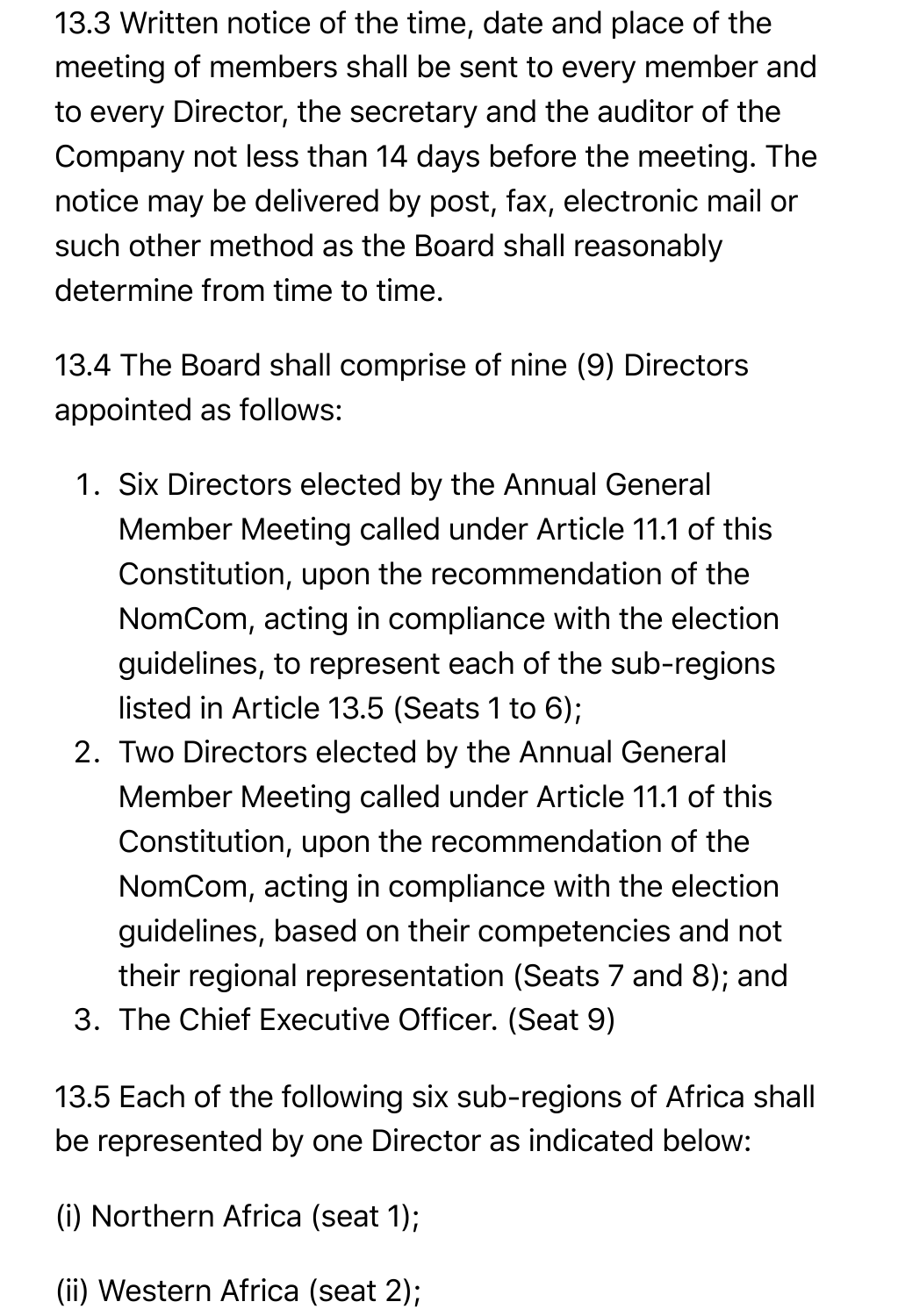- (iii) Indian Ocean (seat 3);
- (iv) Central Africa (seat 4);
- (v) Southern Africa (seat 5); and

(vi) Eastern Africa (seat 6). Each Director elected under Articles 13.4(i) and 13.4(ii) of this Constitution shall hold office for a term of three years, which term of office shall expire on the date of the Annual General Members' Meeting held on or around the third anniversary of the date of appointment of such Elected Director. Subject to Article 13.6, such Director shall be eligible for re-election on the expiry of his term of office.

13.6 For the avoidance of doubt, the sequential election of Directors elected under Article 13.4

(i) of this Constitution, prevailing at the date of adoption of this Constitution shall be continued so that, on the expiry of the respective terms of office of Directors, they shall be elected in the following sequence: (i) Election for Directors representing Northern Africa and Western Africa;

(ii) Election for Directors representing the Indian Ocean and Central Africa; and

(iii) Election for Directors representing Southern Africa and Eastern Africa.

#### 13.7 Election mechanism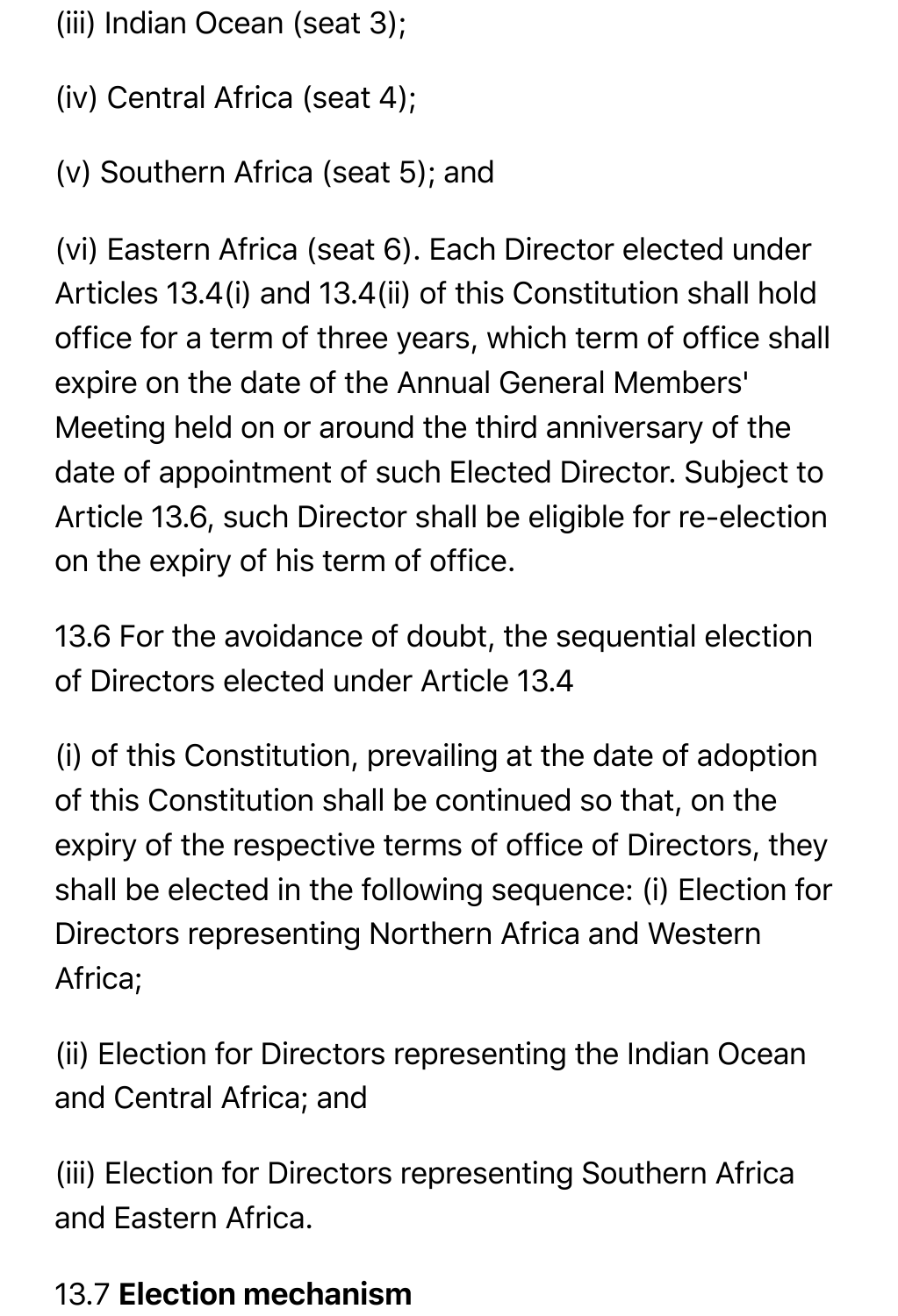(i) Except for the Chief Executive Officer, and subject to Articles 13.10 and 13.11, all other Directors shall be elected by Resource and Registered Members on the date of each Annual General Members' Meeting.

a) Six directors representing each of the regions listed in Article 13.5 shall be elected according to Article 13.6.

b) Two Region-Independent Directors representing seats 7 (seven) and 8 (eight) shall be elected during the same elections as for Northern and Western (seats 2 and 1) and Indian Ocean and Central (seats 3 and 4)and shall hold office according to the terms of Article 13.10 of the Constitution.

(ii) The NomCom shall, in terms of the existing election process, take all the relevant actions for participation of these nominees in the election of directors.

13.8 In the event that there is no eligible candidate for a particular region;

the Director already in office in the particular seat, shall be deemed to be re-appointed for the period ending with the date of the next election for any seat.

13.9 Notwithstanding any other provision of this Constitution, the Company shall at all times have at least one Director who shall be ordinarily resident in Mauritius in line with the provisions of the Act.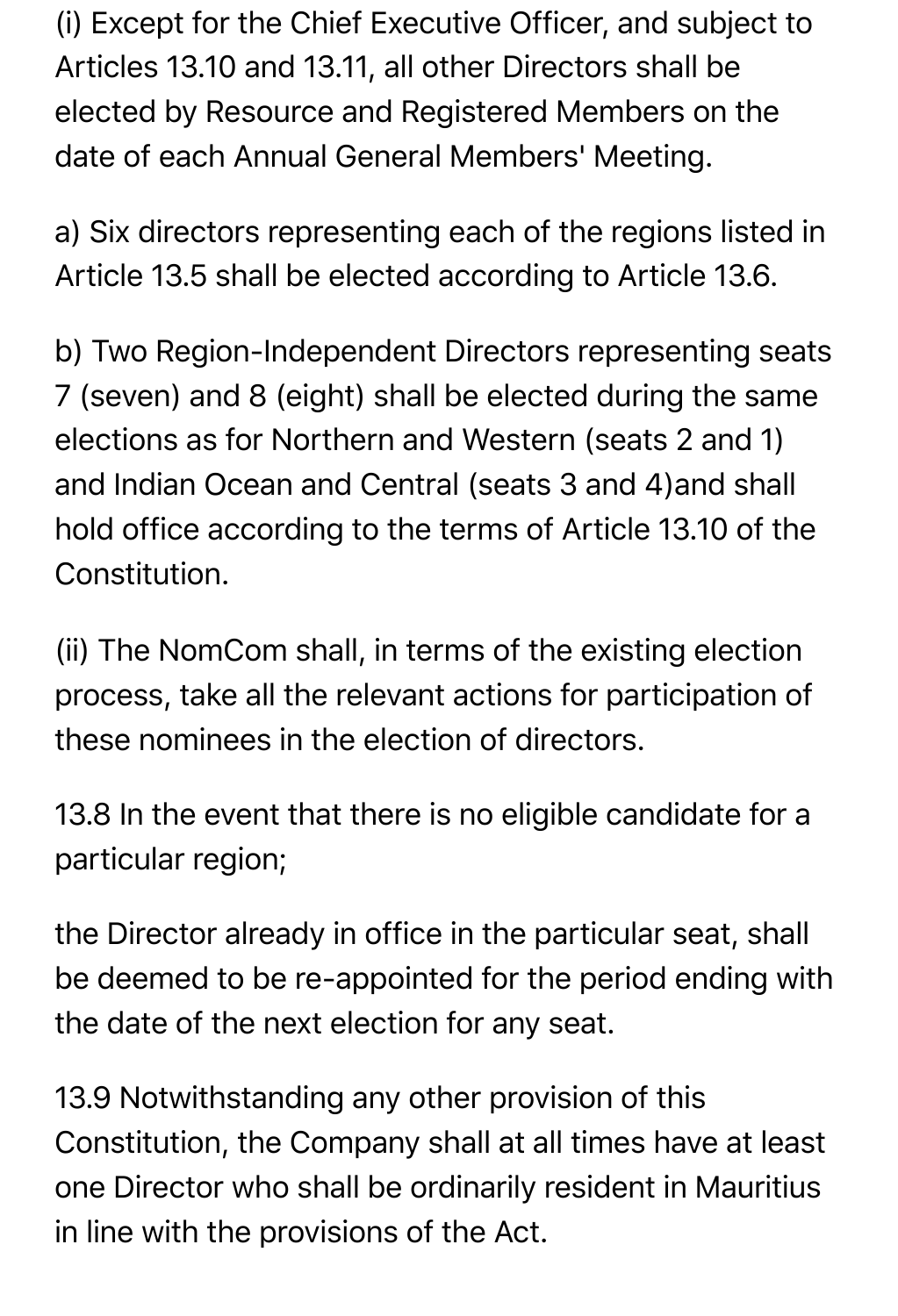13.10 No person shall be appointed or hold office as a Director if s/he is a person who:

(i) is under 18 years of age;

(ii) is an undischarged bankrupt;

(iii) would, but for the repeal of Section 117 of the Companies Act 1984 of Mauritius, be prohibited from being a Director or promoter of, or being concerned or taking part in the management of, a company within the meaning of that Act;

(iv) is prohibited from being a director or promoter of or being concerned or taking part in the management of a company under Sections 337 or 338 of the Act;

(v) is not a natural person; or

(vi) has been adjudged to have been of unsound mind.

13.11 A person shall not be appointed a Director of the Company unless:

(i) that person has consented in writing to be a Director and certified that he/she is not disqualified from being appointed or holding office as a Director in accordance with the Act; and

(ii) that person has signed the forms required to be a Registered Member under Article 6.3 above.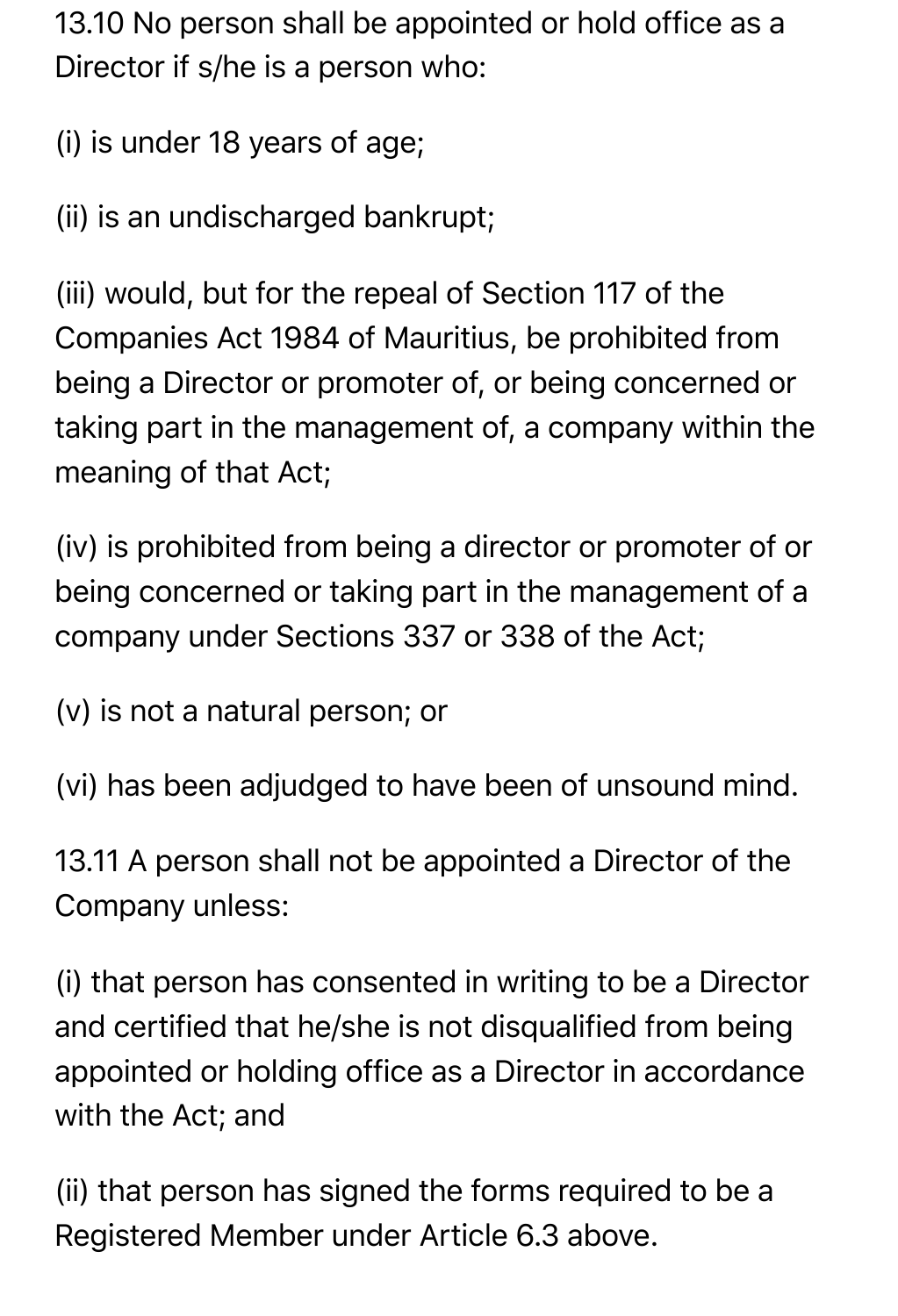13.12 Further to the provisions of Section 13.11, the Nom Com shall, as far as practically possible, seek the following additional conditions for the eligibility of candidates to the position of Board Directors:

(i) previous Board or organisational leadership experience;

(ii) skills in business management and leadership;

(iii) fundraising for not-for-profit organisations experience;

(iv) network operations and Internet services experience; and

(v) international Business development experience.

13.13 The provisions of Section 137(1) of the Act shall not apply to the Company.

13.14 The Directors shall have power at any time and from time to time to appoint any person to be a Director to fill a casual vacancy in the Board. Any Director so appointed shall hold office only until the next following Annual General Members' Meeting at which Directors are elected and shall then be eligible for re-election.

### **14 REMOVAL OF DIRECTORS**

14.1 A Director shall hold office until: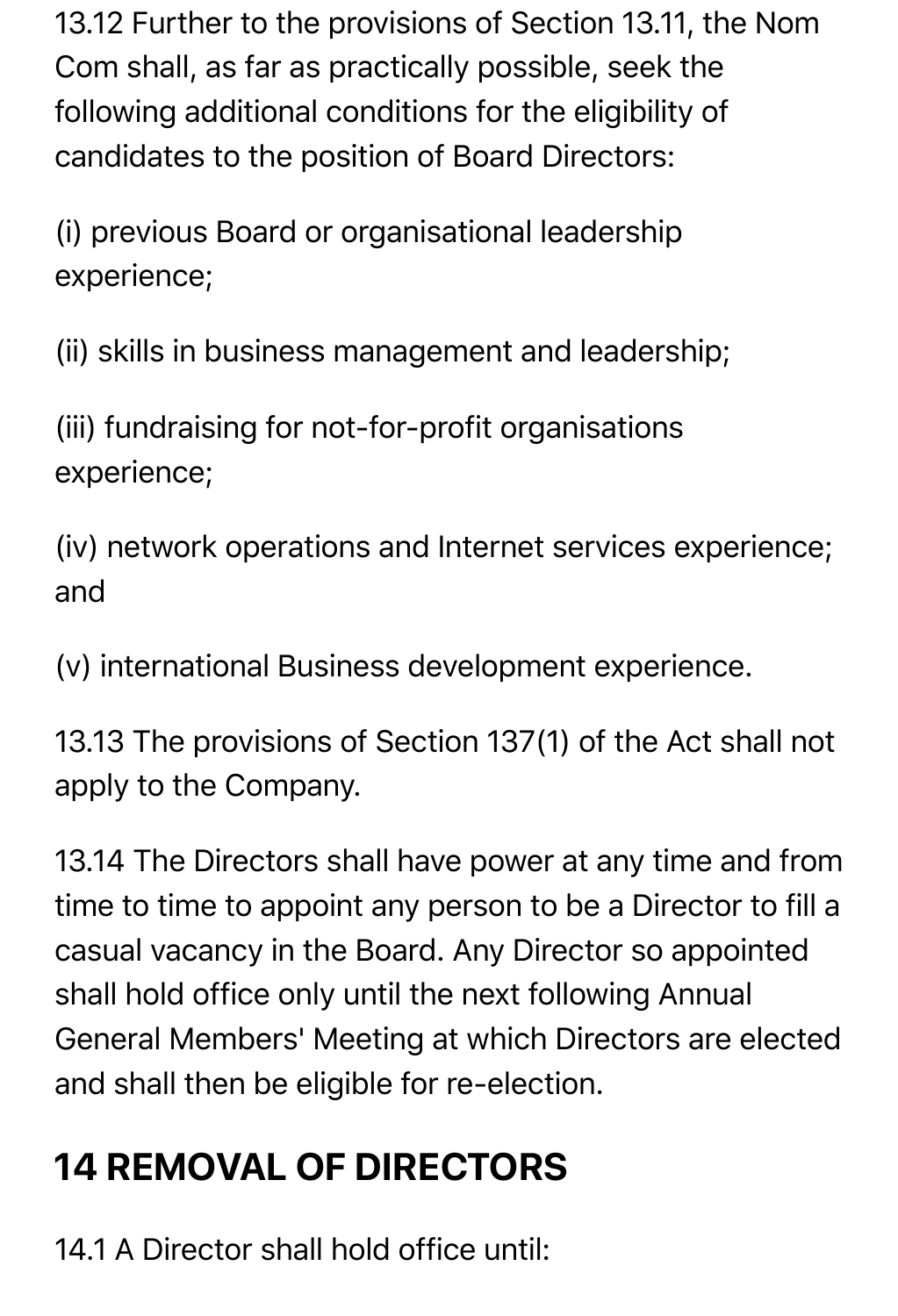(i) his term of office expires, without prejudice to Article 13;

(ii) he/she signs a written notice of resignation and delivers it to the address for service on the Company, which notice shall be effective when it is received at that address or at such later time as may be specified in the notice;

(iii) he/she is removed by the affirmative vote of twothirds of all other Directors;

(iv) he/she otherwise ceases to be a Director pursuant to Section 139 of the Act; or

(v) the Director being the Chief Executive Officer, on the Board terminating his employment as Chief Executive Officer.

### **15 POWERS OF DIRECTORS**

15.1 The business and affairs of the Company shall be managed under the direction and supervision of the Board.

15.2 Subject to such modifications, adaptations, exceptions or limitations which may be contained in the Act and this Constitution, the Board shall have all the powers necessary:

(i) for directing, and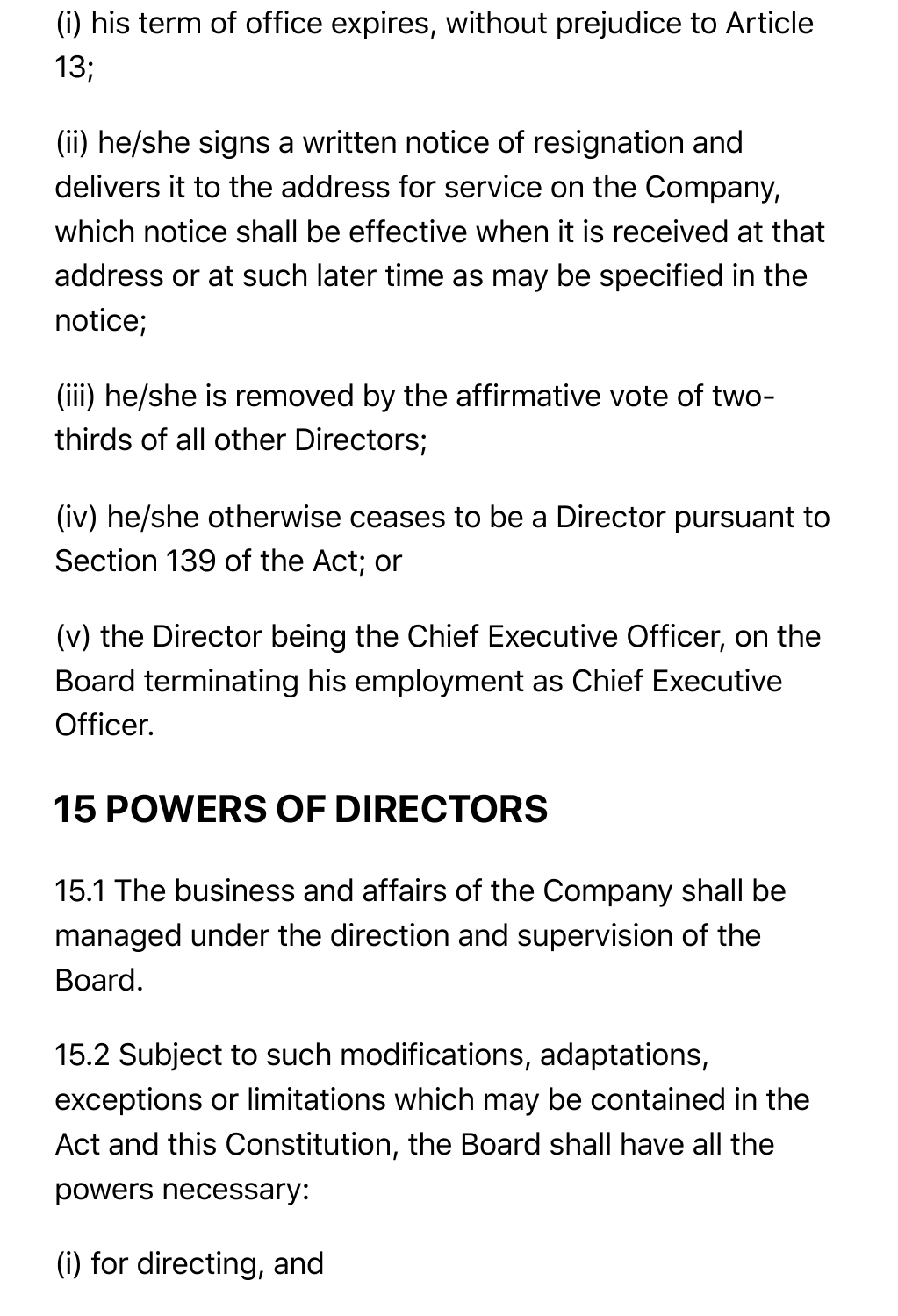(ii) supervising the management of the business and affairs of the Company.

15.3 Without prejudice to the generality of Articles 15.1 and 15.2 above, the Directors shall be entitled to:

(i) determine the guidelines for the allocation of address space to members in line with the member driven Policy Development Process;

(ii) consider broad Internet policy issues in order to ensure that the policies and strategies of the Company fully respond to the changing Internet environment;

(iii) determine a financial budget for the activities of the Company for a given period;

(iv) establish a ceiling for expenditures for a given period and from time to time to vary such ceiling as they deem fit;

(v) fill any casual vacancy in the office of the auditor of the Company;

(vi) provide any general directives to the Chief Executive Officer regarding Executive staffing of the Company;

(vii) determine through a dedicated committee, the conditions of employment of the employees of the Company who are employed at an Executive level;

(viii) reduce or waive fees payable by any person to the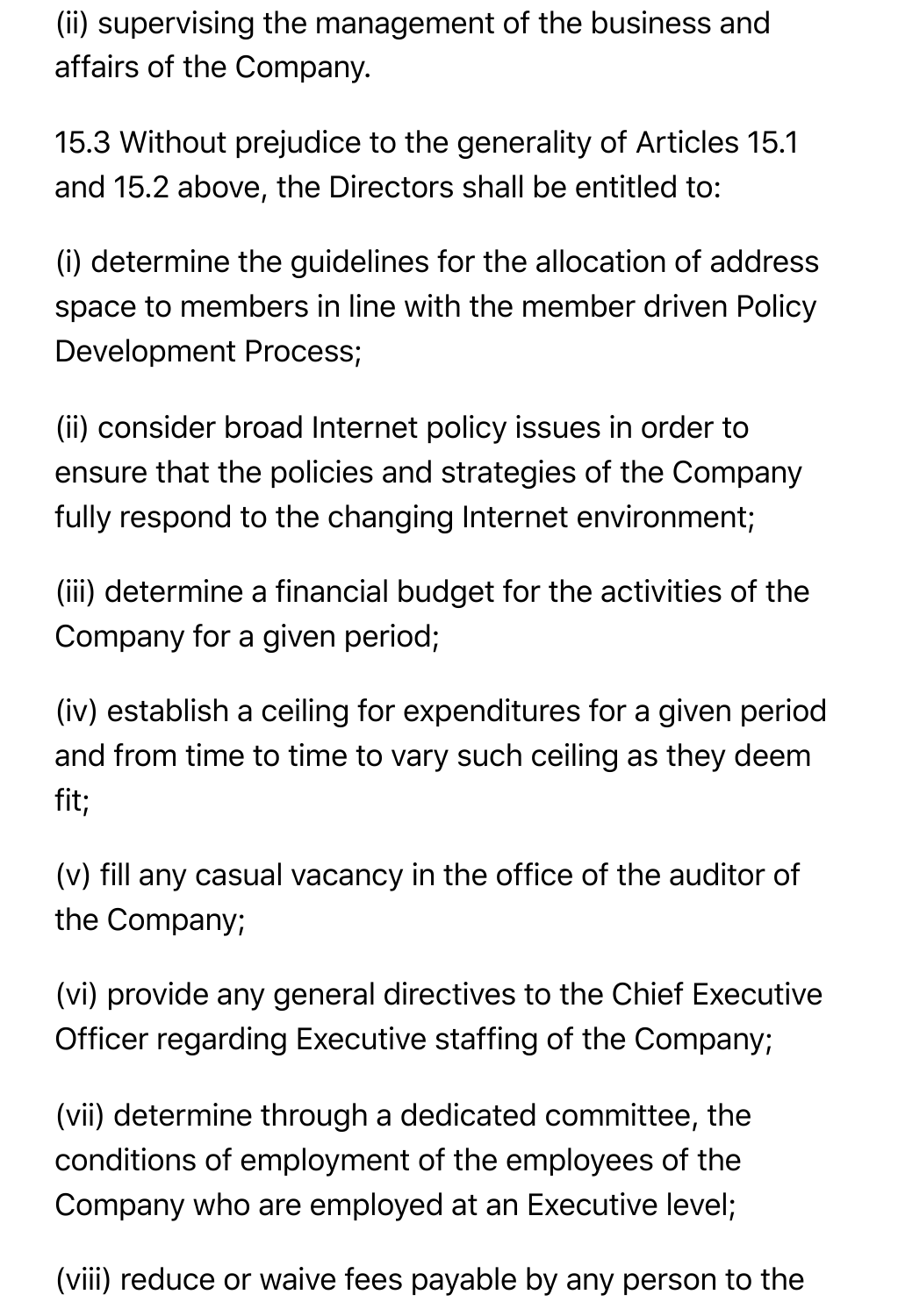Company, or to amend in any manner whatsoever the conditions relating to the payment thereof;

(ix) to appoint or remove the secretary of the Company and to determine the remuneration payable to such secretary; and

(x) to appoint such committees for such reasons and with such terms of reference as they shall consider necessary or desirable.

15.4 Subject to Section 15.1 of, and the Seventh Schedule of the Act, the Directors may delegate their powers to such persons as they shall consider necessary and/or desirable for a given period of time.

15.5 Conflict of Interest

(i) A Director of the company shall, where he/she has a potential or actual conflict of interest in any matter brought before the Board, disclose such potential or actual conflict to the Board.

(ii) The said Director shall recuse himself/herself from voting on any such matter before the Board where such a conflict exists or may exist

(iii) The remaining members of the Board may decide that said Director should be excluded from discussion of such matter where a conflict exist or may exist.

15.6 No person may hold more than one of the following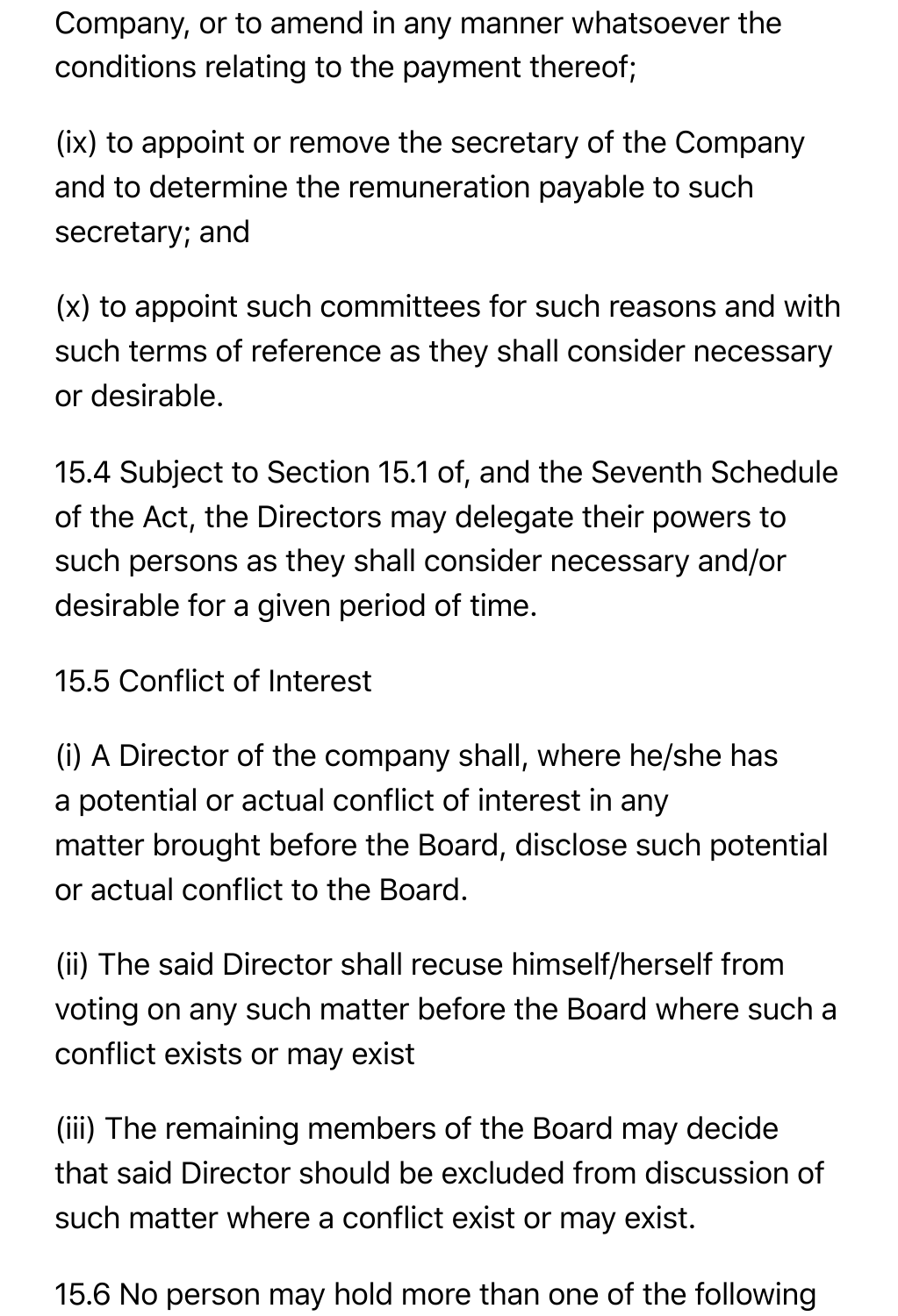positions within the company

- (i) Chairperson of the Board
- (ii) Vice Chairperson of the Board
- (iii) Chief Executive Officer
- (iv) Chief Financial Officer

# **16 THE COUNCIL OF ELDERS**

There shall be a Council of Elders appointed by the Board comprising a maximum of six (6) former chairpersons of AFRINIC who have left the Board. Their advisory role is commensurate with their experience leading the organisation as former Chairs.

16.1 Membership to the Council shall be opened to such former chairpersons who served at least one full term in that capacity.

16.2 First in first out principle will be used to ensure that the number of members of the council does not exceed six (6).

16.3 On the completion of their tenure of office, members of this Council shall retire and not be eligible for reappointment.

16.4 This Council shall have an advisory role and shall provide help and assistance to the Chair or the entire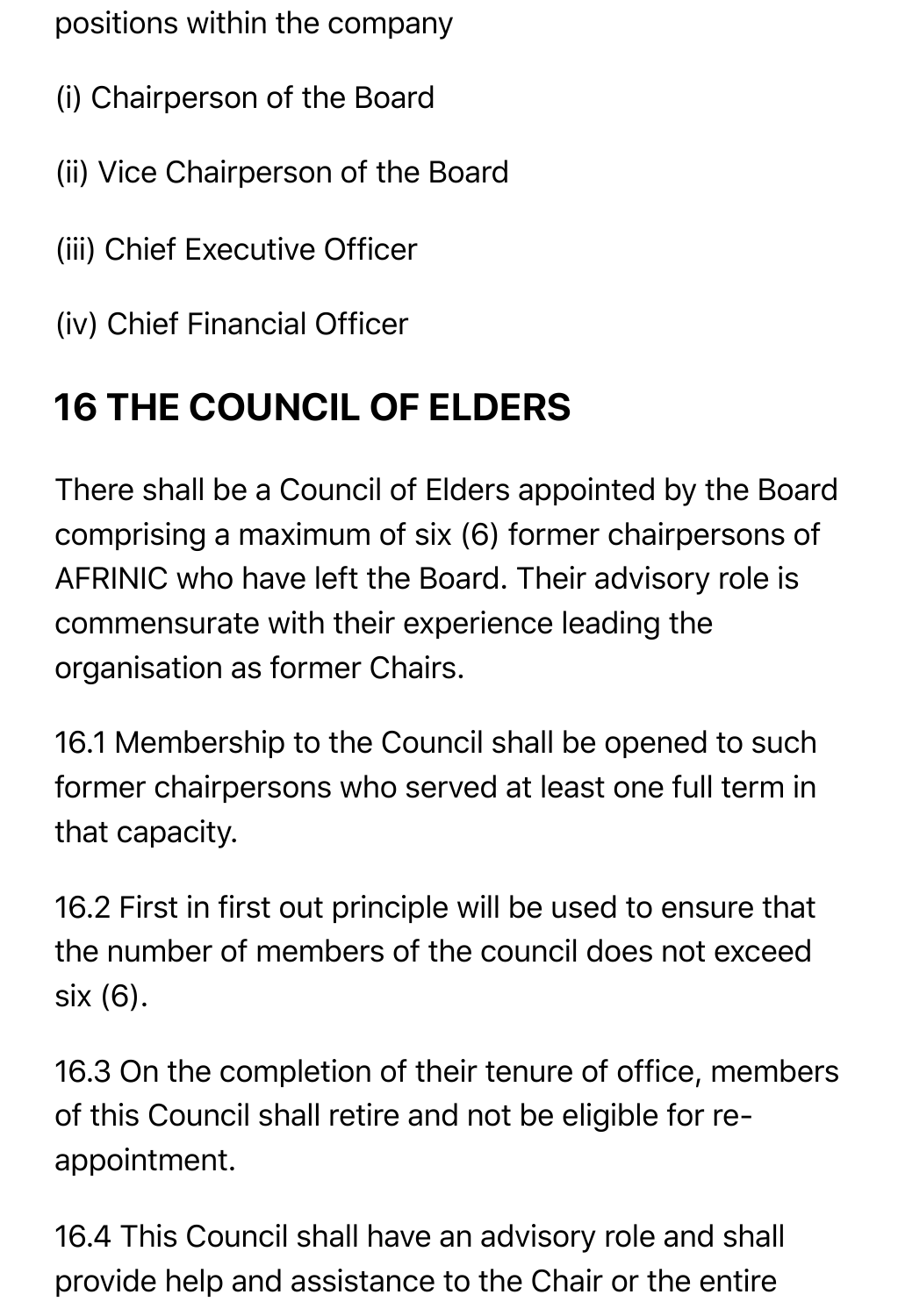Board.

# **17 CHIEF EXECUTIVE OFFICER**

17.1 The Directors shall, by majority vote, appoint the Chief Executive Officer on such terms and conditions as they shall determine.

17.2 The Chief Executive Officer may, subject to applicable labour laws, be removed by an affirmative vote of two-thirds (2/3) of all other Directors.

17.3 The nationals of the country hosting the headquarters of AFRINIC shall be ineligible for appointment to the office of Chief Executive Officer.

17.4 The Chief Executive Officer:

(i) shall manage the day to day business of the Company;

(ii) shall have power to determine the remuneration and other conditions of employment of all employees of the Company (except for employees at executive level);

(iii) shall have such other powers as may be delegated to him from time to time by the Board; and

(iv) Shall report directly to the Board.

# **18 REMUNERATION OF DIRECTORS**

18.1 Except for the Chief Executive Officer, a Director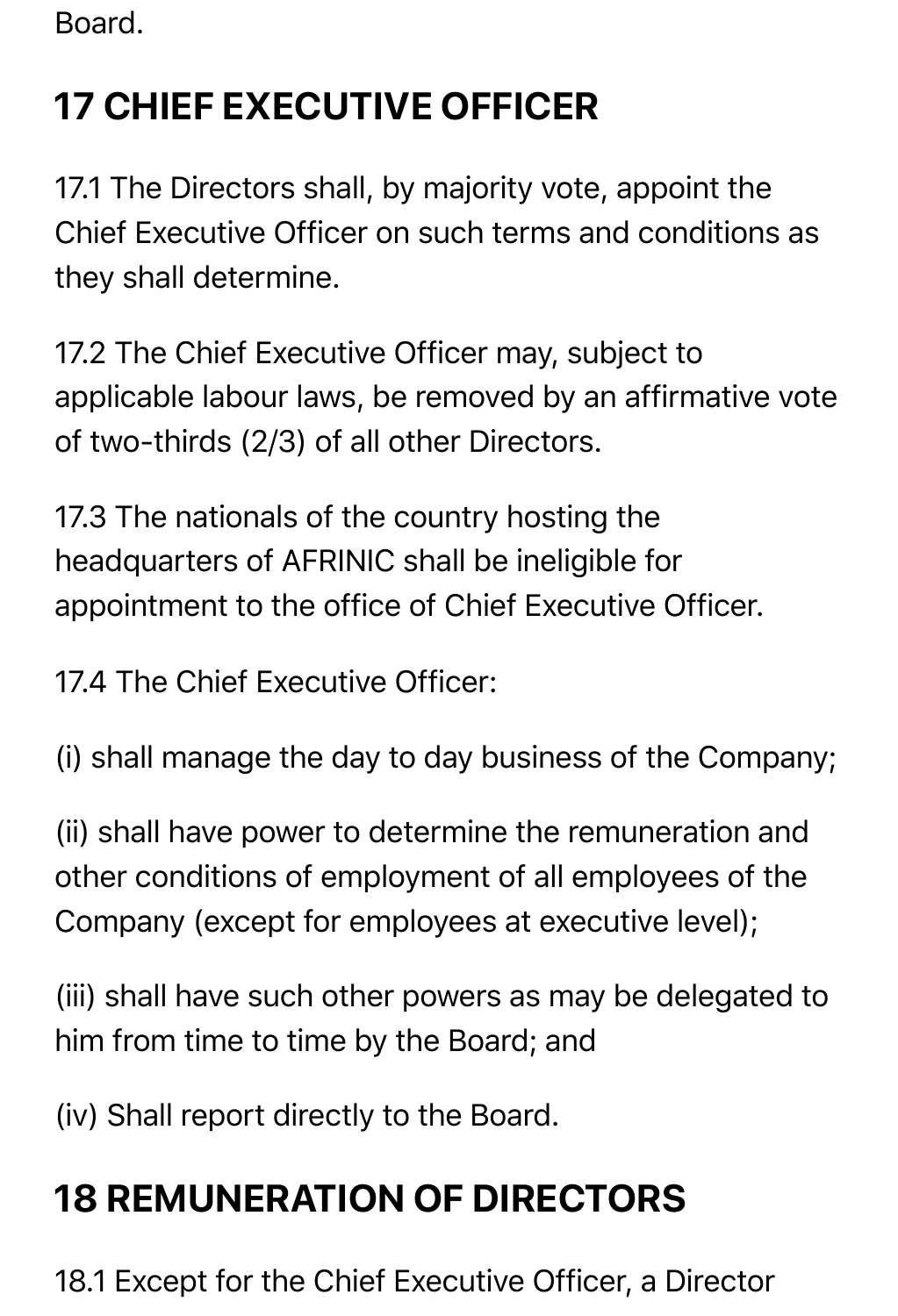shall not be an employee of the company and subject to the approval of the Annual General Members' Meeting may receive such remuneration or compensation as may be prescribed.

However, Directors shall be entitled to be reimbursed for reasonable out-of pocket expenses (including travelling, hotel and subsistence expenses) as determined by the Board from time to time, incurred in the fulfilment of their duties towards the Company or otherwise in connection with the business of the Company.

# **19 PROCEEDINGS OF DIRECTORS**

19.1 Chairperson and Deputy Chairperson – The Directors shall elect from one of their member a Chairperson and a deputy or vice Chairperson.

(i) The chairperson or, failing him, the deputy chairperson, shall preside at all meetings of the Directors, but if at any meeting the chairperson and deputy chairperson are not present within fifteen (15) minutes after the time appointed for holding the same, the Directors present may choose one of their members to be chairperson of the meeting.

19.2 Notice of Board Meeting - A Director or, if requested by a Director to do so, an employee or the secretary of the Company, may convene a meeting of the Board by giving at least fourteen (14) days notice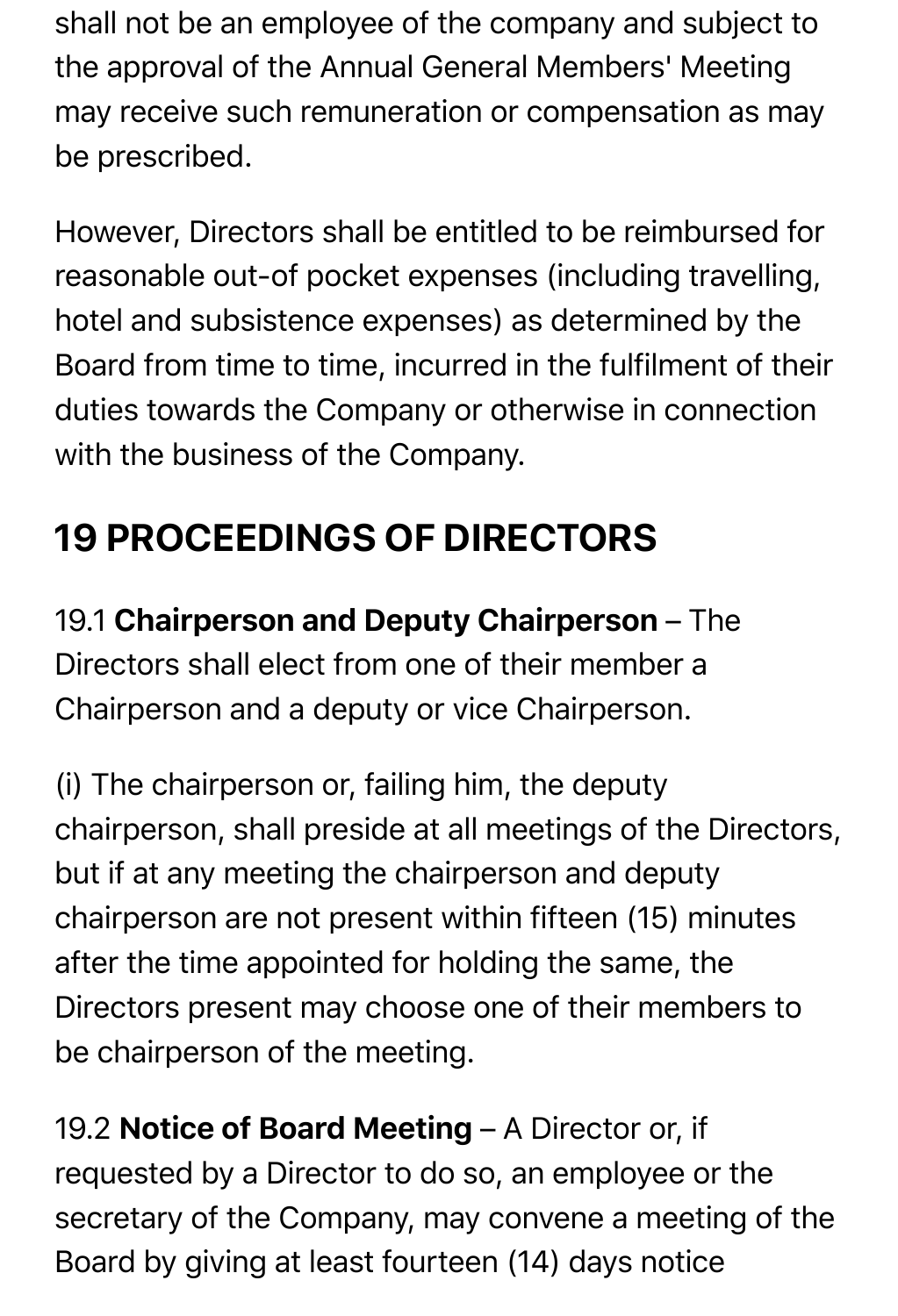provided that shorter notice may be given where at least three fourths of the Directors consent to such shorter notice or if the chairperson of the Board considers that the business of the meeting is urgent.

(i) A notice of a meeting of the Board shall be sent to the Chief Executive Officer, every Director and the notice shall include the date, time, and place of the meeting and the matters to be discussed. The notice may be delivered by post, fax, electronic mail or such other method as the Board shall reasonably determine from time to time.

(ii) An irregularity in the notice of a meeting is waived where all Directors entitled to receive notice of the meeting attend the meeting without protest as to the irregularity or where all Directors entitled to receive notice of the meeting agree to the waiver.

19.3 Methods of holding Board Meetings - A meeting of the Board may be held:

(i) by a number of the Directors who constitute a quorum as provided for in Article 19.6, being assembled together at the place, date, and time appointed for the meeting;

(ii) by means of audio, or audio and visual, communication by which all Directors participating and constituting a quorum can simultaneously hear each other throughout the meeting; or

(iii) such other methods of communication whereby all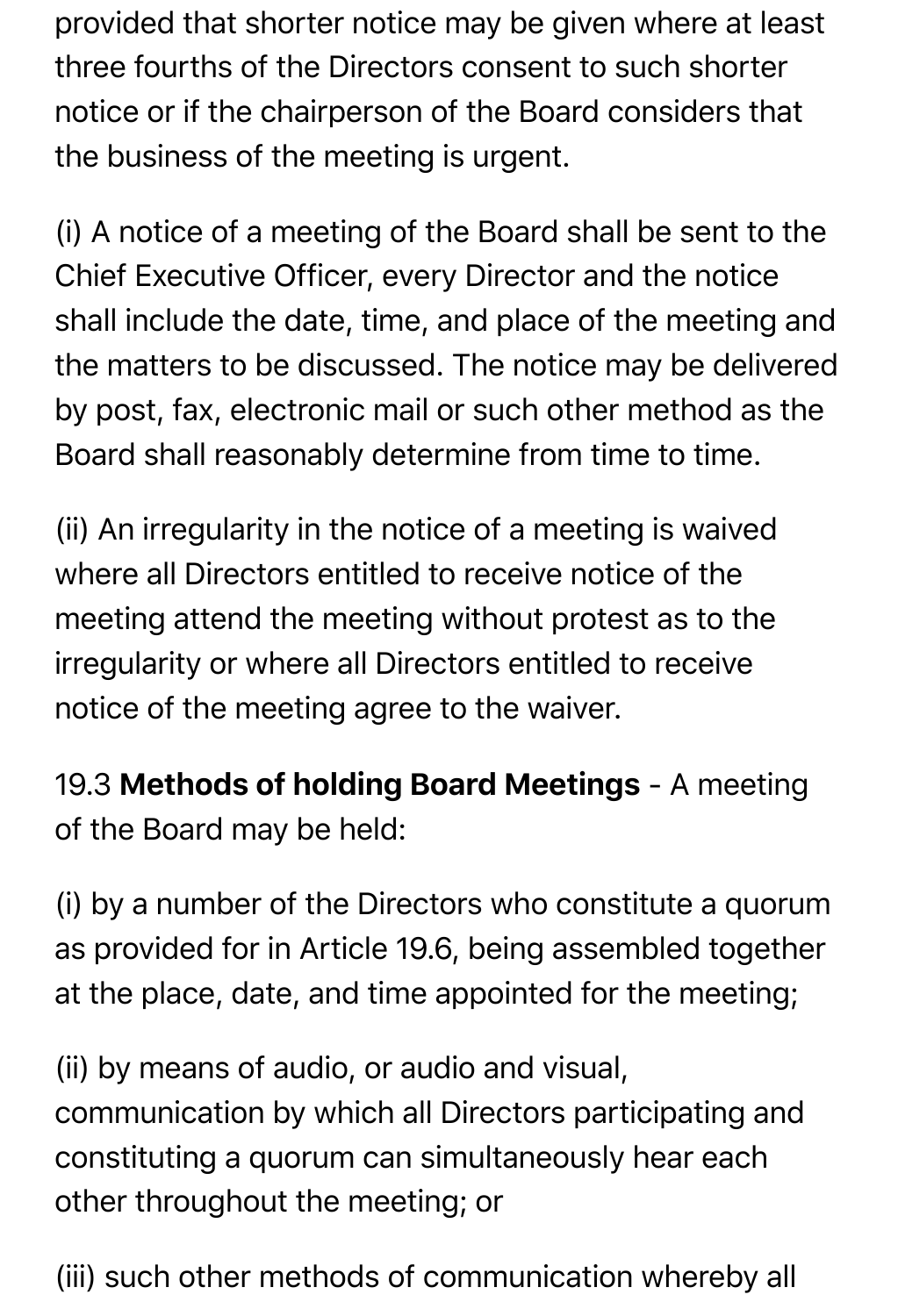Directors participating and constituting a quorum can simultaneously communicate with each other throughout the meeting.

19.4 Regular meetings of the Board will be held on dates to be determined by the Board. To the extent practicable, meetings should be held in different locations around the continent of Africa on a regular basis.

19.5 Every Director shall be entitled to attend each Board meeting.

19.6 Quorum - A quorum for a meeting of the Board shall be the majority of Directors, which shall be not less than five (5) Directors.

(i) No business may be transacted at a meeting of Directors if a quorum is not present, provided that, if a quorum is not constituted, the Directors present may adjourn the meeting. If a meeting is adjourned for more than 24 hours, notice shall be given to those Directors not present at the meeting at the time of adjournment. At the adjourned meeting, the Directors present, not being less than three in number, shall constitute a valid quorum.

19.7 Voting - Every Director shall have one vote. The chairperson shall not have a casting vote.

19.8 A resolution of the Board is passed if a majority of the votes cast on it, by eligible Board Members, is in favour of the resolution.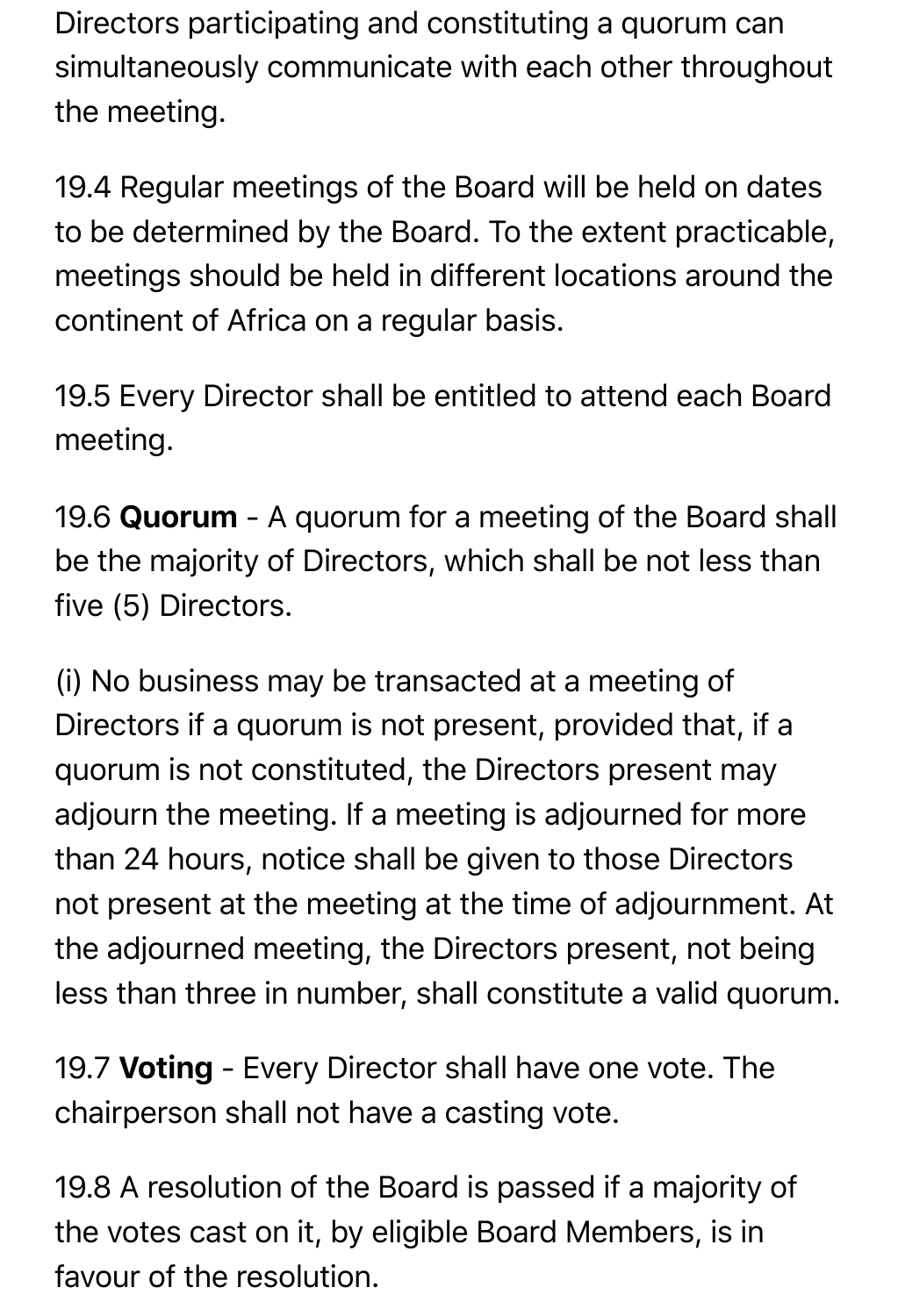19.9 A Director present at a meeting of the Board is presumed to have agreed to and to have voted in favour of a resolution of the Board unless he/she expressly dissents from or votes against the resolution at the meeting.

19.10 Minutes - The Board shall ensure that minutes are kept of all proceedings at meetings of the Board.

19.11 Any such minutes shall be approved by the Board at its next succeeding meeting where a majority of directors so decide pursuant to a simple resolution.

19.12 Resolutions in writing - A resolution in writing, signed or assented to by two-thirds of all Directors then entitled to receive notice of a Board meeting, is as valid and effective as if it had been passed at a meeting of the Board duly convened and held.

(i) Any such resolution may consist of several documents (including facsimile or other similar means of communication) in like form each signed or assented to by one or more Directors.

(ii) A copy of any such resolution must be entered in the minute book of Board proceedings.

19.13 Other proceedings - Except as provided herein, the Board may regulate its own procedures.

# **20 SECRETARY**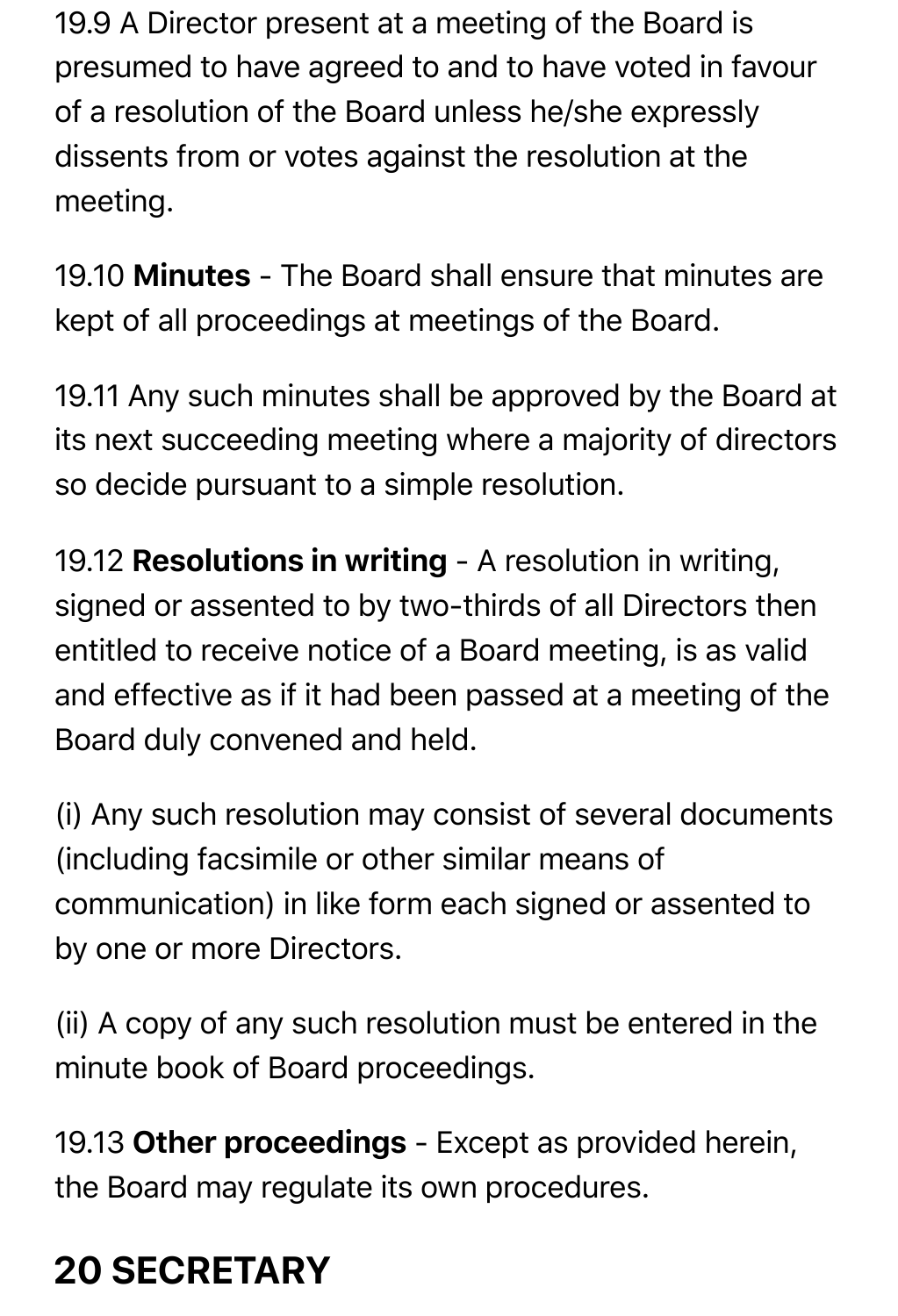20.1 The secretary shall be appointed by the Directors.

20.2 No person shall be appointed as secretary unless that person has consented to be the secretary and has the qualifications specified under section 165 of the Act.

### **21 INDEMNITY AND INSURANCE**

21.1 The Directors and employees of the Company shall be indemnified by the Company to such extent as is authorised by the Act.

21.2 The Board may cause the Company to provide insurance to a Director or employee of the Company to such extent as is authorised by the Act.

### **22 WINDING-UP**

22.1 If the Company shall be wound up while a person is a Registered Member or within one year after that person ceases to be a Registered Member, every Registered Member of the Company will contribute such amount as may be required, not exceeding Rs. 500 (five hundred Mauritian rupees) to the assets of the Company for payment of the Company's debts and liabilities accrued before the Registered Member ceases to be a Registered Member, and of the costs and expenses of winding-up.

22.2 If on the winding up or dissolution of the Company, there remain any surplus assets after satisfaction of the Company's debts and liabilities, the surplus shall not be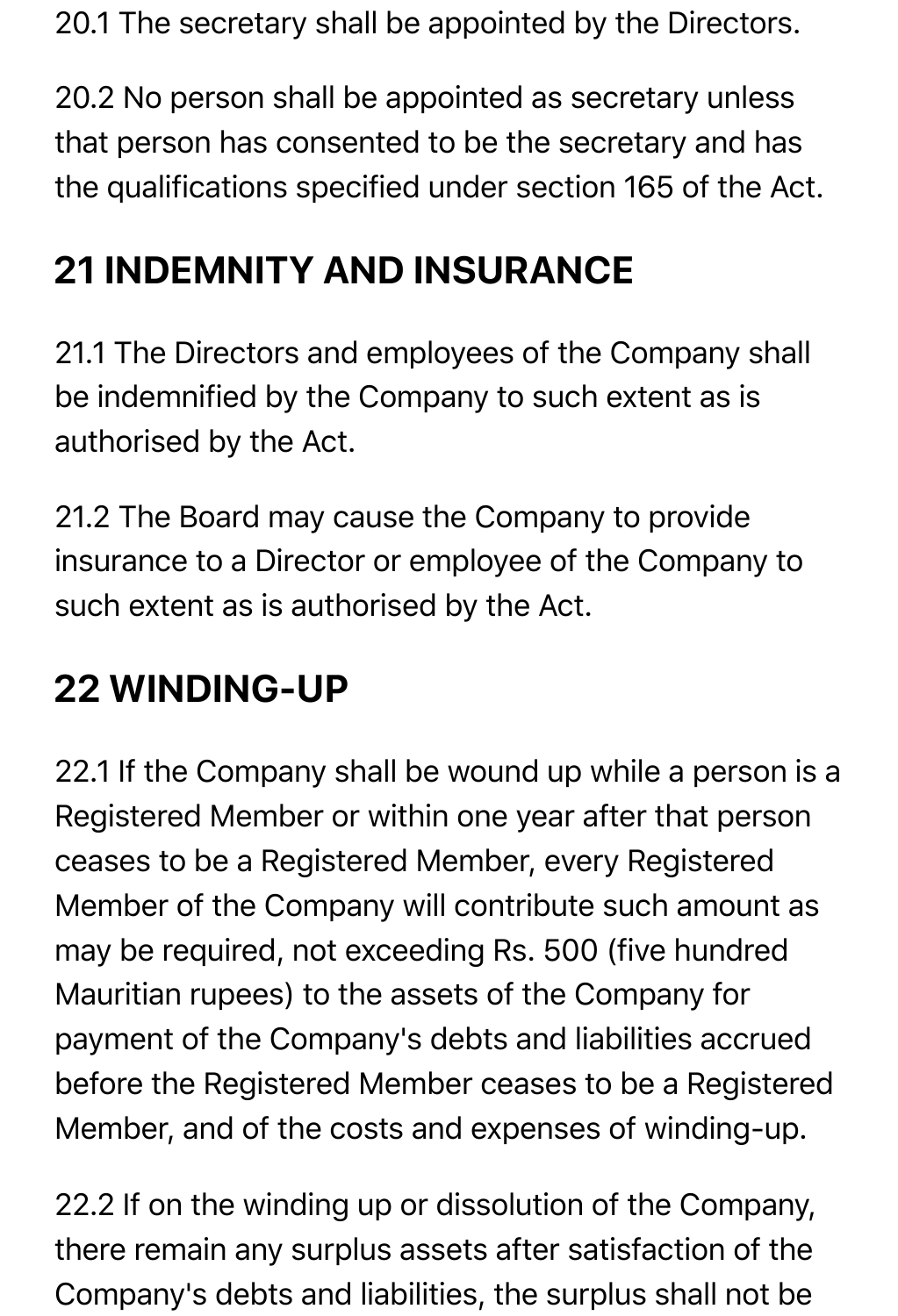paid to the members but shall instead be given or transferred to some other institution or institutions having objects similar to the objects of the Company. The institution to which the surplus shall be transferred shall be determined by the members or, in default of such determination, by the liquidator after considering the advice of the Board.

### **23 COMMON SEAL, AUTHENTICATION OF DOCUMENTS**

23.1 The Company may have a seal, known as the common seal, which shall contain the name of the Company and which shall not be affixed to any instrument without the authority of the Board and/or the Chief Executive Officer.

23.2 All instruments, deeds, acts and documents executed on behalf of the Company may be in such form and contain such powers, provisos, conditions, covenants, clauses and agreements as the Board and/or the Chief Executive Officer may think fit and shall be signed either by the Chief Executive Officer or by two Directors or by such other person or persons as the Board may from time to time appoint.

23.3 All bills of exchange, promissory notes or other negotiable instruments shall be accepted, made, drawn or endorsed for and on behalf of the Company and all cheques or orders for payment shall be signed either by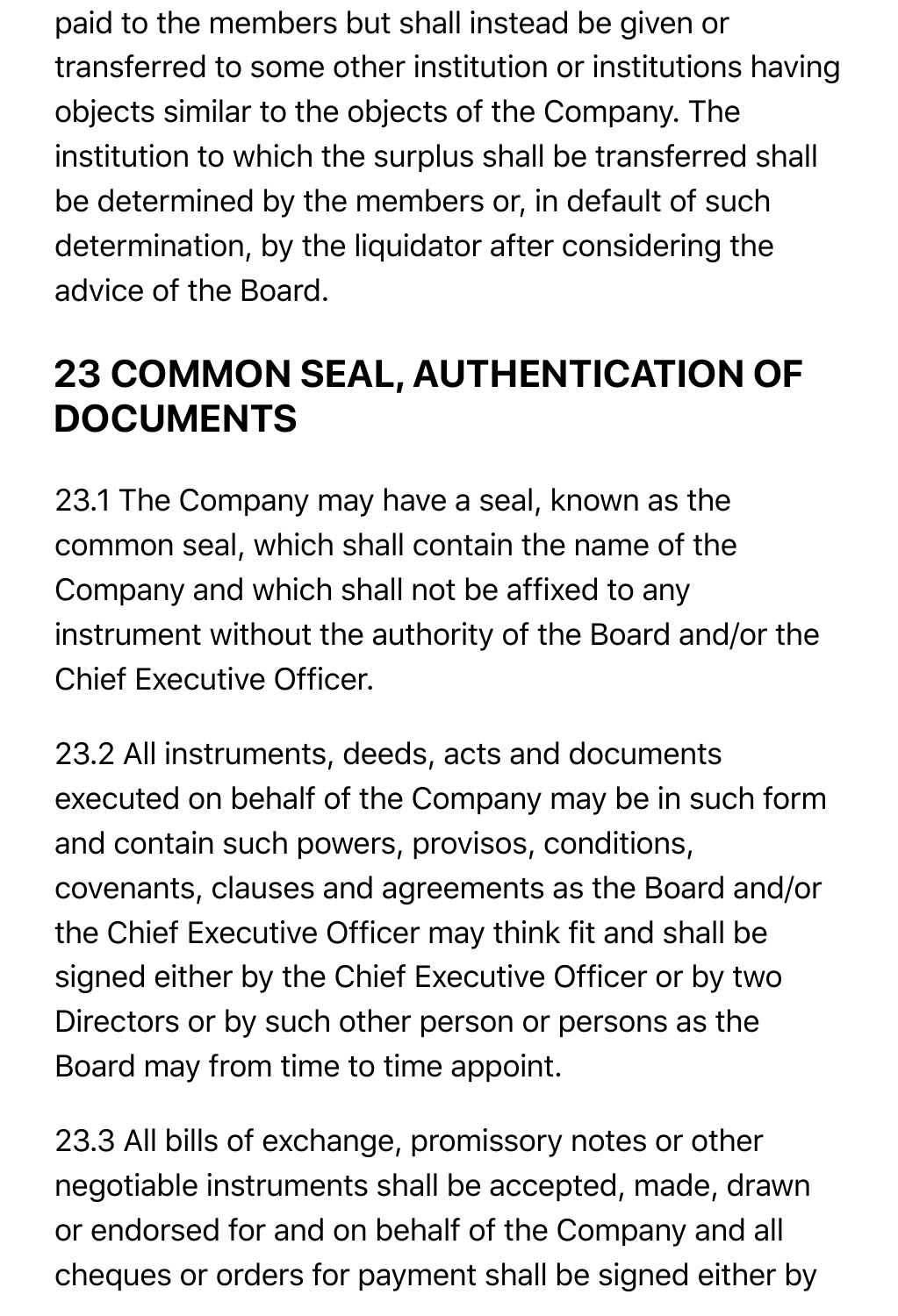the Chief Executive Officer or by two Directors or by such other person or persons as the Board may from time to time appoint.

23.4 Articles 23.2 and 23.3 shall be subject to such authorisation policy as may be determined or varied by the Board from time to time.

23.5 All monies belonging to the Company shall be paid to such bankers as the Board of Directors shall from time to time appoint and all receipts for money paid to the Company shall be signed by the Chief Executive Officer or a Director or by such officer as the Board may from time to time appoint.

23.6 Cheques or other negotiable instruments paid to the Company's bankers for collection and requiring the endorsement of the Company shall be endorsed on its behalf by the Chief Executive Officer plus one Director who shall be so nominated and mandated by the Board, or by two Directors equally mandated by the Board in case of unavailability of the Chief Executive Officer.

23.7 Notwithstanding Articles 23.1 to 23.6, both inclusive, the Chief Executive Officer may where it is urgent and necessary,

(i) with the concurrence of the Chairperson (elected in compliance with Section 158 of the Act); and

(ii) another appropriate Director take such decisions, as